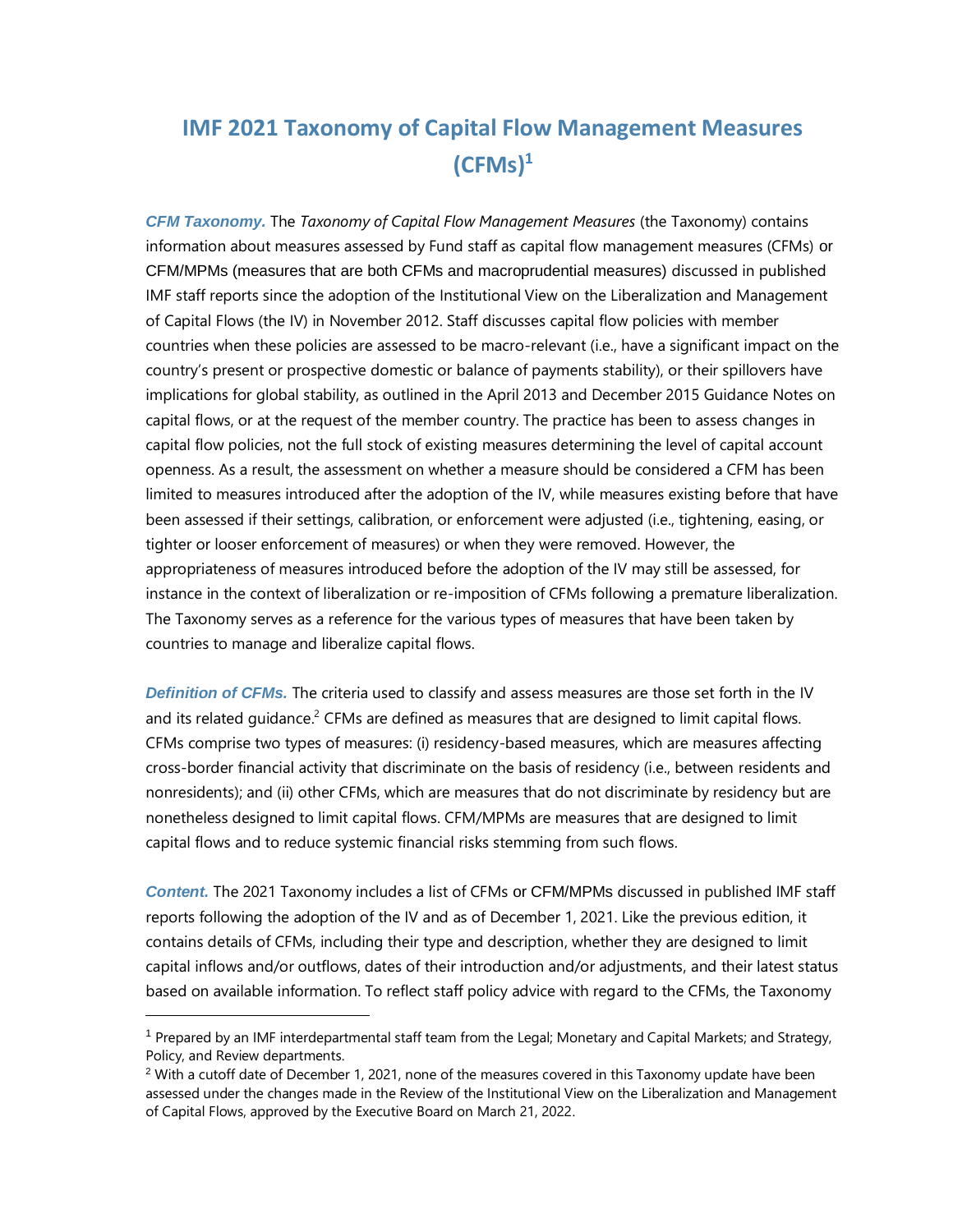includes direct quotations from latest relevant IMF staff reports. Moreover, it identifies CFM/MPMs that were assessed as such in staff reports in line with the IV and the Fund's macroprudential policy framework (IMF, June 2013, December 2014, and September 2017).

The data in the Taxonomy is compiled from information provided by IMF member countries, including in the context of Article IV consultations and Fund-supported programs. The inclusion of a measure in the Taxonomy as a CFM does not necessarily imply that the same or similar measure would be considered as a CFM in different economies or circumstances. The Taxonomy is periodically updated and revised as necessary to reflect the latest information and assessments in staff reports.

The Taxonomy is available online a[t www.imf.org.](http://www.imf.org/)

# *References*

IMF, The Liberalization and Management of Capital Flows—An Institutional View, November 2012, [http://www.imf.org/external/np/pp/eng/2012/111412.pdf.](http://www.imf.org/external/np/pp/eng/2012/111412.pdf) IMF, Guidance Note for the Liberalization and Management of Capital Flows, April 2013, [https://www.imf.org/external/np/pp/eng/2013/042513.pdf.](https://www.imf.org/external/np/pp/eng/2013/042513.pdf) IMF, Key Aspects of Macroprudential Policy, June 2013, [http://www.imf.org/external/np/pp/eng/2013/061013b.pdf.](http://www.imf.org/external/np/pp/eng/2013/061013b.pdf) IMF, Staff Guidance Note on Macroprudential Policy, December 2014, [https://www.imf.org/external/np/pp/eng/2014/110614.pdf.](https://www.imf.org/external/np/pp/eng/2014/110614.pdf) IMF, Managing Capital Outflows—Further Operational Considerations, December 2015, [https://www.imf.org/external/np/pp/eng/2015/120315.pdf.](https://www.imf.org/external/np/pp/eng/2015/120315.pdf) IMF, Capital Flows—Review of Experience with the Institutional View, December 2016, [https://www.imf.org/en/Publications/Policy-Papers/Issues/2017/01/13/PP5081-Capital-Flows-](https://www.imf.org/en/Publications/Policy-Papers/Issues/2017/01/13/PP5081-Capital-Flows-Review-of-Experience-with-the-Institutional-View)[Review-of-Experience-with-the-Institutional-View.](https://www.imf.org/en/Publications/Policy-Papers/Issues/2017/01/13/PP5081-Capital-Flows-Review-of-Experience-with-the-Institutional-View) IMF, Increasing Resilience to Large and Volatile Capital Flows—The Role of Macroprudential Policies, September 2017, [https://www.imf.org/en/Publications/Policy-Papers/Issues/2017/07/05/pp060217](https://www.imf.org/en/Publications/Policy-Papers/Issues/2017/07/05/pp060217-increasing-resilience-to-large-and-volatile-capital-flows) [increasing-resilience-to-large-and-volatile-capital-flows.](https://www.imf.org/en/Publications/Policy-Papers/Issues/2017/07/05/pp060217-increasing-resilience-to-large-and-volatile-capital-flows) IMF, The IMF's Institutional View on Capital Flows in Practice, July 2018, [https://www.imf.org/external/np/g20/pdf/2018/073018.pdf.](https://www.imf.org/external/np/g20/pdf/2018/073018.pdf) IMF, IMF 2018 Taxonomy of Capital Flow Management Measures, September 2018, [https://www.imf.org/external/np/g20/pdf/2018/092818.pdf.](https://www.imf.org/external/np/g20/pdf/2018/092818.pdf) IMF, IMF 2019 Taxonomy of Capital Flow Management Measures, September 2019, [https://www.imf.org/en/~/media/1699259C6D1246119C1A43AC544973B6.ashx.](https://www.imf.org/en/~/media/1699259C6D1246119C1A43AC544973B6.ashx) IMF, IMF 2020 Taxonomy of Capital Flow Management Measures, February 2021, [https://www.imf.org/-/media/Files/Data/2020/update-of-imf-taxonomy-of-capital-flow](https://www.imf.org/-/media/Files/Data/2020/update-of-imf-taxonomy-of-capital-flow-management-measures.ashx)[management-measures.ashx.](https://www.imf.org/-/media/Files/Data/2020/update-of-imf-taxonomy-of-capital-flow-management-measures.ashx)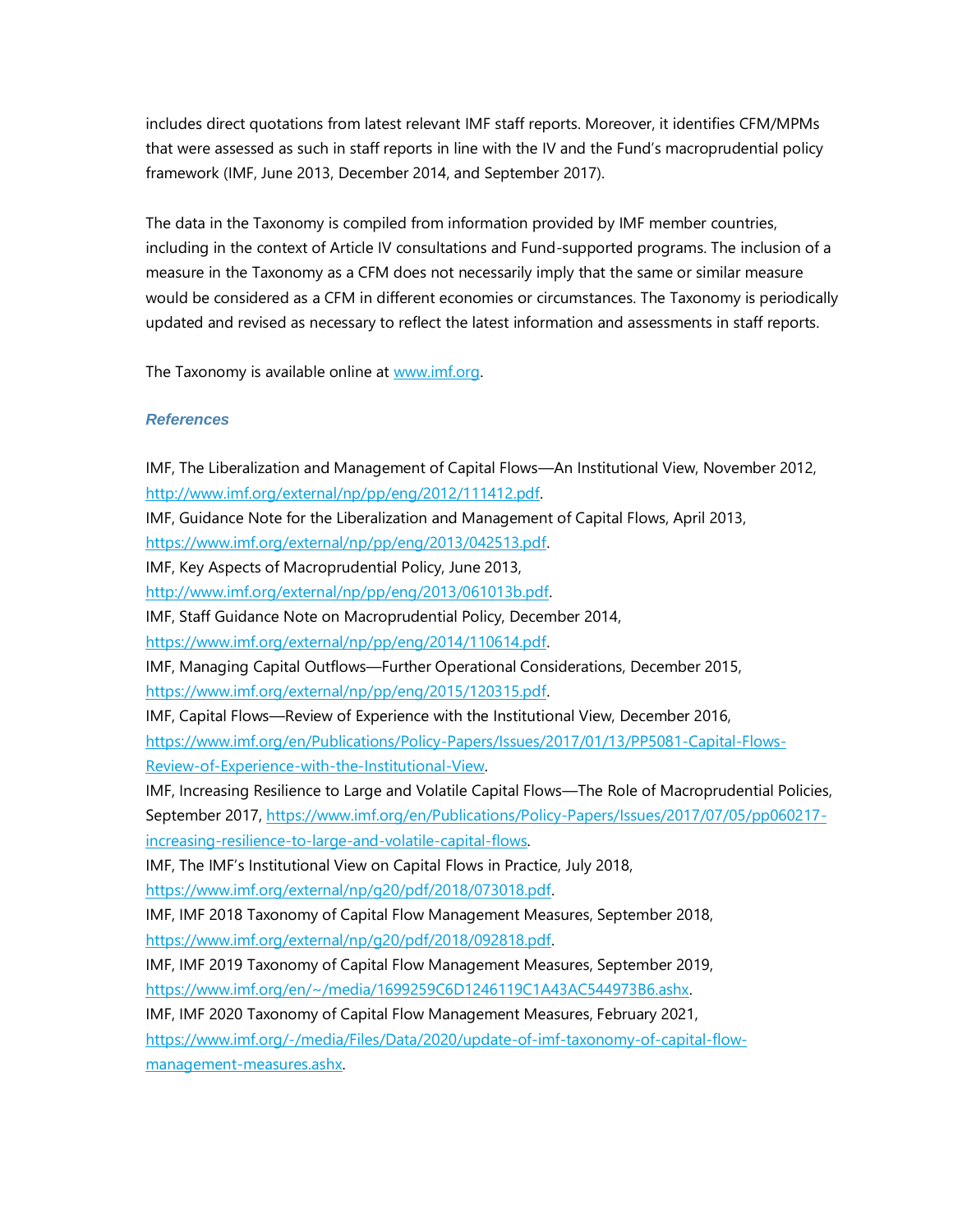IMF, Review of The Institutional View on The Liberalization and Management of Capital Flows, March 2022, [https://www.imf.org/en/Publications/Policy-Papers/Issues/2022/03/29/Review-of-The-](https://www.imf.org/en/Publications/Policy-Papers/Issues/2022/03/29/Review-of-The-Institutional-View-on-The-Liberalization-and-Management-of-Capital-Flows-515883)[Institutional-View-on-The-Liberalization-and-Management-of-Capital-Flows-515883](https://www.imf.org/en/Publications/Policy-Papers/Issues/2022/03/29/Review-of-The-Institutional-View-on-The-Liberalization-and-Management-of-Capital-Flows-515883)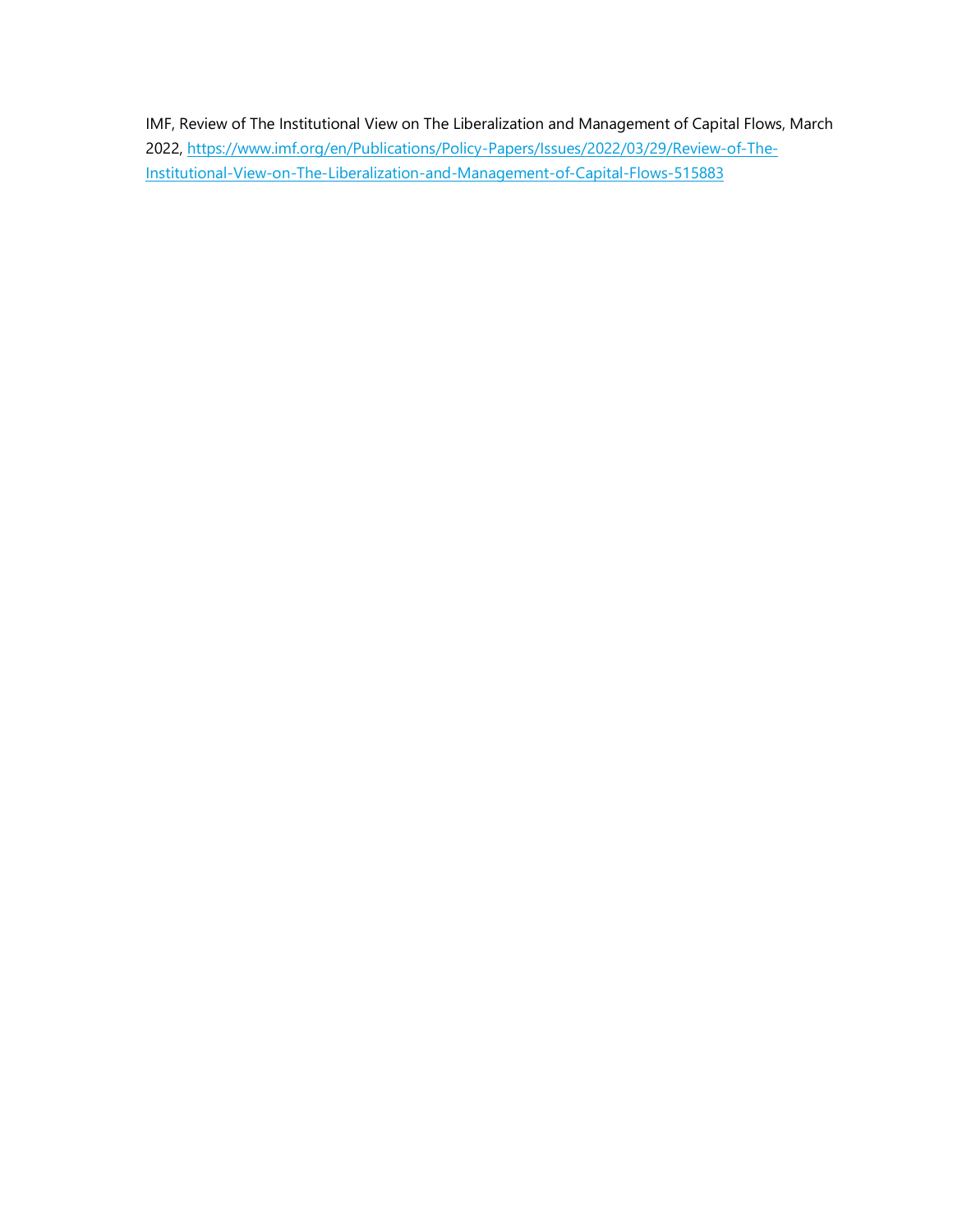| <b>Economy</b> | <b>CFM on</b><br>outflow |                                           | inflow or Type of CFM Classification <sup>1</sup> | Date of<br>introduction <sup>4</sup> | <b>Description of measure</b>                                                                                                                                                                                                                                                                                                                                                                                                                       | <b>Change of status</b>                                                   | <b>Changes to measure</b>                                                                                                                                                                                                                                                                                                                                                                                                                                                                                                                                                                                            | <b>Staff report with</b><br>assessment of<br>measure | Latest relevant staff policy advice <sup>2</sup>                                                                                                                                                                                                                                                                                                                                                                                                                                                                                                                |
|----------------|--------------------------|-------------------------------------------|---------------------------------------------------|--------------------------------------|-----------------------------------------------------------------------------------------------------------------------------------------------------------------------------------------------------------------------------------------------------------------------------------------------------------------------------------------------------------------------------------------------------------------------------------------------------|---------------------------------------------------------------------------|----------------------------------------------------------------------------------------------------------------------------------------------------------------------------------------------------------------------------------------------------------------------------------------------------------------------------------------------------------------------------------------------------------------------------------------------------------------------------------------------------------------------------------------------------------------------------------------------------------------------|------------------------------------------------------|-----------------------------------------------------------------------------------------------------------------------------------------------------------------------------------------------------------------------------------------------------------------------------------------------------------------------------------------------------------------------------------------------------------------------------------------------------------------------------------------------------------------------------------------------------------------|
| Argentina      | Inflow                   | Reserve<br>requirement                    | CFM                                               | 2005                                 | A mandatory 365-day unremunerated deposit<br>equivalent to 30% of capital inflows was introduced.                                                                                                                                                                                                                                                                                                                                                   | Removed (2016)                                                            |                                                                                                                                                                                                                                                                                                                                                                                                                                                                                                                                                                                                                      | Article IV 2016                                      | N/A                                                                                                                                                                                                                                                                                                                                                                                                                                                                                                                                                             |
| Argentina      | Outflow                  | Limit/<br>Approval<br>requirement         | <b>CFM</b>                                        | Oct 2011                             | Prior authorization became required for foreign<br>exchange transactions including tourism and tourism<br>packages and web-based purchases abroad. The<br>authorization requirement applied to FX sales for the<br>formation of residents' freely usable foreign assets<br>and for certain tourism and travel transactions.<br>Authorization was not required for payments related<br>to other services, income, and other current<br>transactions. | Tightened (Jan<br>(Dec 2015)                                              | Starting January 2014, web-based purchases abroad required prior<br>2014), removed authorization and were limited to two transactions of up to US\$25 per<br>year. The restriction was removed in December 2015.                                                                                                                                                                                                                                                                                                                                                                                                     | Article IV 2016                                      | N/A                                                                                                                                                                                                                                                                                                                                                                                                                                                                                                                                                             |
| Argentina      | Outflow                  | Surrender/<br>repatriation<br>requirement | CFM                                               | Oct 2011                             | Producers of crude petroleum and natural and<br>liquefied gas must surrender 100% of their FX export<br>earnings to Argentina. Previously, oil and gas<br>companies had to surrender 30% and mining<br>exporters were exempt.                                                                                                                                                                                                                       | Removed for oil<br>exporters (Oct<br>2014), removed<br>for all (Oct 2017) |                                                                                                                                                                                                                                                                                                                                                                                                                                                                                                                                                                                                                      | Article IV 2017                                      | "The few remaining CFMs on outflows (FX repatriation and<br>surrender requirements on some exports and the requirement<br>to sell FX on the local market) were removed this year, in line<br>with the IMF's Institutional View on capital flows." (Article IV<br>2017)                                                                                                                                                                                                                                                                                          |
| Argentina      | Outflow                  | Ban                                       | CFM                                               | Oct 2011                             | Local insurance companies were banned from<br>holding investments abroad. Previously, they were<br>allowed to hold up to 50% of their investments and<br>funds abroad.                                                                                                                                                                                                                                                                              | Removed (Nov<br>2015)                                                     |                                                                                                                                                                                                                                                                                                                                                                                                                                                                                                                                                                                                                      | Article IV 2017                                      | N/A                                                                                                                                                                                                                                                                                                                                                                                                                                                                                                                                                             |
| Argentina      | Outflow                  | Approval<br>requirement                   | <b>CFM</b>                                        | Oct 2011                             | Prior authorization from the tax agency to purchase<br>US dollars for savings was required.                                                                                                                                                                                                                                                                                                                                                         | Removed (2016)                                                            |                                                                                                                                                                                                                                                                                                                                                                                                                                                                                                                                                                                                                      | Article IV 2016                                      | N/A                                                                                                                                                                                                                                                                                                                                                                                                                                                                                                                                                             |
| Argentina      | Outflow                  | Surrender/<br>repatriation<br>requirement | <b>CFM</b>                                        | Jan 2012                             | The deadline for repatriating and settling FX-related<br>financial debts abroad and issuance of foreign<br>securities was reduced to 30 days. The proceeds from<br>the settlement of FX transactions related to foreign<br>borrowing must be credited to a demand account in<br>the debtor's name in a financial institution.                                                                                                                       | Removed (Dec<br>2015)                                                     |                                                                                                                                                                                                                                                                                                                                                                                                                                                                                                                                                                                                                      | Article IV 2017                                      | N/A                                                                                                                                                                                                                                                                                                                                                                                                                                                                                                                                                             |
| Argentina      | Outflow                  | Other                                     | CFM                                               | Apr 2012                             | Withdrawals of foreign currency using local debit<br>cards from ATMs abroad were only permissible by<br>debiting a customer's domestic foreign currency<br>account.                                                                                                                                                                                                                                                                                 | Removed (Dec<br>2015)                                                     |                                                                                                                                                                                                                                                                                                                                                                                                                                                                                                                                                                                                                      | Article IV 2016                                      | N/A                                                                                                                                                                                                                                                                                                                                                                                                                                                                                                                                                             |
| Argentina      | Outflow                  | Surrender/<br>repatriation<br>requirement | CFM                                               | Apr 2012                             | A deadline of 15 business days from the date of<br>disbursement of funds abroad for surrendering<br>proceeds, advance payments, and pre-financing was<br>established.                                                                                                                                                                                                                                                                               | Removed (Oct<br>2017)                                                     |                                                                                                                                                                                                                                                                                                                                                                                                                                                                                                                                                                                                                      | Article IV 2017                                      | "The few remaining CFMs on outflows (FX repatriation and<br>surrender requirements on some exports and the requirement<br>to sell FX on the local market) were removed this year, in line<br>with the IMF's Institutional View on capital flows." (Article IV<br>2017)                                                                                                                                                                                                                                                                                          |
| Argentina      | Outflow                  | Approval<br>requirement                   | <b>CFM</b>                                        | Jul 2012                             | Rules granting access to the local exchange market<br>without Central Bank of Argentina (BCRA) approval<br>for the purchase of residents' external assets not<br>earmarked for a specific purpose were suspended,<br>making BCRA approval compulsory for these<br>transactions.                                                                                                                                                                     | removed<br>(Dec 2015)                                                     | Eased (Jan 2014), Starting January 2014, residents may purchase up to US\$2 million a<br>month for savings and investments abroad if a series of conditions were Article IV 2016<br>met. The approval requirement was removed in December 2015.                                                                                                                                                                                                                                                                                                                                                                      |                                                      | N/A                                                                                                                                                                                                                                                                                                                                                                                                                                                                                                                                                             |
| Argentina      | Inflow/<br>Outflow       | Limit                                     | CFM                                               | Feb 2014                             | A limit on banks' net FX positions, including holdings<br>of cash and US dollar bonds, and the net FX futures<br>position was introduced.                                                                                                                                                                                                                                                                                                           | Eased (2016),<br>tightened (May<br>and Jun 2018, Sep<br>2019)             | The limit was raised to 15% of banks' capital in 2016. In May 2018, the<br>limit on net long FX positions was lowered from a monthly average<br>balance of 30% to a daily balance of 10% of banks' previous month's net<br>equity. In June 2018, the limit on net long FX position was reduced<br>further from 10% to 5%. However, if banks were to purchase USD-<br>denominated Treasury securities (LETES), this restriction was loosened<br>from 5% to 30% of banks' net equity. In September 2019, the limit on net<br>long FX position was lowered to 4% of capital or US\$2.5 million,<br>whichever is larger. | Article IV 2016;<br>Request for SBA<br>2018          | "In managing the capital account risks faced by Argentina, a key<br>role was played by macroeconomic policies (notably an increase<br>in policy interest rates, a tightening of the fiscal position, and a<br>depreciation of the peso). As such, this CFM does not substitute<br>for or avoid warranted macroeconomic adjustment but rather<br>has been used to support macroeconomic policy adjustment.<br>The CFM implemented by the central bank is viewed as<br>consistent with the Fund's Institutional View on capital flows."<br>(Request for SBA 2018) |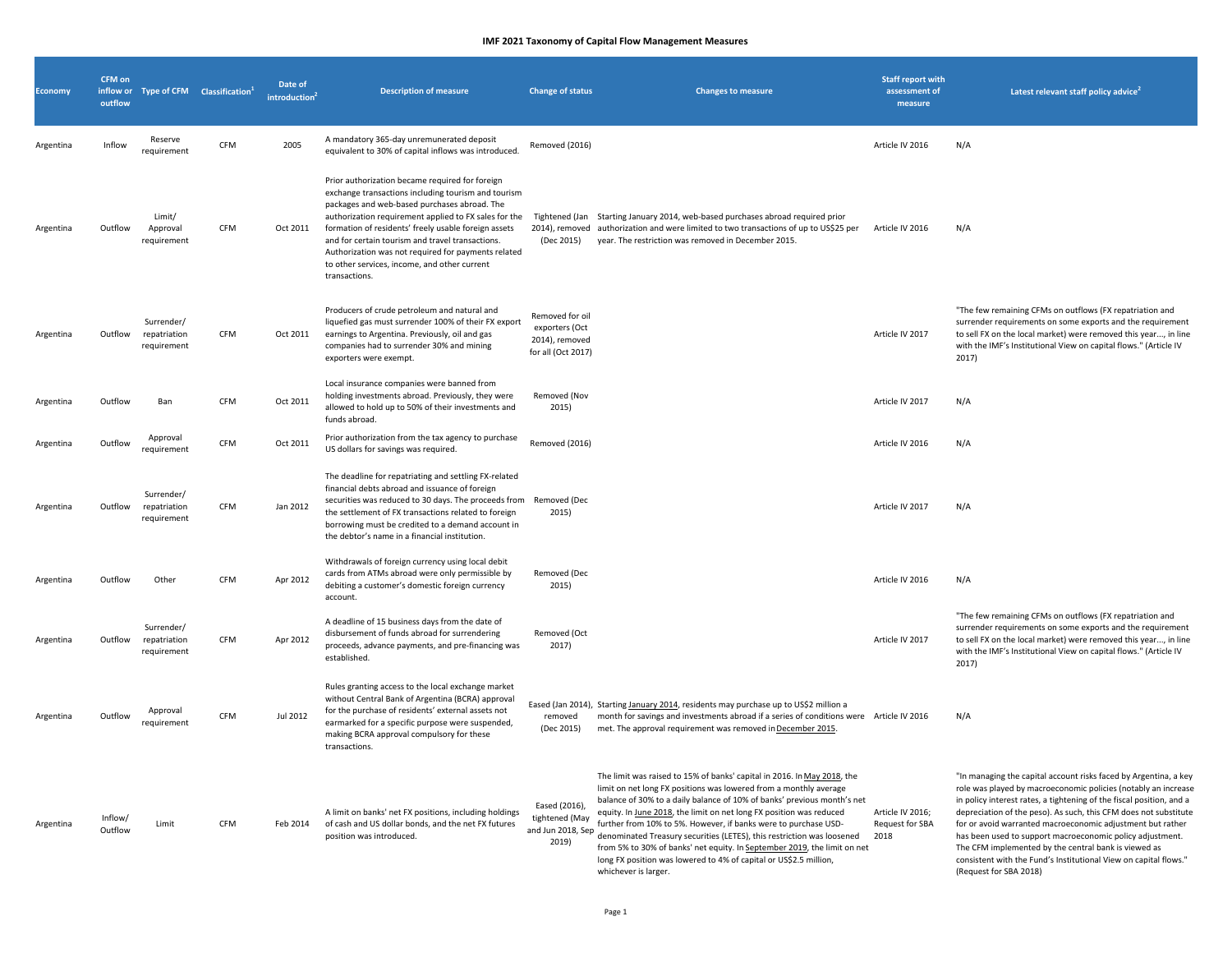| <b>Economy</b>                          | CFM on<br>inflow or<br>outflow |                                           | Type of CFM Classification <sup>1</sup> | Date of<br>introduction <sup>2</sup> | <b>Description of measure</b>                                                                                                                                                                                                                                                                                                                                                                                                                                       | <b>Change of status</b>       | <b>Changes to measure</b>                                             | <b>Staff report with</b><br>assessment of<br>measure | Latest relevant staff policy advice <sup>2</sup>                                                                                                                                                                                                                                                                                                                                                                                                                                                                                           |
|-----------------------------------------|--------------------------------|-------------------------------------------|-----------------------------------------|--------------------------------------|---------------------------------------------------------------------------------------------------------------------------------------------------------------------------------------------------------------------------------------------------------------------------------------------------------------------------------------------------------------------------------------------------------------------------------------------------------------------|-------------------------------|-----------------------------------------------------------------------|------------------------------------------------------|--------------------------------------------------------------------------------------------------------------------------------------------------------------------------------------------------------------------------------------------------------------------------------------------------------------------------------------------------------------------------------------------------------------------------------------------------------------------------------------------------------------------------------------------|
| Argentina                               | Inflow/<br>Outflow             | Limit                                     | CFM                                     | Sep 2014                             | A restriction on FX transfers (both inflows and<br>outflows) between local and foreign bank accounts<br>was imposed.                                                                                                                                                                                                                                                                                                                                                | Removed (2016)                |                                                                       | Article IV 2016                                      | N/A                                                                                                                                                                                                                                                                                                                                                                                                                                                                                                                                        |
| Argentina                               | Outflow                        | Surrender/<br>repatriation<br>requirement | <b>CFM</b>                              | Dec 2015                             | For new foreign financial borrowing operations by<br>the financial sector, non-financial private sector and<br>local governments, the sale of funds on the local FX<br>market was a prerequisite for later access to that<br>market for principal payments, including full or<br>partial prepayments, no matter how far in advance.                                                                                                                                 | Removed (Jan<br>2017)         |                                                                       | Article IV 2017                                      | "The few remaining CFMs on outflows (FX repatriation and<br>surrender requirements on some exports and the requirement<br>to sell FX on the local market) were removed this year, in line<br>with the IMF's Institutional View on capital flows." (Article IV<br>2017)                                                                                                                                                                                                                                                                     |
| Argentina                               | Inflow                         | Limit                                     | CFM                                     | Feb 2019                             | A limit on banks' holdings of central bank bills (LELIQ)<br>to 65% of their deposits or 100% of their capital<br>(whichever is higher) was introduced.                                                                                                                                                                                                                                                                                                              | Removed (Mar<br>2020)         |                                                                       | SBA 3rd Review 2019                                  | "Since the measure does not substitute or avoid macroeconomic<br>adjustments envisaged under the program, the measure is<br>warranted and consistent with the IMF's Institutional View."<br>(SBA 3rd Review 2019)                                                                                                                                                                                                                                                                                                                          |
| Kingdom of the<br>Netherlands-<br>Aruba | Ouflow                         | Other                                     | CFM                                     | Mar 2020                             | Aruba halted the issuance of new FX licenses.                                                                                                                                                                                                                                                                                                                                                                                                                       | No change                     |                                                                       | Article IV 2021                                      | "Halting the issuance of new FX licenses in March 2020, at a<br>time of uncertainty and stress, limited most of the outgoing<br>capital transactions (e.g., granting loans to non-residents,<br>making investments abroad, purchase of real estate from non-<br>residents, etc.) and as such constitutes a capital flow<br>management measure (CFM). This measure should be unwound<br>as soon as economic conditions stabilize to minimize adverse<br>effects on the financial sector and broader economy." (Article IV<br>2021)          |
| Australia                               | Inflow                         | Stamp duty                                | <b>CFM</b>                              | Aug 2015                             | If a foreign purchaser acquired residential property in<br>Victoria, the purchaser must pay foreign purchaser<br>additional duty (FPAD) in addition to land transfer<br>duty on the dutiable value of the share of the<br>property. For contracts, transactions, agreements<br>and arrangements entered into on or after July 1,<br>2015 but before July 1, 2016, the additional duty rate<br>was 3% (even if the settlement date was on or after<br>July 1, 2016). | Tightened<br>$($ Jul 2016 $)$ | For purchases on or after July 1, 2016, the rate was increased to 7%. | Article IV 2017,<br>2018, 2021                       | "Transitioning from a housing transfer stamp duty to a land tax<br>can promote labor mobility and provide a more stable revenue<br>stream for states and territories. In addition, housing policy<br>measures discriminating against non-residential buyers, such as<br>state-level foreign purchaser duty surcharges on real estate,<br>should be replaced by alternative, non-discriminatory measures,<br>such as a general surcharge on vacant property or surcharges on<br>all investor-owned housing transactions." (Article IV 2021) |
| Australia                               | Inflow                         | Tax                                       | CFM                                     | Aug 2015                             | Victoria set the land tax surcharge on foreigners at<br>0.5%, effective January 1, 2016; it was levied only on<br>absentee-foreign owners.                                                                                                                                                                                                                                                                                                                          | Tightened (Jan<br>2017)       | The rate was increased to 1.5%.                                       | Article IV 2017,<br>2018, 2021                       | See above                                                                                                                                                                                                                                                                                                                                                                                                                                                                                                                                  |
| Australia                               | Inflow                         | Tax                                       | CFM                                     | Jun 2016                             | New South Wales introduced a 0.75% land tax<br>surcharge for absentee-foreign owners of real estate<br>under specific conditions, which became effective<br>from 2017.                                                                                                                                                                                                                                                                                              | Tightened (Jun<br>2017)       | The rate was increased from 0.75% to 2%.                              | Article IV 2017,<br>2018, 2021                       | See above                                                                                                                                                                                                                                                                                                                                                                                                                                                                                                                                  |
| Australia                               | Inflow                         | Stamp duty                                | CFM                                     | Jun 2016                             | New South Wales introduced a 4% surcharge<br>purchaser duty on the purchase of residential real<br>estate by foreign persons.                                                                                                                                                                                                                                                                                                                                       | Tightened<br>(Jul 2017)       | The rate was increased to 8% from 4%.                                 | Article IV 2017,<br>2018, 2021                       | See above                                                                                                                                                                                                                                                                                                                                                                                                                                                                                                                                  |
| Australia                               | Inflow                         | Stamp duty                                | CFM                                     | Jun 2016                             | Queensland introduced an additional foreign<br>acquirer duty (AFAD) of 3%.                                                                                                                                                                                                                                                                                                                                                                                          | No change                     |                                                                       | Article IV 2017,<br>2018, 2021                       | See above                                                                                                                                                                                                                                                                                                                                                                                                                                                                                                                                  |
| Australia                               | Inflow                         | Limit                                     | CFM                                     | May 2017                             | Property developers were prohibited from selling<br>more than 50% of new residential housing<br>developments to foreigners.                                                                                                                                                                                                                                                                                                                                         | No change                     |                                                                       | Article IV 2017,<br>2018, 2021                       | See above                                                                                                                                                                                                                                                                                                                                                                                                                                                                                                                                  |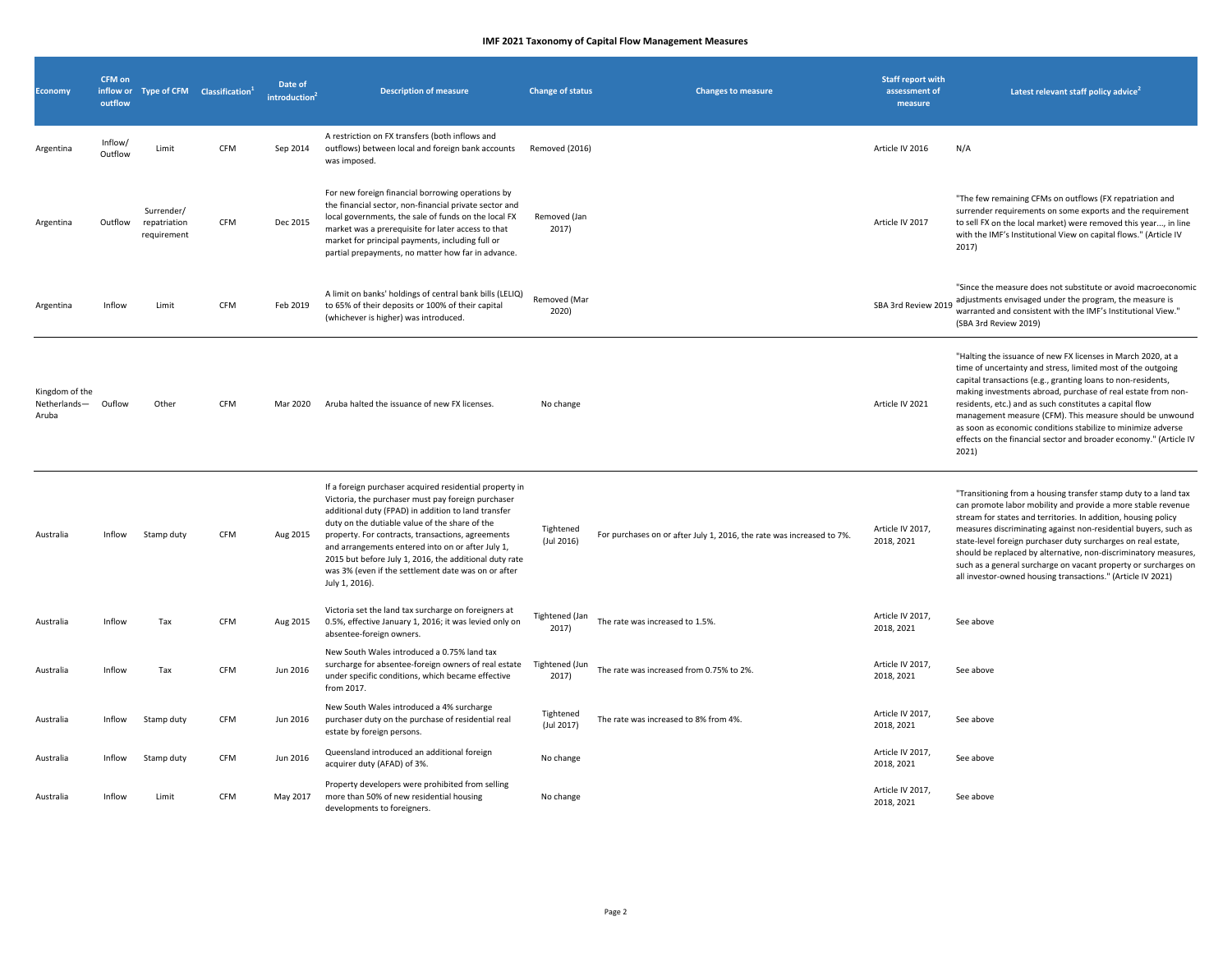| <b>Economy</b>       | <b>CFM</b> on<br>outflow | inflow or Type of CFM Classification <sup>1</sup> |     | Date of<br>introduction <sup>4</sup> | <b>Description of measure</b>                                                                                                                                                                                                                                                                                                                                                                                                                                                                                             | <b>Change of status</b> | <b>Changes to measure</b>                                                                                                                                                                                                                                        | <b>Staff report with</b><br>assessment of<br>measure              | Latest relevant staff policy advice                                                                                                                   |
|----------------------|--------------------------|---------------------------------------------------|-----|--------------------------------------|---------------------------------------------------------------------------------------------------------------------------------------------------------------------------------------------------------------------------------------------------------------------------------------------------------------------------------------------------------------------------------------------------------------------------------------------------------------------------------------------------------------------------|-------------------------|------------------------------------------------------------------------------------------------------------------------------------------------------------------------------------------------------------------------------------------------------------------|-------------------------------------------------------------------|-------------------------------------------------------------------------------------------------------------------------------------------------------|
| Australia            | Inflow                   | Fee                                               | CFM | May 2017                             | An annual charge on foreign owners of under-utilized<br>residential property was introduced, effective May 9,<br>2017. Foreign owners of residential property were<br>required to pay an annual charge - the amount of<br>which was equivalent to the relevant foreign<br>investment application fee imposed on the property<br>at the time it was acquired by the foreign investor $-$ if<br>the residential property was not occupied or<br>genuinely available on the rental market for at least 6<br>months per year. | No change               |                                                                                                                                                                                                                                                                  | Article IV 2017,<br>2018, 2021                                    | See above                                                                                                                                             |
| Australia            | Inflow                   | Tax                                               | CFM | May 2017                             | The foreign resident capital gains tax (CGT) regime<br>was extended by (1) denying foreign and temporary<br>tax residents access to the CGT main residence<br>exemption, from May 9, 2017; (2) increasing the CGT<br>withholding rate for foreign tax residents from 10%<br>to 12.5%, from 1 July 2017; and (3) reducing the CGT<br>withholding threshold for foreign tax residents from<br>A\$2 million to A\$750,000, from July 1, 2017.                                                                                | Eased (Dec 2019)        | The measure was made permanent, but with additional exclusions and a Article IV 2017,<br>longer grandfathering period.                                                                                                                                           | 2018, 2019, 2021                                                  | See above                                                                                                                                             |
| Australia            | Inflow                   | Stamp duty                                        | CFM | Jun 2017                             | South Australia extended the stamp duty concession<br>for purchases of off-the-plan apartments. Eligible<br>contracts for the purchase of an off-the-plan<br>apartment by June 30, 2018 received a stamp duty<br>concession of up to A\$15,500. However, from June<br>22, 2017, foreign purchasers were no longer eligible<br>for the off-the-plan concession.                                                                                                                                                            | No change               |                                                                                                                                                                                                                                                                  | Article IV 2017,<br>2018, 2021                                    | See above                                                                                                                                             |
| Australia            | Inflow                   | Stamp duty                                        | CFM | Jan 2018                             | South Australia introduced a 7% conveyance duty<br>surcharge on purchases of residential property by<br>foreign buyers and temporary residents.                                                                                                                                                                                                                                                                                                                                                                           | No change               |                                                                                                                                                                                                                                                                  | Article IV 2017,<br>2018, 2021                                    | See above                                                                                                                                             |
| Australia            | Inflow                   | Stamp duty                                        | CFM | Jul 2018                             | Tasmania introduced a 3% foreign purchaser duty<br>surcharge on residential property acquired by foreign Tightened (April<br>residents with an additional 0.5% of the dutiable<br>value for all purchases of primary production land by<br>foreign residents.                                                                                                                                                                                                                                                             | 2020)                   | Tasmania raised tax surcharges on foreign buyers from 3 to 8 percent for<br>residential properties and from 0.5 to 1.5 percent for primary production<br>facilities, with the intention to raise revenue and ensure market access by<br>Tasmanians.              | Article IV 2018, 2021 See above                                   |                                                                                                                                                       |
| Australia            | Inflow                   | Stamp duty                                        | CFM | Jan 2019                             | Western Australia announced in its FY2017/18<br>budget to introduce on January 1, 2019 a 4% (later<br>increased to 7% in its FY2018/19 budget) foreign<br>purchaser duty surcharge on residential property<br>acquired by foreign individuals, corporations and<br>trusts.                                                                                                                                                                                                                                                | No change               |                                                                                                                                                                                                                                                                  | Article IV 2018, 2021 See above                                   |                                                                                                                                                       |
| Bahamas, The         | Inflow                   | Limit                                             | CFM | Dec 2005                             | The Central Bank of the Bahamas (CBOB) established<br>a ceiling on the commercial banks' open position<br>(short or long) in U.S. dollars of U\$5 million or 5% of<br>Tier 1 capital, whichever is lower.                                                                                                                                                                                                                                                                                                                 | Eased (Apr 2020)        | The CBOB relaxed the ceiling, removing the more binding limit of US\$5<br>million on net long exposures (that constrained most institutions),<br>providing more latitude to commercial banks to supply foreign exchange (RFI) 2020; Article IV<br>to the public. | Request for Rapid<br><b>Financing Instrument</b><br>2020          | "The pandemic-related foreign exchange measures are<br>appropriate for now but should be phased out when the<br>pandemic recedes." (Article IV 2020). |
| Bahamas, The Outflow |                          | Ban                                               | CFM | May 2020                             | The Central Bank of the Bahamas (CBOB) suspended<br>access to foreign exchange for external portfolio<br>investments.                                                                                                                                                                                                                                                                                                                                                                                                     | No change               |                                                                                                                                                                                                                                                                  | Request for Rapid<br>Financing Instrument See above<br>(RFI) 2020 |                                                                                                                                                       |
| Bahamas, The Outflow |                          | Repatriation<br>requirement                       | CFM | May 2020                             | The Central Bank of the Bahamas (CBOB) requested<br>the National Insurance Board (NIB) to repatriate<br>some of its external assets (about \$60 million).                                                                                                                                                                                                                                                                                                                                                                 | No change               |                                                                                                                                                                                                                                                                  | Request for Rapid<br>Financing Instrument See above<br>(RFI) 2020 |                                                                                                                                                       |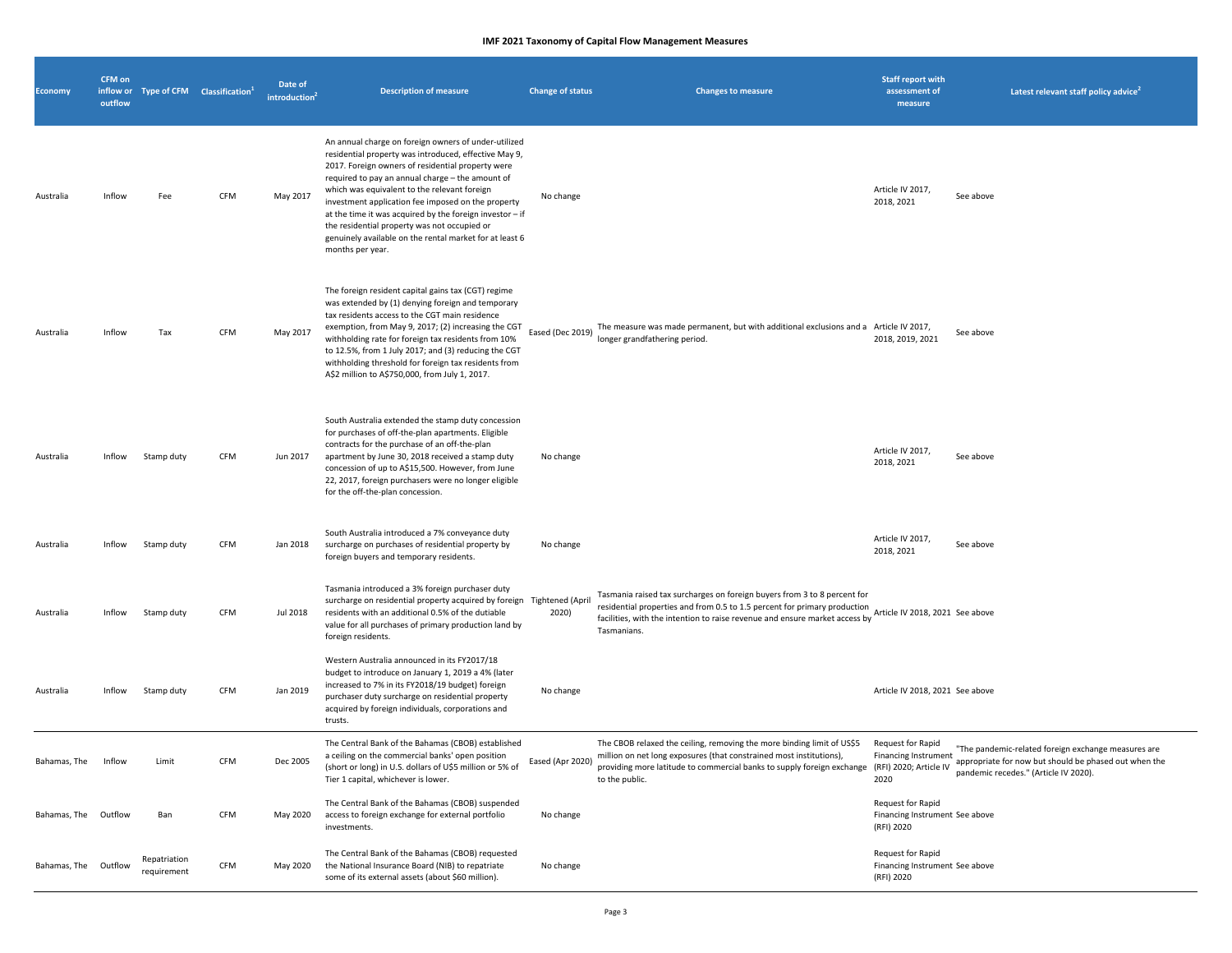| <b>Economy</b> | CFM on<br>outflow  | inflow or Type of CFM Classification <sup>1</sup> |            | Date of<br>introduction <sup>4</sup> | <b>Description of measure</b>                                                                                                                                                                                                                                                                                                                                                                                                                                                 | <b>Change of status</b>                                               | <b>Changes to measure</b>                                                                                                                                                                                                                                                                                                                                                                                                                                       | <b>Staff report with</b><br>assessment of<br>measure | Latest relevant staff policy advice                                                                                                                                                                                                                                                                                                                                                                                                                                                                                                                                                                                                                                                                                                                                                                                                                                                                                                                   |
|----------------|--------------------|---------------------------------------------------|------------|--------------------------------------|-------------------------------------------------------------------------------------------------------------------------------------------------------------------------------------------------------------------------------------------------------------------------------------------------------------------------------------------------------------------------------------------------------------------------------------------------------------------------------|-----------------------------------------------------------------------|-----------------------------------------------------------------------------------------------------------------------------------------------------------------------------------------------------------------------------------------------------------------------------------------------------------------------------------------------------------------------------------------------------------------------------------------------------------------|------------------------------------------------------|-------------------------------------------------------------------------------------------------------------------------------------------------------------------------------------------------------------------------------------------------------------------------------------------------------------------------------------------------------------------------------------------------------------------------------------------------------------------------------------------------------------------------------------------------------------------------------------------------------------------------------------------------------------------------------------------------------------------------------------------------------------------------------------------------------------------------------------------------------------------------------------------------------------------------------------------------------|
| Barbados       | Outflow            | Fee                                               | CFM        | Jul 2017                             | A foreign exchange fee of 2% was introduced on all<br>transactions that require the remittance of or<br>settlement in foreign currency (including both<br>current and capital account transactions). The fee<br>was waived for certain transactions such as debt<br>service payments of statutory bodies and<br>transactions executed using foreign currency<br>accounts held by residents and nonresidents, but<br>covered most current and capital account<br>transactions. | No change                                                             |                                                                                                                                                                                                                                                                                                                                                                                                                                                                 | Article IV 2017;<br>Request for EFF<br>2019,         | "The authorities aim to phase this out as the reserve position<br>2018; EFF 1st Review and the fiscal position strengthen." (EFF 1st Review 2019)                                                                                                                                                                                                                                                                                                                                                                                                                                                                                                                                                                                                                                                                                                                                                                                                     |
| Belarus        | Outflow            | Surrender<br>requirement                          | CFM        | Jan 1993                             | A surrender requirement on proceeds from exports<br>of goods and services was introduced.                                                                                                                                                                                                                                                                                                                                                                                     | <b>Tightened (Dec</b><br>and Apr 2015,<br>Sep 2016, Oct<br>(Aug 2018) | 2014), eased (Feb The surrender requirement ratio was increased from 30% to 50% in<br>December 2014. It was decreased to 40% in February 2015; to 30% in<br>April 2015; to 20% in September 2016; and to 10% in October 2017; and<br>2017), removed removed in August 2018.                                                                                                                                                                                     |                                                      | "The elimination of the surrender requirement (a CFM) is in line<br>Article IV 2017, 2018 with staff's past recommendation and the Fund's Institutional<br>View on capital flows." (Article IV 2018)                                                                                                                                                                                                                                                                                                                                                                                                                                                                                                                                                                                                                                                                                                                                                  |
| Bolivia        | Outflow            | Limit                                             | CFM        | 1998                                 | A maximum limit for investment abroad (in percent Eased (Mar 2013),<br>of their resources for investment) by insurance<br>companies was introduced.                                                                                                                                                                                                                                                                                                                           | tightened (Jan<br>2015)                                               | In March 2013, the maximum limit was raised from 10% to 30%. In<br>January 2015, the maximum limit was lowered from 30% to 10%.                                                                                                                                                                                                                                                                                                                                 |                                                      | "Going forward, administered prices should be reformed to<br>reflect market forces and the BCB should normalize monetary<br>conditions as inflation pressures return. This could obviate the<br>need for regulation limiting the amount of investment abroad by<br>Article IV 2017, 2018 insurance companies With Fund TA focusing on early warning<br>indicators in the insurance sector expected soon, staff believe<br>the measure could be maintained for now and reassessed as the<br>supervision capacity of the insurance sector strengthens."<br>(Article IV 2018)                                                                                                                                                                                                                                                                                                                                                                            |
| Brazil         | Inflow             | Tax                                               | <b>CFM</b> | Jan 2008                             | A tax was imposed on inflows related to external<br>loans. The tax rates and/or taxable maturities varied.                                                                                                                                                                                                                                                                                                                                                                    | Jun 2014)                                                             | The maximum maturity of external loans subject to the 6% IOF rate was<br>decreased from 720 days to 360 days on December 5, 2012, and to 180<br>Eased (Dec 2012, days on June 4, 2014. The IOF rate was reduced to 0% for external loans<br>with maturity greater than 180 days and less than 360 days. External<br>loans with an initial term of more than 180 days were still subject to the<br>6% IOF rate if the loan was repaid within the 180-day period. |                                                      | "These measures have been relaxed gradually in recent years in<br>Article IV 2018, 2019 line with the Fund's Institutional View on capital flows." (Article<br>IV 2019)                                                                                                                                                                                                                                                                                                                                                                                                                                                                                                                                                                                                                                                                                                                                                                               |
| Brazil         | Inflow/<br>Outflow | Tax                                               | CFM        | Oct 2009                             | of capital flows, for example, fixed income securities,<br>stocks, margin deposits, derivative contracts, and FDI.                                                                                                                                                                                                                                                                                                                                                            | Oct 2014, May<br>2016)                                                | As of June 2013, the IOF tax rate on most types of inflow of funds to<br>The IOF tax covered (at varying rates) different types Eased (Jun 2013, Brazil with a maturity of over 180 days was reduced to zero. Effective<br>October 8, 2014, the IOF rate was reduced to zero for a wider set of<br>transactions. Effective May 2, 2016, the tax rate for foreign inward direct<br>investment in publicly traded shares was set to zero.                         | Article IV 2014, 2019 See above                      |                                                                                                                                                                                                                                                                                                                                                                                                                                                                                                                                                                                                                                                                                                                                                                                                                                                                                                                                                       |
| Bulgaria       | Outflow            | Limit                                             | CFM/MPM    | Mar 2020                             | The Bulgaria National Bank (BNB) tightened risk-<br>based concentration limits on bank exposures to<br>individual foreign counterparts.                                                                                                                                                                                                                                                                                                                                       | No change                                                             | No change                                                                                                                                                                                                                                                                                                                                                                                                                                                       | Article IV 2020                                      | "At the onset of the crisis, the Bulgaria National Bank (BNB) took<br>several measures to strengthen banks' already strong balance<br>sheets and help credit keep flowing. One such measure-a<br>reduction of commercial banks' exposures to foreign<br>counterparts with lower credit quality-has increased the<br>domestically-held liquidity of the banking system. Going<br>forward, bank supervisors should stand ready to continue using<br>macro-prudential tools to allow banks room to manage the<br>possible deterioration of the loan quality without unduly<br>constraining credit flows. To this effect, supervisors could<br>require banks again to retain profits for 2020, reduce the<br>existing counter-cyclical capital buffers, or allow banks to<br>temporarily operate below the required capital buffers. Banks<br>should be allowed to rebuild capital position gradually as the<br>recovery gets entrenched." (Art IV, 2020) |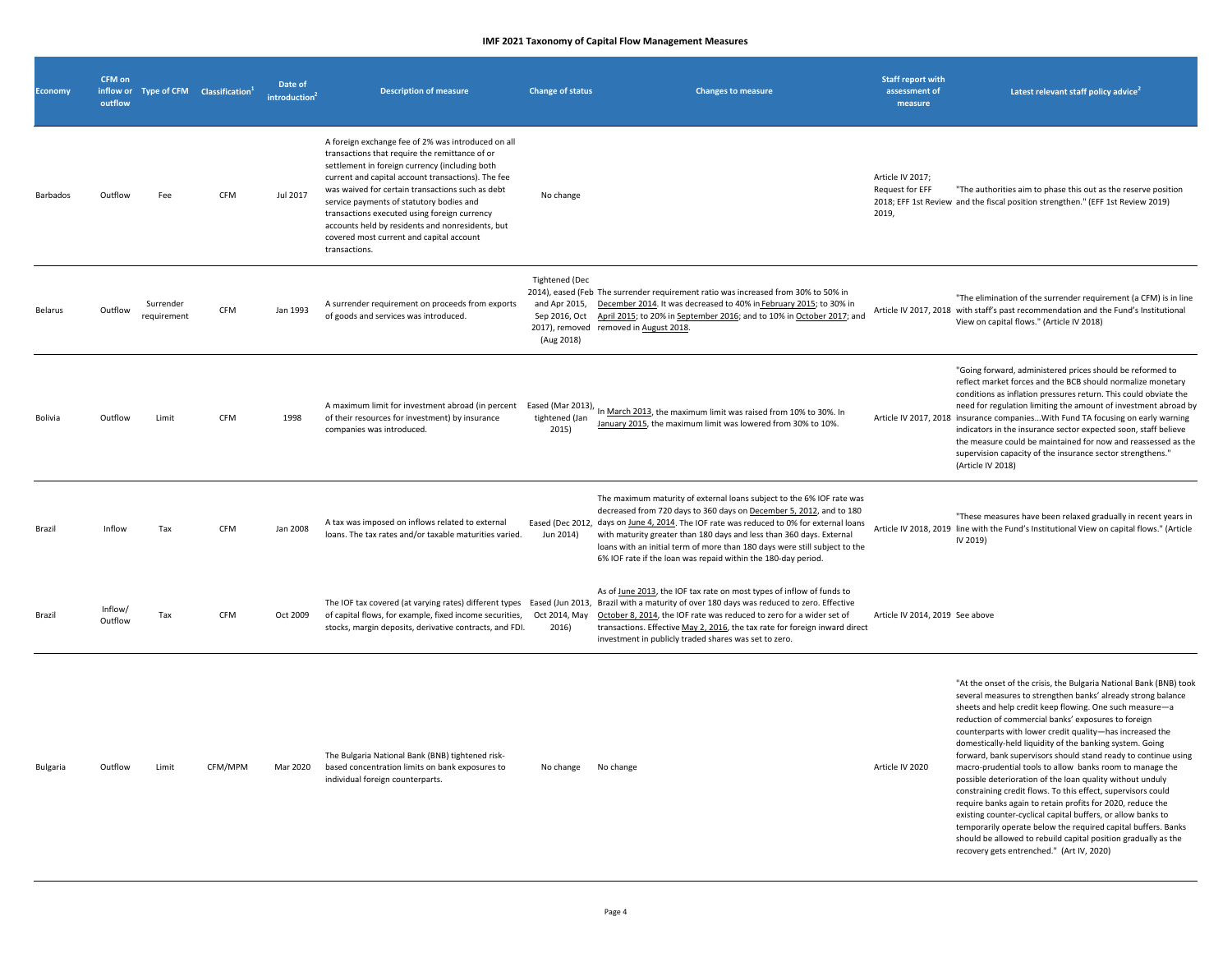| <b>Economy</b> | <b>CFM</b> on<br>inflow or<br>outflow |                                           | Type of CFM Classification <sup>1</sup> | Date of<br>introduction <sup>2</sup> | <b>Description of measure</b>                                                                                                                                                                                                                                                                                                                                                                                                                                                                               | <b>Change of status</b>                                                    | <b>Changes to measure</b>                                                                                                                                                                                                                                                                                                                                                                                                                                                                                                                                                                                                                                                                                                                                                                                                                                                                                                                                                                                                                                                                                                                                                                                                                                                                                                                             | <b>Staff report with</b><br>assessment of<br>measure | Latest relevant staff policy advice <sup>2</sup>                                                                                                                                                                                                                                                                                                                                                                                                                                                                         |
|----------------|---------------------------------------|-------------------------------------------|-----------------------------------------|--------------------------------------|-------------------------------------------------------------------------------------------------------------------------------------------------------------------------------------------------------------------------------------------------------------------------------------------------------------------------------------------------------------------------------------------------------------------------------------------------------------------------------------------------------------|----------------------------------------------------------------------------|-------------------------------------------------------------------------------------------------------------------------------------------------------------------------------------------------------------------------------------------------------------------------------------------------------------------------------------------------------------------------------------------------------------------------------------------------------------------------------------------------------------------------------------------------------------------------------------------------------------------------------------------------------------------------------------------------------------------------------------------------------------------------------------------------------------------------------------------------------------------------------------------------------------------------------------------------------------------------------------------------------------------------------------------------------------------------------------------------------------------------------------------------------------------------------------------------------------------------------------------------------------------------------------------------------------------------------------------------------|------------------------------------------------------|--------------------------------------------------------------------------------------------------------------------------------------------------------------------------------------------------------------------------------------------------------------------------------------------------------------------------------------------------------------------------------------------------------------------------------------------------------------------------------------------------------------------------|
| Canada         | Inflow                                | Tax                                       | <b>CFM</b>                              | Aug 2016                             | British Columbia introduced an additional property<br>transfer tax of 15% on foreign entities or taxable<br>trustees on transfers of residential property located<br>in the Greater Vancouver Regional District (GVRD).                                                                                                                                                                                                                                                                                     | Tightened (Jan<br>2018)                                                    | The tax rate was increased to 20% and its geographic coverage was<br>expanded.                                                                                                                                                                                                                                                                                                                                                                                                                                                                                                                                                                                                                                                                                                                                                                                                                                                                                                                                                                                                                                                                                                                                                                                                                                                                        | Article IV 2017,<br>2018, 2019, 2020                 | "Provincial and municipal real estate taxes on non-residents<br>could be eliminated or harmonized into broad-based tax<br>measures targeted at speculative activity more generally."<br>(Article IV 2020)                                                                                                                                                                                                                                                                                                                |
| Canada         | Inflow                                | Tax                                       | <b>CFM</b>                              | Apr 2017                             | Ontario introduced the nonresident speculation tax<br>(NRST) of 15% on the purchase or acquisition of<br>residential property located in the Greater Golden<br>Horseshoe (GGH) by individuals who were not<br>citizens or permanent residents of Canada or by<br>foreign corporations ("foreign entities") and taxable<br>trustees.                                                                                                                                                                         | No change                                                                  |                                                                                                                                                                                                                                                                                                                                                                                                                                                                                                                                                                                                                                                                                                                                                                                                                                                                                                                                                                                                                                                                                                                                                                                                                                                                                                                                                       | Article IV 2017,<br>2018, 2019, 2020                 | See above                                                                                                                                                                                                                                                                                                                                                                                                                                                                                                                |
| Canada         | Inflow                                | Tax                                       | CFM                                     | Jan 2019                             | British Columbia introduced a speculation and<br>vacancy tax on residential properties, subject to<br>exemptions. A tax rate of 0.5% is applicable to every<br>owner of a residential property for 2018. For 2019<br>and onwards, the rate structure differentiates among<br>foreign owners and satellite families (2%) and British<br>Columbia residents and other Canadian citizens or<br>permanent residents who are not members of a<br>satellite family (0.5%).                                        | No change                                                                  |                                                                                                                                                                                                                                                                                                                                                                                                                                                                                                                                                                                                                                                                                                                                                                                                                                                                                                                                                                                                                                                                                                                                                                                                                                                                                                                                                       | Article IV 2017,<br>2018, 2019, 2020                 | See above                                                                                                                                                                                                                                                                                                                                                                                                                                                                                                                |
| CEMAC          | Outflow                               | Surrender/<br>repatriation<br>requirement | CFM                                     | N/A                                  | Surrender requirement on export proceeds.                                                                                                                                                                                                                                                                                                                                                                                                                                                                   | Strengthened<br>enforcement of<br>existing CFM<br>(2018)                   | Foreign exchange regulations were revised, clarifying requirements by<br>economic agents and banks and strengthening reporting requirement. To Regional<br>ensure an effective monitoring framework, the implementing regulations Consultation 2018; "Given current pressures on external reserves, strict application<br>relate to the obligation of banks to surrender their foreign exchange to<br>the Bank of Central African States (BEAC) and obligation of economic<br>agents to fully repatriate their export receipts through domiciliation of<br>transactions with a local bank. Extractive sector companies were<br>exempted from the regulation until end-2021.                                                                                                                                                                                                                                                                                                                                                                                                                                                                                                                                                                                                                                                                           | 2020                                                 | Report on Common of repatriation and surrender requirements continues to be<br>Policies 2019; Report appropriate to address the low level of reserves." (Report on<br>on Common Policies Common Policies, June 2021)                                                                                                                                                                                                                                                                                                     |
| China          | Inflow/<br>Outflow                    | Limit                                     | CFM                                     | 2002-2014                            | The Qualified Domestic Limited Partnership (QDLP)<br>scheme (in 2012 in Shanghai, then expanded);<br>Qualified Domestic Investment Enterprises (QDIE)<br>program (in 2014); Qualified Domestic Institutional<br>Investor (QDII) scheme (in 2006); RMB Qualified<br>Domestic Institutional Investor (RQDII) scheme (in<br>2014); dollar-denominated Qualified Foreign<br>Institutional Investor (QFII) (in 2002); and RMB<br>Qualified Foreign Institutional Investor (RQFII) (in<br>2011) were established. | Broadly eased<br>(2017-2019, May,<br>Sep and Nov<br>2020, Nov-Dec<br>2021) | Investor quota schemes were broadly loosened in 2017-18, including: (1)<br>the QDLP scheme was resumed in 2017 after a two-year halt. Quotas<br>were further increased to US\$5 billion in April 2018; (2) QDIE program in<br>Shanghai and Shenzhen was expanded for the first time since 2015, with<br>its quotas increased to US\$5 billion, up from US\$1.3 billion in April 2018;<br>(3) the QDII scheme was also expanded in April 2018 for the first time<br>since 2015; (4) the RQDII scheme was resumed in May 2018 but saw a<br>tightening of its reporting and enforcement requirements; and (5) the<br>QFII and RQFII schemes were modified to ease restrictions on foreign<br>institutional investors' outflow of funds from China in June 2018. The QFII<br>quota was doubled to US\$300 billion in January 2019. Restrictions on<br>QFII and RQFII schemes were removed in September 2019, with<br>implementing guidelines announced in May 2020. New quotas of<br>US\$3.36 billion and US\$ 9.36 billion were approved for QDII in September<br>and November 2020, respectively, bringing the total investment quota to<br>US\$116.7 billion. QFII investors were allowed to trade commodity<br>futures, commodity options and stock index options starting November<br>2021. As of December 2021, total QDII quota was 157.5 billion. | Article IV 2018-2020                                 | Going forward, further liberalization of portfolio flows for both<br>inflows and outflows would strengthen the role of markets in<br>determining the exchange rate. CFMs should not be used to<br>actively manage the capital flow cycle and substitute for<br>warranted macroeconomic adjustment and exchange rate<br>flexibility. Over the medium term, the CFMs should be gradually<br>phased out in a sequence consistent with greater exchange rate<br>flexibility and other supporting reforms." (Article IV 2020) |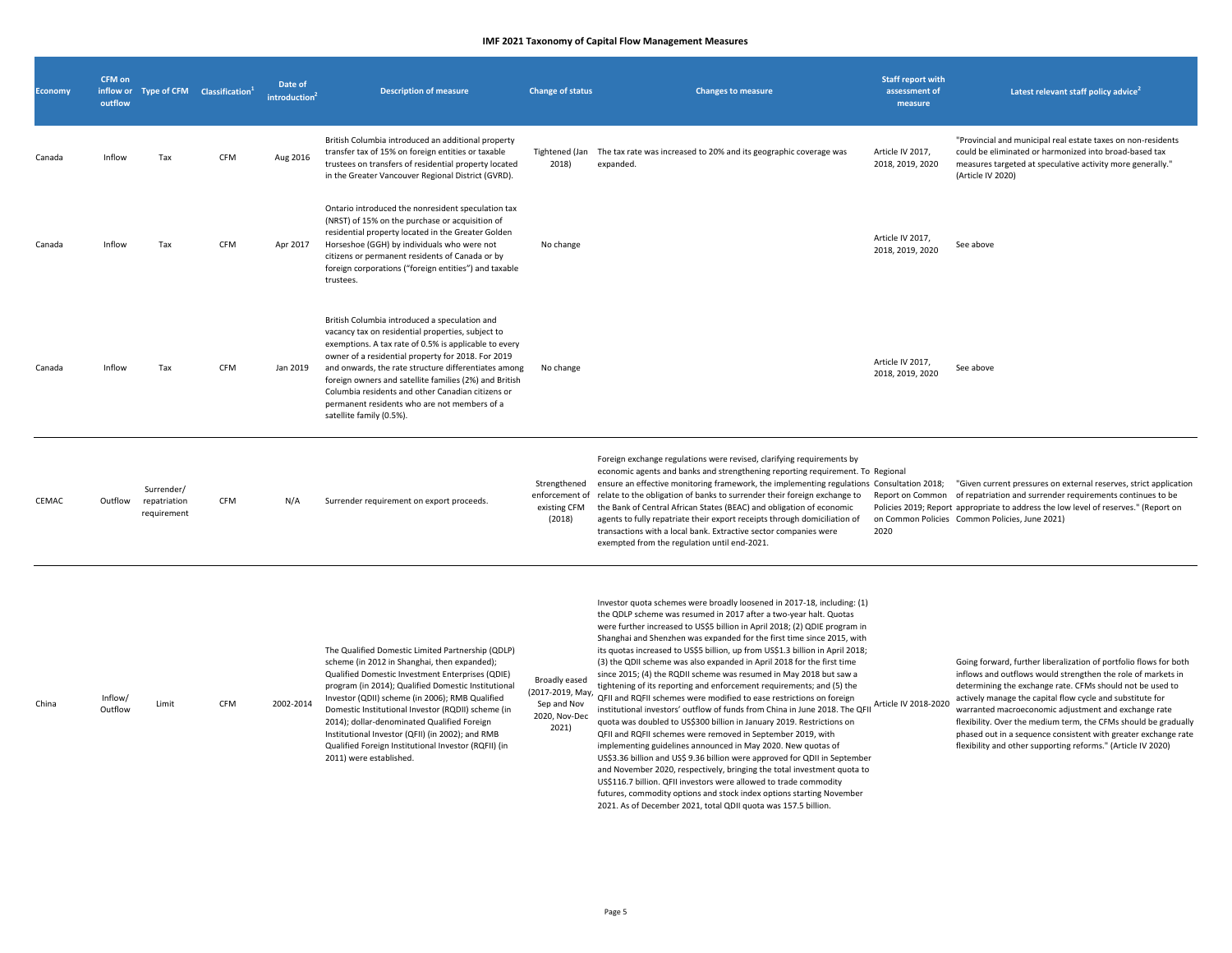| <b>Economy</b>                      | CFM on<br>inflow or<br>outflow |                             | Type of CFM Classification <sup>1</sup> | Date of<br><b>introduction</b> | <b>Description of measure</b>                                                                                                                                                                                                                                                                                                                                                                           | <b>Change of status</b>                                                                        | <b>Changes to measure</b>                                                                                                                                                                                                                                                                                                                                                                                                                                                                                                                                                                                                                                                            | <b>Staff report with</b><br>assessment of<br>measure                                                      | Latest relevant staff policy advice                                                                                                                                                                              |
|-------------------------------------|--------------------------------|-----------------------------|-----------------------------------------|--------------------------------|---------------------------------------------------------------------------------------------------------------------------------------------------------------------------------------------------------------------------------------------------------------------------------------------------------------------------------------------------------------------------------------------------------|------------------------------------------------------------------------------------------------|--------------------------------------------------------------------------------------------------------------------------------------------------------------------------------------------------------------------------------------------------------------------------------------------------------------------------------------------------------------------------------------------------------------------------------------------------------------------------------------------------------------------------------------------------------------------------------------------------------------------------------------------------------------------------------------|-----------------------------------------------------------------------------------------------------------|------------------------------------------------------------------------------------------------------------------------------------------------------------------------------------------------------------------|
| China                               | Outflow                        | Limit                       | <b>CFM</b>                              | Aug 2009                       | Enterprise's outbound lending was subject to an<br>upper limit equivalent to equity times<br>macroprudential factor (= 30%). An equity<br>relationship between lender and borrower was also<br>required.                                                                                                                                                                                                | Strengthened<br>enforcement of<br>existing CFM<br>(2016)                                       | Enforcement was tightened with a requirement that transaction banks<br>must strictly examine whether the business operating scale of the<br>overseas borrower is suitable for the loan size, and authenticity and<br>reasonableness of the use of the outbound loan.                                                                                                                                                                                                                                                                                                                                                                                                                 | Article IV 2017,<br>2019, 2020                                                                            | See above                                                                                                                                                                                                        |
| China                               | Outflow                        | Limit                       | <b>CFM</b>                              | Nov 2010                       | A limit on overseas RMB withdrawal was set at<br>10,000 yuan per day.                                                                                                                                                                                                                                                                                                                                   | Tightened (Jan<br>2016, Dec 2017)                                                              | A limit of 100,000 yuan per year was added, effective January 2016. This<br>limit was changed from a per card basis to a per individual basis in<br>December 2017.                                                                                                                                                                                                                                                                                                                                                                                                                                                                                                                   | Article IV 2017-2020 See above                                                                            |                                                                                                                                                                                                                  |
| China                               | Outflow                        | Limit                       | CFM                                     | Oct 2011                       | A limit on financial institutions' overseas RMB lending<br>was introduced at 1% of the previous end-year<br>balance on all RMB deposits.                                                                                                                                                                                                                                                                | Eased<br>(Jul 2013)                                                                            | The limit was increased to 3%. A countercyclical factor was also added.                                                                                                                                                                                                                                                                                                                                                                                                                                                                                                                                                                                                              | Article IV 2018-2020 See above                                                                            |                                                                                                                                                                                                                  |
| China                               | Outflow                        | Limit                       | <b>CFM</b>                              | May 2014                       | For overseas direct investment (ODI) above US\$300<br>million, the investor must submit a written project<br>briefing to the National Development and Reform<br>Commission (NDRC) before beginning substantive<br>work overseas. NDRC issued a confirmation letter if<br>the project conformed to overseas investment<br>policies of China. ODI above US\$1 billion was subject<br>to approval by NDRC. | Strengthened<br>enforcement of<br>existing CFM<br>(early 2017),<br>broadly eased<br>(Mar 2018) | Enforcement of FDI-related regulations were tightened in early 2017<br>with: (1) PBOC urging commercial banks to tighten their scrutiny of funds<br>remitted through ODI; (2) ODI regulators paying close attention to certain<br>irregular activities; and (3) SAFE requiring companies to explain to banks<br>the sources and purposes of the investment funds. FDI-related<br>regulations were broadly eased in March 2018 including: (1) the approval<br>requirement for ODI above US\$1 billion was abolished; (2) the coverage<br>of sensitive industries was modified; and (3) indirect investments by<br>individuals through offshore entities was included in ODI coverage. | Article IV 2017-2020 See above                                                                            |                                                                                                                                                                                                                  |
| China                               | Outflow                        | Reserve<br>requirement      | <b>CFM</b>                              | Oct 2015                       | Financial institutions buying foreign currency forward Tightened (2016),<br>contracts and other derivative transactions that<br>required the purchase of foreign currency against<br>RMB on a future date on behalf of their clients were<br>subject to a one-year 20% unremunerated reserve<br>requirement.                                                                                            | reduced to zero<br>(Sep 2017),<br>tightened (Aug<br>2018), reduced to 2020.<br>zero (Oct 2020) | The reserve requirement was initially imposed only on residents but<br>extended to nonresidents in 2016. It was reduced to 0% in September<br>2017 and raised to 20% in August 2018. It was reduced to 0% in October 2019, 2020                                                                                                                                                                                                                                                                                                                                                                                                                                                      | Article IV 2016,                                                                                          | See above                                                                                                                                                                                                        |
| China                               | Outflow                        | Reserve<br>requirement      | CFM                                     | Jan 2016                       | A reserve requirement on banks' offshore RMB<br>deposits was introduced.                                                                                                                                                                                                                                                                                                                                |                                                                                                | Eased (Sep 2017) The reserve requirement was reduced to 0%.                                                                                                                                                                                                                                                                                                                                                                                                                                                                                                                                                                                                                          | Article IV 2018-2020 See above                                                                            |                                                                                                                                                                                                                  |
| China                               | Inflow/<br>Outflow             | Limit                       | CFM                                     | Mar 2016                       | PBOC introduced a macroprudential assessment<br>(MPA) framework for capital flows. PBOC monitors<br>cross-border financial risk indicators under the MPA<br>framework. When indicators hit certain levels, the<br>PBOC adjusts various parameters to prevent risks.                                                                                                                                     | Eased (Jan 2018,<br>Mar 2020,<br><b>Tightened (Dec</b><br>2020, Jan 2021)                      | In January 2018, the maximum leverage ratio on external borrowing for<br>enterprises and non-banking institutions was relaxed from 1 to 2, while<br>other parameters remained unchanged. The cross-bor-der fi-nance<br>macropru-den-tial ad-just-ment pa-ra-me-ter for financial institutions and Article IV 2018-2020 See above<br>enterprises was increased from 1 to 1.25 in March 2020. It was lowered<br>to 1 for financial institutions in December 2020 and for enterprises in<br>January 2021.                                                                                                                                                                               |                                                                                                           |                                                                                                                                                                                                                  |
| Congo,<br>Democratic<br>Republic of | Outflow                        | Repatriation<br>requirement | <b>CFM</b>                              | Jul 2002                       | Exporters of commercial mining products must<br>repatriate 40% of export proceeds within 15 days of<br>receipt to their bank accounts in the Democratic<br>Republic of the Congo.                                                                                                                                                                                                                       | 2018)                                                                                          | Tightened (Mar The repatriation requirement was increased to 60%, with the use of<br>repatriated proceeds subject to certain restrictions.                                                                                                                                                                                                                                                                                                                                                                                                                                                                                                                                           | Article IV 2019, Staff-<br><b>Monitored Program</b><br>and Request for<br>2019, Request for<br>ECF (2021) | "In line with the IV, the repatriation requirement should be<br>Disbursement under scaled back as adjustment progresses and balance of payments<br>Rapid Credit Facility pressures subside." (ECF Request, 2021) |
| Costa Rica                          | Inflow                         | Tax                         | CFM                                     | Feb 2014                       | The Central Bank, with a qualified majority of its<br>Board of Directors, can activate for a period of up to<br>6 months a tax on nonresidents' interest earned on<br>fixed income assets.                                                                                                                                                                                                              | Removed (Dec<br>2018)                                                                          | The measure was never activated before its removal.                                                                                                                                                                                                                                                                                                                                                                                                                                                                                                                                                                                                                                  | Article IV 2019                                                                                           | "In line with staff's advice and the IMF's Institutional View on<br>capital flows, in December 2018, the CFMs on inflows were<br>removed." (Article IV 2019)                                                     |
| Costa Rica                          | Inflow                         | Reserve<br>requirement      | <b>CFM</b>                              | Feb 2014                       | The Central Bank, with a qualified majority of its<br>Board of Directors, can activate for a period of up to<br>6 months an unremunerated reserve requirement on<br>external borrowing.                                                                                                                                                                                                                 | Removed (Dec<br>2018)                                                                          | The measure was never activated before its removal.                                                                                                                                                                                                                                                                                                                                                                                                                                                                                                                                                                                                                                  | Article IV 2019                                                                                           | See above                                                                                                                                                                                                        |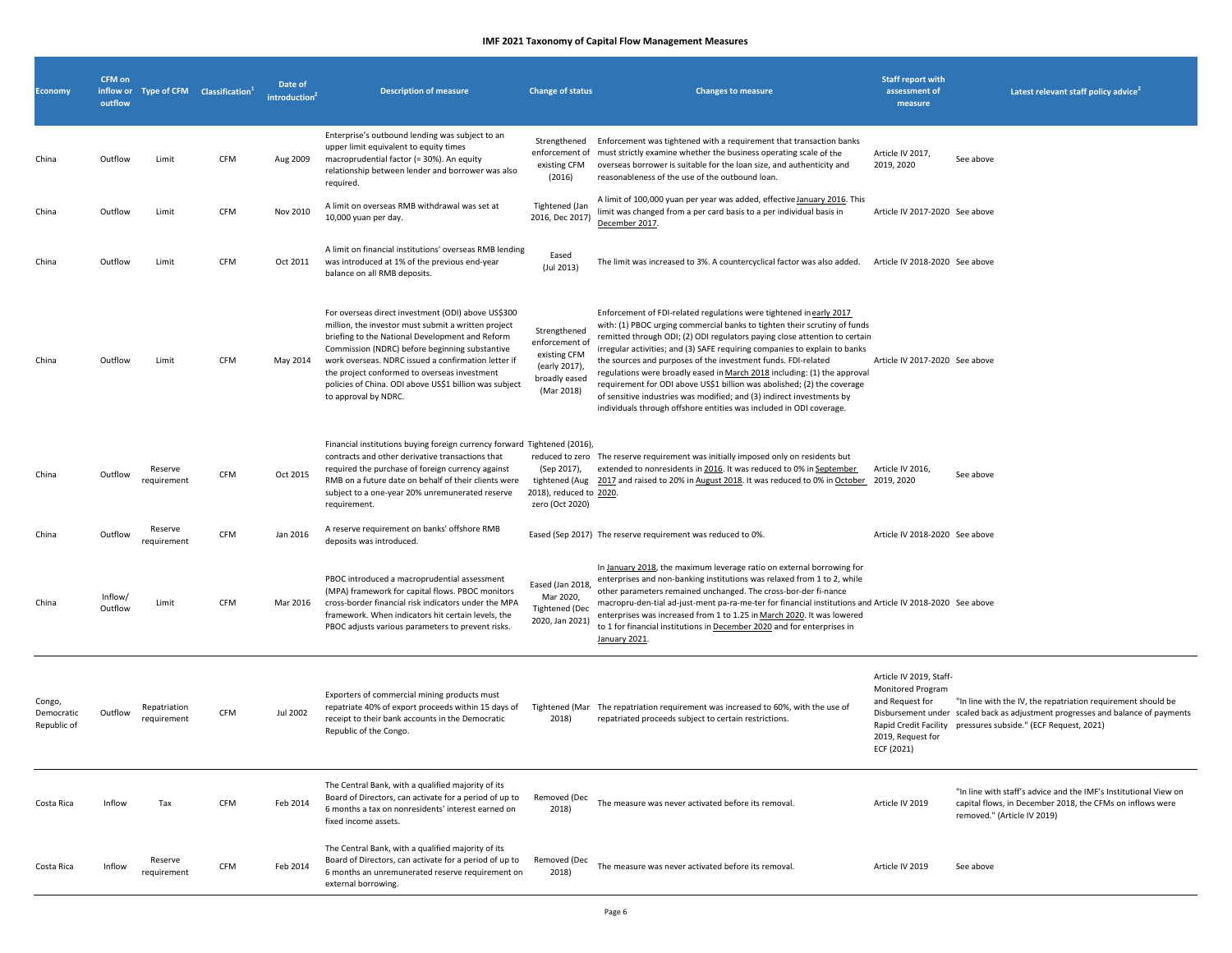| <b>Economy</b>              | <b>CFM on</b><br>outflow | inflow or Type of CFM Classification <sup>1</sup> |            | Date of<br>introduction <sup>2</sup> | <b>Description of measure</b>                                                                                                                                                                                                                                                                                                                                                                                                                                                                                                                                                                                   | <b>Change of status</b>                                     | <b>Changes to measure</b>                                                                                                                                                                                                                                                                                                                                                                                                                                                                                                                                                                                                                                                                                                                                                                                                                             | <b>Staff report with</b><br>assessment of<br>measure                                                                  | Latest relevant staff policy advice <sup>2</sup>                                                                                                                                                                                                                                                                                                              |
|-----------------------------|--------------------------|---------------------------------------------------|------------|--------------------------------------|-----------------------------------------------------------------------------------------------------------------------------------------------------------------------------------------------------------------------------------------------------------------------------------------------------------------------------------------------------------------------------------------------------------------------------------------------------------------------------------------------------------------------------------------------------------------------------------------------------------------|-------------------------------------------------------------|-------------------------------------------------------------------------------------------------------------------------------------------------------------------------------------------------------------------------------------------------------------------------------------------------------------------------------------------------------------------------------------------------------------------------------------------------------------------------------------------------------------------------------------------------------------------------------------------------------------------------------------------------------------------------------------------------------------------------------------------------------------------------------------------------------------------------------------------------------|-----------------------------------------------------------------------------------------------------------------------|---------------------------------------------------------------------------------------------------------------------------------------------------------------------------------------------------------------------------------------------------------------------------------------------------------------------------------------------------------------|
| Curacao and<br>Sint Maarten | Outflow                  | Limit                                             | <b>CFM</b> | Mar 2020                             | The Central Bank of Curacao and Sint Maarten<br>announced the suspension of foreign exchange<br>licenses for the following transactions equal or<br>exceeding NAf 150,000 on March 23, 2020.<br>(i) Extension of a loan to a nonresident; (ii) Transfers<br>to own foreign bank account by legal entities; (iii)<br>Transfers to current account with foreign related<br>companies by legal entities; (iv) Transfers by<br>individuals to their private foreign bank account; (v)<br>Investments abroad; (vi) Participation in a foreign<br>company by a resident; (vii) Early redemption of<br>loans received. | Eased (October 1)<br>2021)                                  | As of October 1, 2021, the cap was increased from NAf 150,000 to NAf<br>300,000 and special exemptions were granted to pension funds and<br>insurance companies                                                                                                                                                                                                                                                                                                                                                                                                                                                                                                                                                                                                                                                                                       | Article IV 2021                                                                                                       | "The suspension of issuance of foreign exchange licenses<br>constitutes a capital flow measure (CFM) assessed as<br>appropriate under the Institutional View at the time of<br>introduction, given the crisis. When economic recovery takes<br>hold, this measure ought to be unwound if the reserve cushion<br>remains comfortable." (Article IV 2021)       |
| Cyprus                      | Outflow                  | Limit/<br>Approval<br>requirement                 | <b>CFM</b> | Mar 2013                             | Depositors may transfer abroad within their normal<br>business activity and on presentation of supporting<br>documents up to €5,000 a day per account without<br>approval. Larger amounts required approval.                                                                                                                                                                                                                                                                                                                                                                                                    | Eased (Apr, Aug,<br>and Nov 2013),<br>removed (Apr<br>2015) | Effective April 25, 2013, the restrictions were lifted on the accounts of<br>international customers of specifically designated foreign banks with no<br>domestic business in Cyprus. The limit was raised to €500,000 in August<br>2013, and to €1 million in November 2013, and removed in April 2015.                                                                                                                                                                                                                                                                                                                                                                                                                                                                                                                                              | <b>Request for EFF</b><br>2013; EFF 4th<br>Review 2014                                                                | "Further progress under the program and with respect to banks'<br>restructuring and funding plans will be needed before<br>considering removing restrictions on external capital account<br>transactions. In the meantime, monitoring of the effectiveness<br>of external restrictions will need to be enhanced." (EFF 4th<br><b>Review 2014)</b>             |
| Cyprus                      | Outflow                  | Limit                                             | <b>CFM</b> | Mar 2013                             | A limit on cash withdrawal was set at €300 a day.                                                                                                                                                                                                                                                                                                                                                                                                                                                                                                                                                               | removed (Mar<br>2014)                                       | Eased (Apr 2013), Effective April 25, 2013, the restriction was lifted on the accounts of<br>international customers of specifically designated foreign banks with no<br>domestic business in Cyprus. The limit was removed in March 2014.                                                                                                                                                                                                                                                                                                                                                                                                                                                                                                                                                                                                            | <b>Request for EFF</b><br>2013; EFF 4th<br>Review 2014                                                                | See above                                                                                                                                                                                                                                                                                                                                                     |
| Cyprus                      | Outflow                  | Limit                                             | CFM        | Mar 2013                             | The amount individuals may take with them when<br>traveling abroad was limited to €1,000.                                                                                                                                                                                                                                                                                                                                                                                                                                                                                                                       | Eased (Apr and<br>Aug 2013),<br>removed (Apr<br>2015)       | Effective April 25, 2013, the restriction was lifted on the accounts of<br>international customers of specifically designated foreign banks with no<br>domestic business in Cyprus. The limit was raised to €3,000 in August<br>2013 and removed in April 2015.                                                                                                                                                                                                                                                                                                                                                                                                                                                                                                                                                                                       | <b>Request for EFF</b><br>2013; EFF 4th<br>Review 2014                                                                | See above                                                                                                                                                                                                                                                                                                                                                     |
| Cyprus                      | Outflow                  | Limit                                             | CFM        | Mar 2013                             | Individuals' payments abroad by credit, debit, and<br>prepaid cards were limited to €5,000 a month per<br>person.                                                                                                                                                                                                                                                                                                                                                                                                                                                                                               | Removed (Aug<br>2013)                                       |                                                                                                                                                                                                                                                                                                                                                                                                                                                                                                                                                                                                                                                                                                                                                                                                                                                       | <b>Request for EFF</b><br>2013; EFF 4th<br>Review 2014                                                                | See above                                                                                                                                                                                                                                                                                                                                                     |
| Ecuador                     | Outflow                  | Tax                                               | <b>CFM</b> | 2007                                 | A tax on transfers abroad was increased from its<br>in 2012.                                                                                                                                                                                                                                                                                                                                                                                                                                                                                                                                                    | Revised (Jul<br>2021)                                       | In July 2016, the tax was revised by introducing a waiver for transactions 2016; Article IV and<br>of up to US\$5,000 annually related to trips abroad that are paid via credit Request for EFF<br>or debit card. The application of the 5% tax was changed for any cash<br>carried abroad (for each trip related to tourism) by setting thresholds in<br>initial rate of 0.5% to 1% in 2009, 2% in 2010, and 5% 2016), eased (Sep excess of US\$1,098 for each adult and US\$366 for each minor. There<br>have been multiple other changes in the tax framework, including in the Request for EFF<br>list of exemptions and thresholds above which the tax for some transfers 2020; EFF 1st Review<br>is applied. In September 2021 the government enacted a decree lowering 2020; Article IV<br>the tax rate to zero for foreign airline companies. | Article IV 2015,<br>2019; EFF 1st Review<br>2019; EFF 2d and 3rd<br>Reviews 2019:<br>2021, EFF 2nd/3rd<br>Review 2021 | "The authorities are committed to phasing out the tax on<br>transfers abroad once macroeconomic stability is restored and<br>the reserves position is strengthened Staff recommended that<br>any reduction be gradual, based on market<br>conditions, and be properly calibrated to avoid undue BOP<br>pressures." (Artilce IV 2021, EFF 2nd/3rd Review 2021) |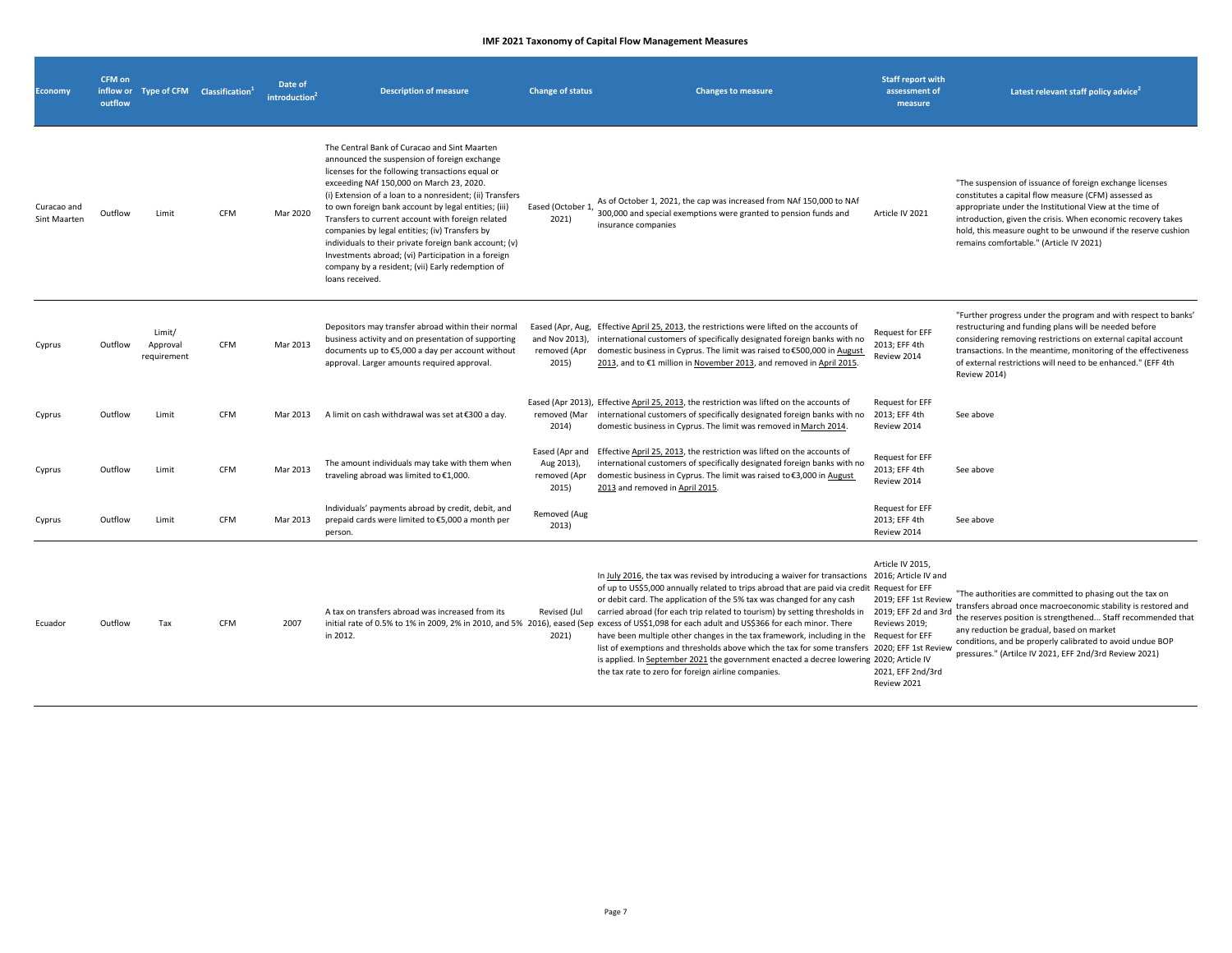| <b>Economy</b> | CFM on<br>inflow or<br>outflow | Type of CFM Classification <sup>1</sup> |         | Date of<br>introduction <sup>4</sup> | <b>Description of measure</b>                                                                                                                                                                                                                                                                                                                                                                                                                                     | <b>Change of status</b>                                                         | <b>Changes to measure</b>                                                                                                                                                                                                                                                                                                                                                                                                                                                                                                                                                                                                                                                                                                                                                                                                                                                                                                                                                                                                                        | <b>Staff report with</b><br>assessment of<br>measure                                                                                                                               | Latest relevant staff policy advice                                                                                                                                                                                                                                                                                                                                                                                                                                                                                                                       |
|----------------|--------------------------------|-----------------------------------------|---------|--------------------------------------|-------------------------------------------------------------------------------------------------------------------------------------------------------------------------------------------------------------------------------------------------------------------------------------------------------------------------------------------------------------------------------------------------------------------------------------------------------------------|---------------------------------------------------------------------------------|--------------------------------------------------------------------------------------------------------------------------------------------------------------------------------------------------------------------------------------------------------------------------------------------------------------------------------------------------------------------------------------------------------------------------------------------------------------------------------------------------------------------------------------------------------------------------------------------------------------------------------------------------------------------------------------------------------------------------------------------------------------------------------------------------------------------------------------------------------------------------------------------------------------------------------------------------------------------------------------------------------------------------------------------------|------------------------------------------------------------------------------------------------------------------------------------------------------------------------------------|-----------------------------------------------------------------------------------------------------------------------------------------------------------------------------------------------------------------------------------------------------------------------------------------------------------------------------------------------------------------------------------------------------------------------------------------------------------------------------------------------------------------------------------------------------------|
|                | Outflow                        | Limit                                   | CFM     | Dec 2006                             | Transfer abroad by emigrants limited to F\$100,000<br>per family, RBF approval required. RBF approval<br>required for loan repayments on principal & interest<br>above F\$100,000 (per amount due as scheduled).                                                                                                                                                                                                                                                  | eased (2001-<br>2005, Jan 2012,<br>Jan 2013, Jan                                | In Jan 2001 the limit on emigrant transfers rose to F\$250,000 semi-<br>annually per family. In Jan 2002 the the limit on emigrant transfers rose<br>to F\$500,000 annually and up to F\$50,000 without RBF approval. The<br>RBF approval limit for emmigrant transfers was raised several times, to<br>Tightened (Dec F\$100,000 (Jan 2003), F\$150,000 (Jan 2004), and F\$200,000 (Jan 2005).<br>2006, Apr 2020), In Dec 2006 RBF approval lowered, required for emmigrant transfers of<br>any amount. In Jan 2012 the annual limit for loan repayments on<br>principal & interest without approval was raised to F\$500,000 (per<br>amount due as scheduled). In Jan 2014 the approval limit for emigration<br>2014, Jan 2016) transfers was raised to F\$250,000. In Jan 2016 the limit for loan<br>repayments on principal & interest was raised to F\$1 million. In Apr 2020<br>the annual limit for emigration transfers was reduced to F\$150,000. The<br>limit for loan repayments on principal & interest was reduced to<br>F\$50,000. | Article IV 2021                                                                                                                                                                    | "The tightening of Fiji's exchange controls should be phased out<br>as conditions allow. [However, as the exchange restriction is<br>not consistent with Fiji's obligations under the Fund's Articles of<br>Agreement and hinders international trade and foreign direct<br>investment, it should be phased out.] The same applies to the<br>tightening CFM changes, but while staff has assessed the<br>introduction as appropriate given Fiji's crisis situation, the<br>changes should be phased out as crisis conditions abate."<br>(Article IV 2021) |
| Fiii           | Outflow                        | Approval<br>requirement                 | CFM     | Apr 2020                             | Delegated limits replaced with Reserve Bank of Fiji<br>(RBF) approval requirement: Withdrawal of<br>investment through sale of shares and assets, or<br>shareholders funds (including dividends) requires<br>RBF approval starting April 2020. Similar rule applies<br>to making deposits into F\$ external accounts from<br>the proceeds of sale of assets/personal<br>effects/maturity.                                                                         | No change                                                                       |                                                                                                                                                                                                                                                                                                                                                                                                                                                                                                                                                                                                                                                                                                                                                                                                                                                                                                                                                                                                                                                  |                                                                                                                                                                                    | See above                                                                                                                                                                                                                                                                                                                                                                                                                                                                                                                                                 |
| Fii            | Outflow                        | Ban                                     | CFM     | Dec 2006                             | Limit on offshore investments by individuals of<br>F\$20,000 per year, companies of \$F100,000 per year.<br>Fiji National Provident Fund (FNPF) offshore<br>investments not permitted.                                                                                                                                                                                                                                                                            | Jan 2013, Jan<br>2016)                                                          | Tightened (Dec In Dec 2006 offshore investments (by individuals, companies, FNPF, and<br>2006, Apr 2020), other NBFI's) were suspended. In Jan 2012 offshore investment<br>Eased (Jan 2012, permitted with RBF approval, individuals limited to F\$10,000. In Jan 2013<br>the individual limit was raised to F\$15,000. In Jan 2016 the individual<br>limit was raised to F\$25,000. In Apr 2020 they were all suspended.                                                                                                                                                                                                                                                                                                                                                                                                                                                                                                                                                                                                                        |                                                                                                                                                                                    | See above                                                                                                                                                                                                                                                                                                                                                                                                                                                                                                                                                 |
|                | Outflow                        | Limit                                   | CFM     | Dec 2006                             | Gifts to nonresidents above F\$500 requires RBF<br>approval.                                                                                                                                                                                                                                                                                                                                                                                                      | Tightened (Apr<br>2020), eased (Jan<br>2014)                                    | In Jan 2014 the threshold was raised to F\$2,000. In Apr 2020 the<br>threshold was reduced from F\$50,000 to F\$20,000.                                                                                                                                                                                                                                                                                                                                                                                                                                                                                                                                                                                                                                                                                                                                                                                                                                                                                                                          |                                                                                                                                                                                    | See above                                                                                                                                                                                                                                                                                                                                                                                                                                                                                                                                                 |
| Georgia        | Inflow                         | Other                                   | CFM/MPM | 2013                                 | Higher liquid asset requirement (LAR) for banks that<br>have nonresident deposits exceeding 10% of their<br>total deposits. It was replaced by a liquidity coverage<br>ratio (LCR) and net stable funding ratio (NSFR)<br>differentiated by residency.                                                                                                                                                                                                            | LAR removed<br>(January 2020).<br>Replaced by LCR<br>(2017) and NSFR<br>(2019). | The higher liquid asset requirement on nonresident deposits was<br>removed in Januray 2020. The authorities introduced a liquidity coverage 2018; EFF 4th<br>ratio (LCR) in 2017 and net stable funding ratio (NSFR) in 2019, both<br>differented by residency.                                                                                                                                                                                                                                                                                                                                                                                                                                                                                                                                                                                                                                                                                                                                                                                  | EFF 3rd Review<br>Review 2019; EFF<br>5th Review 2019;<br>EFF 7th Review 2020                                                                                                      | "Staff supports the NBG's plan, consistent with the IMF's<br>Institutional View on capital flows, to remove the additional<br>liquid asset requirement against nonresident deposits, once the<br>NSFR is introduced." (EFF 3rd Review 2018)                                                                                                                                                                                                                                                                                                               |
| Ghana          | Outflow                        | Limit                                   | CFM     | Feb 2014                             | Cash withdrawals over the counter from foreign<br>currency accounts (FCAs) and foreign exchange<br>accounts (FEAs) were permitted only for travel<br>outside Ghana, and cannot exceed US\$10,000 or its<br>equivalent in convertible foreign currency per travel.<br>External transfers over US\$10,000 a year from these<br>accounts required documentation.                                                                                                     | Eased (Jun and<br>Aug 2014)                                                     | In June 2014, cash withdrawals over the counter from FCAs and FEAs up<br>to a limit of US\$1,000 or its equivalent per transaction in foreign currency<br>were allowed. Such limit was eliminated in August 2014. A limit of<br>US\$10,000 withdrawal per travel and annual transfer without<br>documentation remained in place.                                                                                                                                                                                                                                                                                                                                                                                                                                                                                                                                                                                                                                                                                                                 | <b>Request for ECF</b><br>2015; Article IV 2017<br>and ECF 4th Review;<br>ECF 5th and 6th<br>Reviews 2018; ECF<br>7th and 8th Reviews<br>2019; Article IV<br>2019; Article IV 2021 | "Removal of this restriction would be consistent with the Fund's<br>Institutional View." (Article IV 2021)                                                                                                                                                                                                                                                                                                                                                                                                                                                |
| Ghana          | Outflow                        | Ban                                     | CFM     | Feb 2014                             | All undrawn foreign currency-denominated facilities<br>must be converted to local currency. However,<br>existing fully drawn foreign currency-denominated<br>facilities and loans to non-foreign exchange earners<br>may run until expiration. Servicing of existing foreign<br>currency-denominated loans to residents by resident<br>banks must be in cedis converted at the average<br>interbank foreign exchange rate prevailing on the day<br>of conversion. | Removed (Jun<br>2014)                                                           | Undrawn balances on foreign currency-denominated facilities were<br>allowed to be drawn in the original currency.                                                                                                                                                                                                                                                                                                                                                                                                                                                                                                                                                                                                                                                                                                                                                                                                                                                                                                                                | Article IV 2017 and<br>ECF 4th Review                                                                                                                                              | "Staff supports the further elimination of the remaining CFMs as<br>balance of payments pressures recede  The authorities<br>introduced three CFMs in response to increasing external<br>vulnerabilities in early 2014. They have since rolled back or<br>eased them in line with the Fund's Institutional View on capital<br>flows." (Article IV 2017 and ECF 4th Review)                                                                                                                                                                                |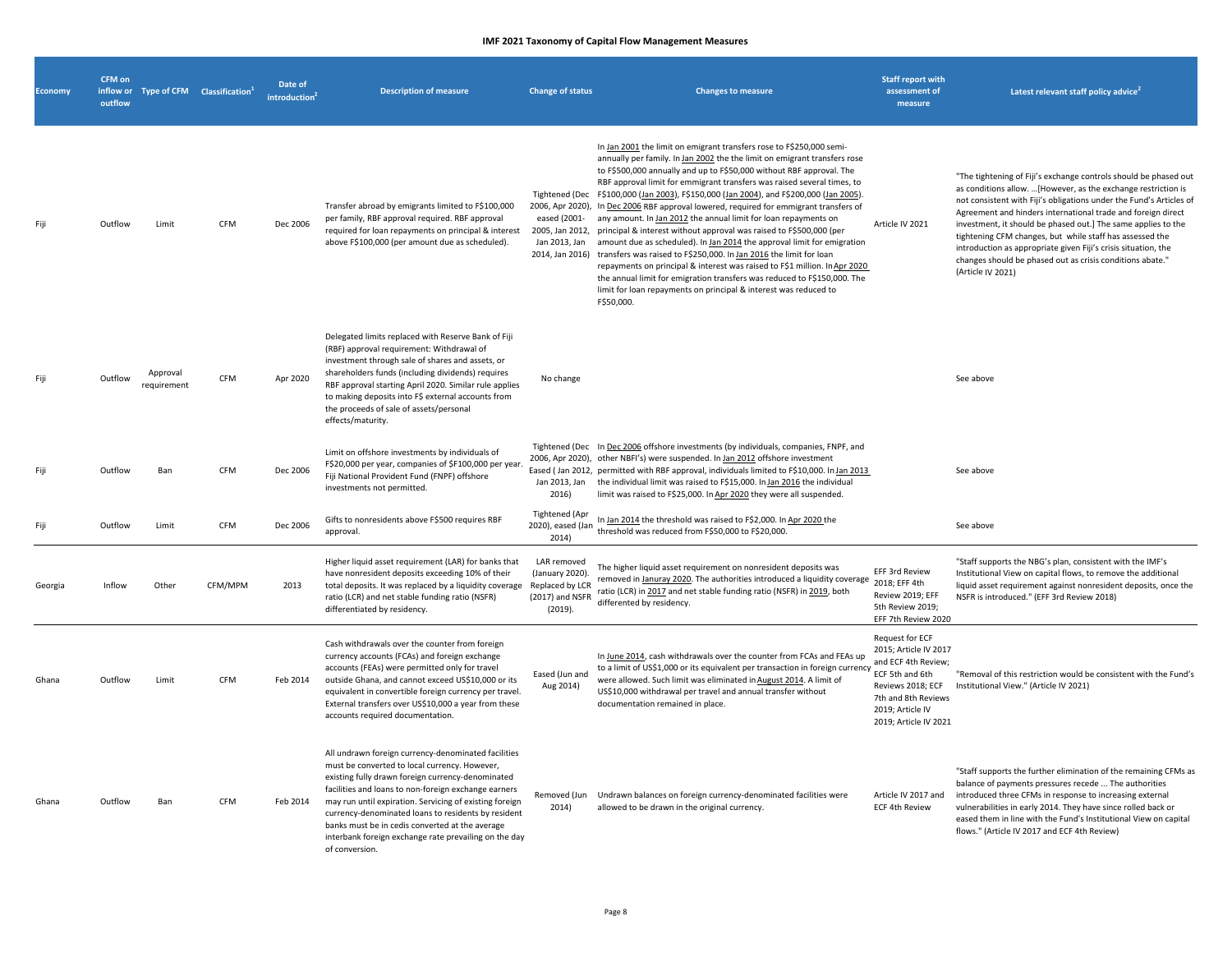| <b>Economy</b> | <b>CFM</b> on<br>outflow | inflow or Type of CFM Classification <sup>1</sup> |            | Date of<br>introduction | <b>Description of measure</b>                                                                                                                                                                                                                                                                                                                                                                                                                                                                                                                                                                                                             | <b>Change of status</b>                                                                                                           | <b>Changes to measure</b>                                                                                                                                                                                                                                                                                                                                                                                                                                                                                                                                                                                                                                                                                                                                            | <b>Staff report with</b><br>assessment of<br>measure                                 | Latest relevant staff policy advice <sup>2</sup>                                                                                                                                                                                                                                                                                                                                                                                                  |
|----------------|--------------------------|---------------------------------------------------|------------|-------------------------|-------------------------------------------------------------------------------------------------------------------------------------------------------------------------------------------------------------------------------------------------------------------------------------------------------------------------------------------------------------------------------------------------------------------------------------------------------------------------------------------------------------------------------------------------------------------------------------------------------------------------------------------|-----------------------------------------------------------------------------------------------------------------------------------|----------------------------------------------------------------------------------------------------------------------------------------------------------------------------------------------------------------------------------------------------------------------------------------------------------------------------------------------------------------------------------------------------------------------------------------------------------------------------------------------------------------------------------------------------------------------------------------------------------------------------------------------------------------------------------------------------------------------------------------------------------------------|--------------------------------------------------------------------------------------|---------------------------------------------------------------------------------------------------------------------------------------------------------------------------------------------------------------------------------------------------------------------------------------------------------------------------------------------------------------------------------------------------------------------------------------------------|
| Ghana          | Outflow                  | Surrender<br>requirement                          | <b>CFM</b> | Feb 2014                | On receipt of export proceeds (except for gold and<br>cocoa export proceeds subject to surrender to the<br>Bank of Ghana (BoG)), banks must within 5 working<br>days convert the proceeds to cedis based on the<br>average interbank foreign exchange rate prevailing<br>on the day of conversion with a spread not exceeding<br>200 pips.                                                                                                                                                                                                                                                                                                | Removed (Jun<br>2014), revised (Jul<br>2016)                                                                                      | The 5-day surrender requirement for banks was reversed in June 2014. In<br>July 2016, the surrender requirement for gold and cocoa exports was<br>revised by allowing export proceeds to be sold to commercial banks<br>instead of the BoG. From that point, the surrender requirement to the<br>BoG only covers proceeds from receivables-backed trade finance facilities<br>in the cocoa sector.                                                                                                                                                                                                                                                                                                                                                                   | Article IV and ECF<br>4th Review 2017                                                | See above                                                                                                                                                                                                                                                                                                                                                                                                                                         |
| Greece         | Outflow                  | Limit                                             | CFM        | Jun 2015                | Cash withdrawals of any type in excess of €60 per<br>depositor per credit institution per day were not<br>permitted from any branch or ATM of credit<br>institutions in Greece or abroad. The restriction of<br>cash withdrawals also applied to all other cash<br>payments by institutions, irrespective of currency,<br>including redemption of checks, and payments under<br>letters of credit, which were deposited in a bank<br>account that was subject to the cash withdrawal<br>restrictions. Cash withdrawals via credit cards or<br>prepaid cards in Greece and abroad were also<br>restricted.                                 | Aug and Nov<br>2017, Mar and<br>Jun 2018);<br>Removed for<br>withdrawals<br>within Greece<br>(Oct 2018);<br>Removed (Sep<br>2019) | Eased (Jul 2016, Since July 2016, depositors were subject to a general withdrawal limit of<br>€840 bi-weekly. The amount of cash that was permitted to be withdrawn<br>from amounts transferred from abroad was raised from 10% to 30%. In<br>August 2017, the bi-weekly limit was replaced by a €1,800 monthly limit<br>and the amount of cash that was permitted to be withdrawn from<br>amounts transferred from abroad was raised to 50%. In November 2017, 2018; 1st PPM 2019;<br>this amount was raised to 100%. The monthly withdrawal limit was raised Article IV 2019<br>to €2,300 in March 2018 and subsequently to €5,000 in June 2018. The<br>withdrawal limit within Greece and abroad was removed in October 2018<br>and September 2019, respectively. | Request for SBA<br>2017; Article IV                                                  | "The relaxation [of CFMs] should continue in line with the<br>conditions-based approach as described in the CFM roadmap,<br>with due analysis of financial stability risks and a forward-looking<br>assessment of bank liquidity needs." (1st PPM 2019)<br>"CFMs have been fully removed, effective September 1, 2019.<br>The final step took place despite remaining gaps relative to the<br>conditions-based liberalization." (Article IV 2019) |
| Greece         | Outflow                  | Ban                                               | CFM        | Jun 2015                | A ban was placed on opening of accounts in Greek<br>banks, which was permitted in certain cases for<br>selected groups of individuals and companies.                                                                                                                                                                                                                                                                                                                                                                                                                                                                                      | 2018)                                                                                                                             | Eased (Sep 2017), In September 2017, the opening of accounts was permitted for a wider<br>removed (Mar set of cases and groups; new customer ID was allowed if no other<br>accounts were available. The ban was lifted in March 2018.                                                                                                                                                                                                                                                                                                                                                                                                                                                                                                                                | Request for SBA<br>2017; Article IV<br>2018; 1st PPM 2019                            | See above                                                                                                                                                                                                                                                                                                                                                                                                                                         |
| Greece         | Outflow                  | Limit/<br>Approval<br>requirement                 | CFM        | Jul 2015                | Transfer of funds or cash abroad was subject to<br>approval by a centralized Banking Transaction<br>Approval Committee (BTAC) which prioritized<br>according to the urgency/social necessity of the use<br>of requested transfer. Restrictions included orders to<br>transfer funds to accounts held with credit<br>institutions established and operating abroad, as well<br>as transfers of funds via credit, prepaid or debit cards<br>for cross-border payments.                                                                                                                                                                      | Mar and Jun<br>(Sep 2019)                                                                                                         | Eased (Mar 2016, In March 2016, a €1,000 monthly limit (up to an aggregate monthly<br>ceiling for banks) was introduced. The limit was raised to €2,000 over 2<br>2018), removed months in March 2018 and subsequently to €4,000 in June 2018. The<br>limit was removed in September 2019.                                                                                                                                                                                                                                                                                                                                                                                                                                                                           | Request for SBA<br>2017; Article IV<br>2018; 1st PPM 2019;<br>Article IV 2019        | See above                                                                                                                                                                                                                                                                                                                                                                                                                                         |
| Greece         | Outflow                  | Limit                                             | CFM        | Jul 2015                | Transfer of funds abroad for the acquisition of<br>financial instruments and of securities held in<br>custody if acquired after June 28, 2015 was<br>prohibited and depositors were not permitted to use<br>their deposits with Greek banks to purchase<br>domestic or foreign financial instruments, except (1)<br>with cash or new funds transferred from abroad; (2)<br>for the acquisition of newly issued bonds and shares<br>for capital increase of Greek entities; and (3) for the<br>reinvestment of the proceeds from the sale or<br>liquidation of foreign investments in foreign<br>instruments or domestic stocks and bonds. | Eased (Mar 2016,<br>Mar and Jun<br>2018), removed<br>(Sep 2019)                                                                   | Changes to this measure are the same as transfers of funds or cash<br>abroad. In March 2016 a €1,000 monthly limit (up to an aggregate<br>monthly ceiling for banks) was introduced. The limit was raised to €2,000<br>over 2 months in March 2018 and subsequently to €4,000 in June 2018.<br>The limit was removed in September 2019.                                                                                                                                                                                                                                                                                                                                                                                                                              | Request for SBA<br>2017; Article IV<br>2018; 1st PPM 2019;<br>Article IV 2019        | See above                                                                                                                                                                                                                                                                                                                                                                                                                                         |
| Greece         | Outflow                  | Approval<br>requirement                           | CFM        | Jul 2015                | Capital transfers exceeding €100,000 per day became<br>subject to approval by BTAC.                                                                                                                                                                                                                                                                                                                                                                                                                                                                                                                                                       | (Sep 2019)                                                                                                                        | In July 2018 bank branch (subcommittee) approval was sufficient for<br>Eased (Jul and Oct transfers up to €40,000 (€700,000) per day, subject to a weekly limit per<br>2018), removed bank. In October 2018 the daily limits were raised to €100,000 and<br>€1,000,000 respectively. The approval requirement was removed in<br>September 2019.                                                                                                                                                                                                                                                                                                                                                                                                                      | <b>Request for SBA</b><br>2017; Article IV<br>2018; 1st PPM 2019;<br>Article IV 2019 | See above                                                                                                                                                                                                                                                                                                                                                                                                                                         |
| Greece         | Outflow                  | Limit/<br>Approval<br>requirement                 | CFM        | Jul 2015                | Repatriation of proceeds and capital from inward<br>investments became subject to approval by BTAC.                                                                                                                                                                                                                                                                                                                                                                                                                                                                                                                                       | removed (Sep<br>2019)                                                                                                             | Effective October 2018, profits and dividends were allowed to be<br>Eased (Oct 2018), transferred up to 100% per year of invested funds, provided that the<br>invested funds have been transferred to Greece from abroad by the<br>beneficiary after September 2018. The limit was removed in September<br>2019.                                                                                                                                                                                                                                                                                                                                                                                                                                                     | Request for SBA<br>2017; Article IV<br>2018; 1st PPM 2019;<br>Article IV 2019        | See above                                                                                                                                                                                                                                                                                                                                                                                                                                         |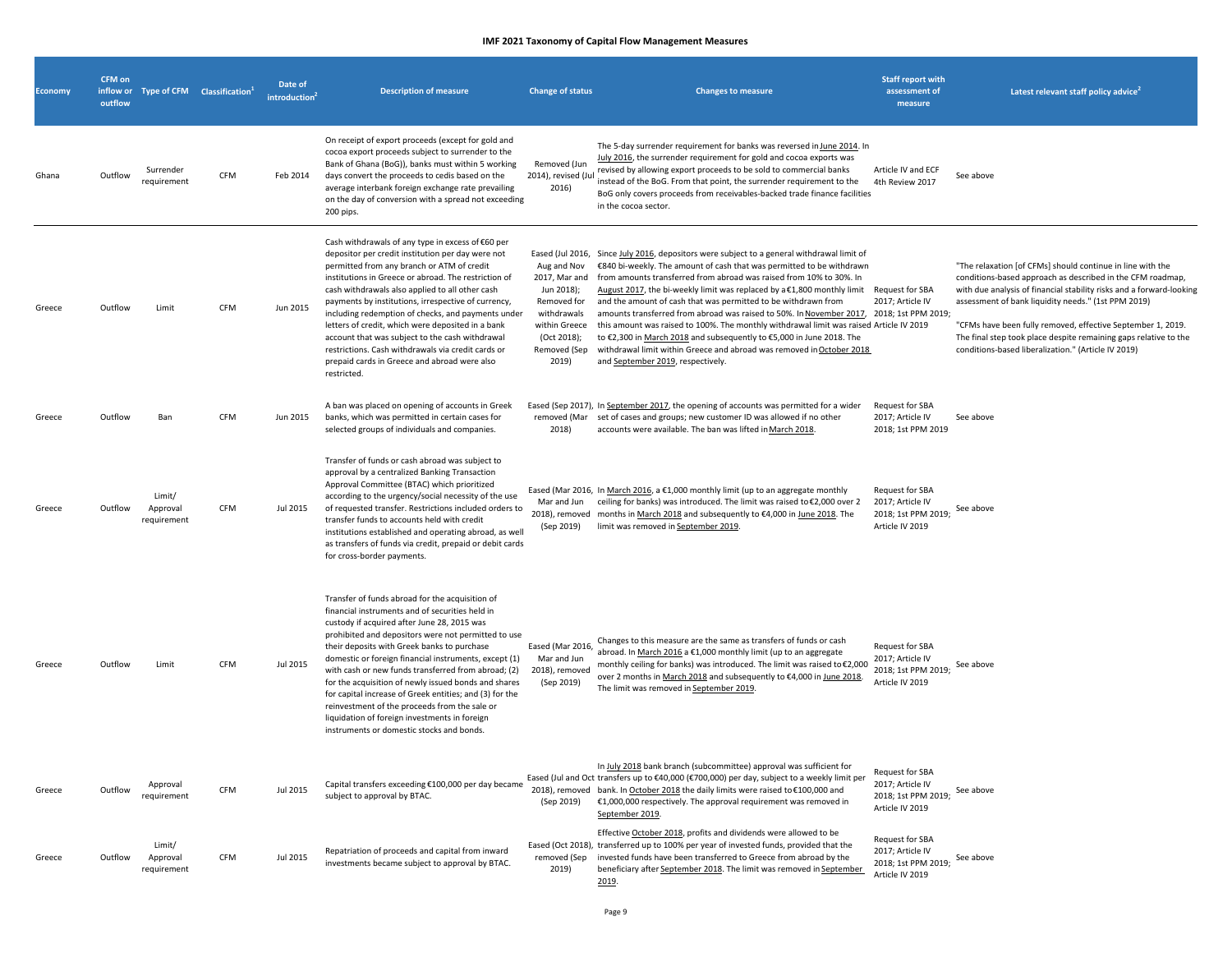| <b>Economy</b>          | CFM on<br>inflow or<br>outflow | Type of CFM Classification <sup>1</sup> |            | Date of<br>introduction <sup>2</sup> | <b>Description of measure</b>                                                                                                                                                                                                                                                                                                                                                                                                            | <b>Change of status</b>                                                         | <b>Changes to measure</b>                                                                                                                                                                                                                                                                                                                                                                                                                                 | <b>Staff report with</b><br>assessment of<br>measure                                 | Latest relevant staff policy advice                                                                                                                                                                                                                                                                                                                                                                                                                                                                                                                                                                               |
|-------------------------|--------------------------------|-----------------------------------------|------------|--------------------------------------|------------------------------------------------------------------------------------------------------------------------------------------------------------------------------------------------------------------------------------------------------------------------------------------------------------------------------------------------------------------------------------------------------------------------------------------|---------------------------------------------------------------------------------|-----------------------------------------------------------------------------------------------------------------------------------------------------------------------------------------------------------------------------------------------------------------------------------------------------------------------------------------------------------------------------------------------------------------------------------------------------------|--------------------------------------------------------------------------------------|-------------------------------------------------------------------------------------------------------------------------------------------------------------------------------------------------------------------------------------------------------------------------------------------------------------------------------------------------------------------------------------------------------------------------------------------------------------------------------------------------------------------------------------------------------------------------------------------------------------------|
| Greece                  | Outflow                        | Limit                                   | <b>CFM</b> | Jul 2015                             | Daily limits were set for each bank for the total<br>amount of their transfers abroad on their own behalf<br>and on behalf of their customers.                                                                                                                                                                                                                                                                                           | Eased on a<br>number of<br>occasions,<br>removed (Sep<br>2019)                  | The limits were changed frequently, on both amounts and the time<br>period they covered, but not disclosed. Limits for transfers abroad were<br>changed on a frequent basis. The latest bi-monthly limit for all banks was<br>set to €230.4 million, effective from November 2018. The limit was<br>removed in September 2019.                                                                                                                            | <b>Request for SBA</b><br>2017; Article IV<br>2018; 1st PPM 2019;<br>Article IV 2019 | See above                                                                                                                                                                                                                                                                                                                                                                                                                                                                                                                                                                                                         |
| Hong Kong<br>SAR, China | Inflow                         | Stamp duty                              | CFM/MPM    | Feb 2013                             | The New Residential Stamp Duty (NRSD) (formerly<br>"Double Ad Valorem Stamp Duty", DSD) on property<br>transactions was raised. Hong Kong permanent<br>residents (HKPRs) who were first-time home buyers<br>or replacing their only home were subject to a lower<br>stamp duty rate than nonresidents under the same<br>circumstances.                                                                                                   | <b>Tightened (Nov</b><br>2016), revised<br>(Apr 2017),<br>removed (Nov<br>2020) | The NRSD (formerly DSD) rate was increased to a flat rate of 15% in<br>November 2016. In April 2017 the exemption under the NRSD regime<br>was tightened so that the NRSD was also applied to purchases of multiple Article IV 2017,<br>residential properties under a single instrument by a HKPR who does not 2018, 2019<br>own any other residential property in Hong Kong SAR at the time of<br>purchase. The measure was abolished in November 2020. |                                                                                      | "Going forward, staff recommends phasing out and replacing<br>the stamp duties with alternative non-discriminatory<br>macroprudential measures when systemic risks from the non-<br>resident inflow dissipate." (Article IV 2019)                                                                                                                                                                                                                                                                                                                                                                                 |
| Iceland                 | Outflow                        | Limit                                   | CFM        | Oct 2008                             | The amount of krónur that can be converted into<br>foreign currency for gifts and grants without Central<br>Bank of Iceland (CBI) permission was reduced from<br>ISK 10 million to ISK 5 million.                                                                                                                                                                                                                                        | Eased (Oct 2016),<br>removed (Mar<br>2017)                                      | The limit was raised to ISK 6 million in October 2016, and removed in<br>March 2017.                                                                                                                                                                                                                                                                                                                                                                      | Article IV 2016                                                                      | "Staff advised a cautious approach to capital account<br>liberalization with supporting institutional reforms Staff urged<br>a comprehensive plan be developed to guide capital account<br>liberalization for residents." (Article IV 2016)                                                                                                                                                                                                                                                                                                                                                                       |
| Iceland                 | Outflow                        | Ban                                     | CFM        | Nov 2008                             | Nonresidents were prohibited from transferring<br>capital from the sale or liquidation of certain króna-<br>denominated investments out of Iceland with<br>reinvestment subject to specific investment<br>authorizations.                                                                                                                                                                                                                | Eased (Jan 2017,<br>Mar 2019).<br>Removed (June<br>2021).                       | The annual allowance for eligible individuals to transfer funds abroad was<br>increased in January 2017. The remaining offshore krónur was allowed to<br>leave at market exchange rates in March 2019, but needs to be converted<br>into foreign currency and transferred abroad before reinvestment. The<br>offshore krona Act was abolished in June 2021.                                                                                               | Article IV 2016,<br>2017, 2018                                                       | "The remaining offshore króna accounts should be regularized.<br>In 2016, the authorities passed a law governing these "accounts<br>subject to special restrictions" to ensure that general capital<br>flow liberalization could be decoupled from the specific<br>treatment of holders of the residue of the pre-crisis carry trade.<br>But with such accounts now locking up offshore krónur worth<br>only about 3 percent of GDP, and with reserves at close to 27<br>percent of GDP, reserve adequacy no longer hinges on the<br>restrictions-which in staff's view can be liberalized." (Article IV<br>2018) |
| Iceland                 | Inflow/<br>Outflow             | Ban                                     | CFM        | <b>Nov 2008</b>                      | Lending to or borrowing from nonresidents was<br>prohibited for loans with a maturity of at less than<br>one year and in an amount exceeding ISK 10 million<br>per person per calendar year. Loan agreements must<br>be submitted to authorized dealers involved in the<br>transactions within one week of signing. Lending<br>between undertakings within a group remained<br>freely permitted. Prepayment of loans was not<br>allowed. | Removed (Mar<br>2017)                                                           |                                                                                                                                                                                                                                                                                                                                                                                                                                                           | Article IV 2016                                                                      | "Staff advised a cautious approach to capital account<br>liberalization with supporting institutional reforms Staff urged<br>a comprehensive plan be developed to guide capital account<br>liberalization for residents." (Article IV 2016)                                                                                                                                                                                                                                                                                                                                                                       |
| Iceland                 | Outflow                        | Repatriation<br>requirement             | CFM        | <b>Nov 2008</b>                      | All foreign currency obtained by a resident must be<br>repatriated to Iceland.                                                                                                                                                                                                                                                                                                                                                           | Removed (Mar<br>2017)                                                           |                                                                                                                                                                                                                                                                                                                                                                                                                                                           | Article IV 2016                                                                      | See above                                                                                                                                                                                                                                                                                                                                                                                                                                                                                                                                                                                                         |
| Iceland                 | Outflow                        | Other                                   | CFM        | Oct 2009                             | Dividend, interest, and contractual payments from<br>abroad were required to be received in foreign<br>currency.                                                                                                                                                                                                                                                                                                                         | Removed (Mar<br>2017)                                                           |                                                                                                                                                                                                                                                                                                                                                                                                                                                           | Article IV 2016                                                                      | See above                                                                                                                                                                                                                                                                                                                                                                                                                                                                                                                                                                                                         |
| Iceland                 | Outflow                        | Limit/<br>Approval<br>requirement       | CFM        | Apr 2010                             | The monthly limit for the purchase of foreign<br>banknotes without CBI approval was reduced from<br>ISK 500,000 to ISK 350,000.                                                                                                                                                                                                                                                                                                          | Eased (Oct 2016,<br>Jan 2017),<br>removed (Mar<br>2017)                         | The limit was raised to ISK 700,000 in October 2016; made into part of<br>the overall ISK 100 million outbound limit in January 2017; and finally<br>removed in March 2017.                                                                                                                                                                                                                                                                               | Article IV 2016                                                                      | See above                                                                                                                                                                                                                                                                                                                                                                                                                                                                                                                                                                                                         |
| Iceland                 | Outflow                        | Ban                                     | CFM        | Jun 2015                             | The purchase of foreign exchange in the domestic FX<br>market for the repayment of intercompany cross-<br>border loans, except loans that were related to trade<br>in goods and services, was prohibited.                                                                                                                                                                                                                                | Removed (Mar<br>2017)                                                           |                                                                                                                                                                                                                                                                                                                                                                                                                                                           | Article IV 2016                                                                      | See above                                                                                                                                                                                                                                                                                                                                                                                                                                                                                                                                                                                                         |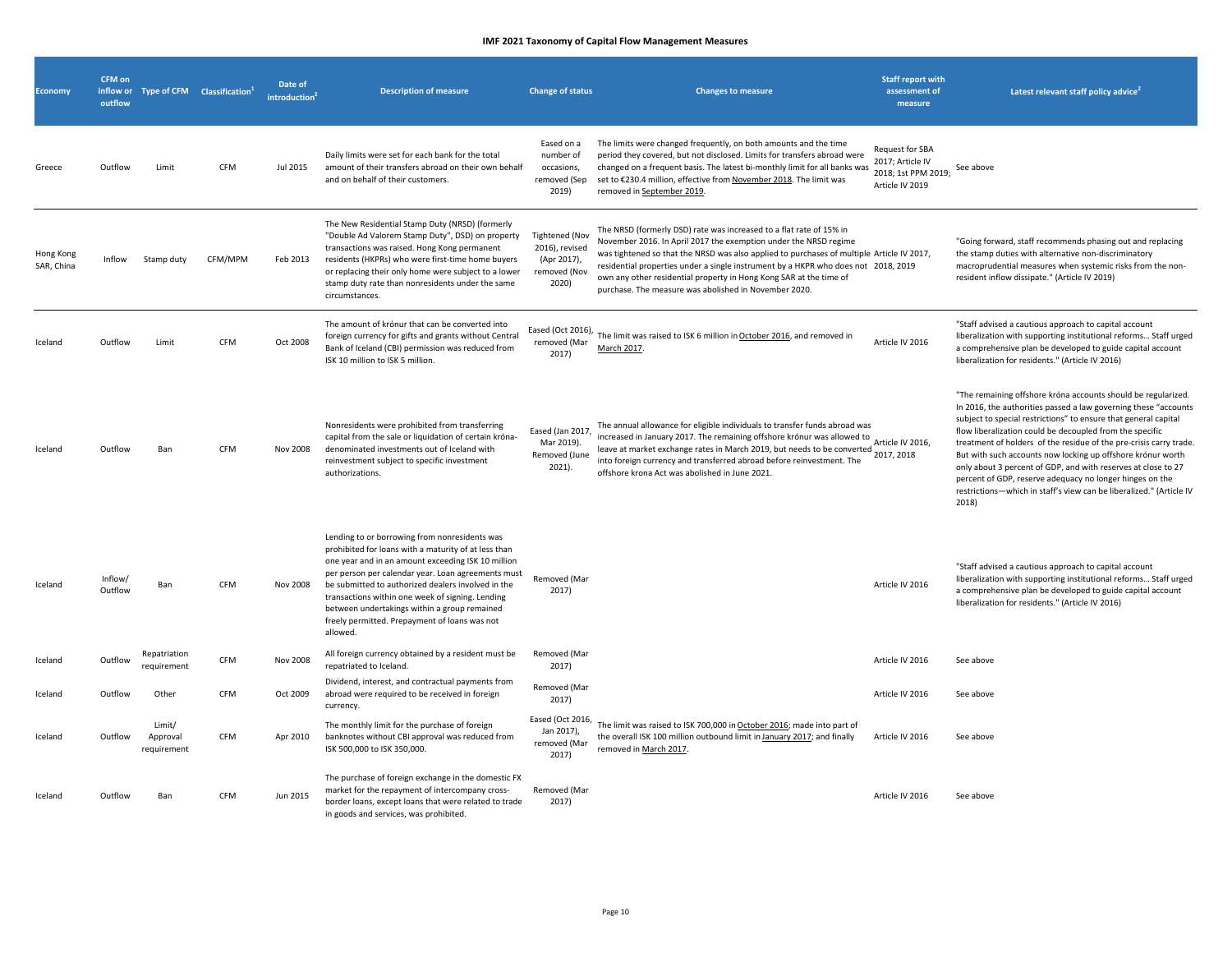| <b>Economy</b> | <b>CFM</b> on<br>outflow | inflow or Type of CFM Classification <sup>1</sup> |            | Date of<br>introduction <sup>2</sup> | <b>Description of measure</b>                                                                                                                                                                                                                                                                                                                                                                                                                                                                                                                                                      | <b>Change of status</b>                                 | <b>Changes to measure</b>                                                                                                                                                                                                                                                                                                                                                                                                                                                                                                                                                                                                                                                                                                                                                                                                                                                                                                                                                                                                                                                                                                                                                                                                                                                                                                                                                                                                                                                             | <b>Staff report with</b><br>assessment of<br>measure | Latest relevant staff policy advice                                                                                                                                                                                                                                                                                                                                                                                                                                                                                                                                                         |
|----------------|--------------------------|---------------------------------------------------|------------|--------------------------------------|------------------------------------------------------------------------------------------------------------------------------------------------------------------------------------------------------------------------------------------------------------------------------------------------------------------------------------------------------------------------------------------------------------------------------------------------------------------------------------------------------------------------------------------------------------------------------------|---------------------------------------------------------|---------------------------------------------------------------------------------------------------------------------------------------------------------------------------------------------------------------------------------------------------------------------------------------------------------------------------------------------------------------------------------------------------------------------------------------------------------------------------------------------------------------------------------------------------------------------------------------------------------------------------------------------------------------------------------------------------------------------------------------------------------------------------------------------------------------------------------------------------------------------------------------------------------------------------------------------------------------------------------------------------------------------------------------------------------------------------------------------------------------------------------------------------------------------------------------------------------------------------------------------------------------------------------------------------------------------------------------------------------------------------------------------------------------------------------------------------------------------------------------|------------------------------------------------------|---------------------------------------------------------------------------------------------------------------------------------------------------------------------------------------------------------------------------------------------------------------------------------------------------------------------------------------------------------------------------------------------------------------------------------------------------------------------------------------------------------------------------------------------------------------------------------------------|
| Iceland        | Inflow                   | Reserve<br>requirement                            | <b>CFM</b> | Jun 2016                             | Selected capital inflows may be subject to a reserve<br>ratio of up to 75%, with the resulting reserve amount<br>to be deposited, for a holding period up to five years,<br>in a deposit institution in Iceland. The deposit<br>institution, in turn, must deposit such amount in a<br>reserve account at the CBI. The reserve base<br>comprises selected foreign currency debt flows<br>entering Iceland after June 4, 2016. The special<br>reserve ratio was set at 40%, the holding period at 12<br>months, and the interest rate on the reserve<br>accounts at the CBI at nil. | Jan 2017),                                              | In October 2016 inflows from individuals were exempted from the<br>unremunerated reserve requirement (URR) up to ISK 30 million. In<br>Eased (Oct 2016, January 2017 the exemption was further increased to ISK 100 million. In<br>June 2017 the coverage of the URR was extended to include currency<br>tightened (Jun hedging-related derivatives trading in connection with the issuance of<br>2017), eased (Nov króna-denominated bond abroad (Glacier bonds). In November 2018 the 2017, 2018, 2019<br>2018), reduced to URR was lowered from 40% to 20%, while leaving the holding period,<br>zero (Mar 2019) remuneration, and reserve base unchanged. In March 2019 the URR was<br>reduced to 0%. The authorities maintain the legal power to reimpose<br>CFMs should conditions so warrant.                                                                                                                                                                                                                                                                                                                                                                                                                                                                                                                                                                                                                                                                                  | Article IV 2016,                                     | "Staff detects no evidence of an inflow surge at this time-even<br>the flows seen in 2015 were small in historical comparison-and<br>therefore sees no case for the reserve ratio currently Staff also<br>notes that narrowing interest rate differentials provide further<br>grounds for rolling back the ratio at this time." (Article IV 2018)<br>"Staff supported the liberalization as it saw no compelling<br>reason for Iceland's original activation of the special reserve<br>requirement in mid-2016, nor any justification for its retention<br>subsequently." (Article IV 2019) |
| India          | Inflow                   | Limit/<br>Approval<br>requirement                 | CFM        | Jul 1991                             | FDI regulations on sectoral limits and approval routes<br>were introduced.                                                                                                                                                                                                                                                                                                                                                                                                                                                                                                         | Eased (2013,<br>Sep 2020)                               | Caps on FDI inflows were liberalized in 2013 by allowing 100% FDI under<br>the automatic route for Single Brand Retail Trading, real estate broking<br>services, and core investing companies if it is registered with the RBI; and<br>permitting foreign airlines to invest up to 49% under the approval route<br>2018, Mar 2019, in Air India subject to certain conditions. Starting March 2019, Reserve<br>Bank of India (RBI) approval is not required for opening of<br>branches/offices of overseas entities in certain sectors. In September<br>2020 the limit on automatic route FDI in defence was raised to 74% from<br>49%.                                                                                                                                                                                                                                                                                                                                                                                                                                                                                                                                                                                                                                                                                                                                                                                                                                               | Article IV 2014,<br>2018, 2021                       | "Further efforts toward investment liberalization and a<br>reduction in tariffs, especially on intermediate goods,<br>aided by structural reforms could help deepen integration in<br>global value chains Liberalizing trade<br>and investment will be important to help attract FDI, improve<br>the current account financing mix, and contain external<br>vulnerabilities." (Article IV 2021)                                                                                                                                                                                             |
| India          | Inflow                   | Limit                                             | <b>CFM</b> | 1995                                 | Foreign portfolio investors (FPI) scheme covered<br>investment by nonresidents in Indian securities<br>including equity shares, government bonds,<br>corporate bonds, and convertible securities.                                                                                                                                                                                                                                                                                                                                                                                  | <b>Broadly eased</b><br>(2016, 2018,<br>2019, Mar 2020) | Limits for FPI purchases of government bonds were increased in 2016.<br>Effective April 2018, the limit for FPI investment in central government<br>securities was increased by 0.5% each year to 5.5% of the outstanding<br>stock of securities in 2018-19 and 6% of the outstanding stock of<br>securities in 2019-20. Concentration limits on all bonds and single/group<br>investor-wise limits on corporate bonds were established and aggregate<br>limits in government securities raised to 30% from 20%. Starting May<br>2018, FPI investment in corporate bonds with residual maturity below<br>one year was permitted with a limit of 20% of the total investment, and in<br>treasury bills issued by the Central Government. In September 2018 the<br>single investor limit was raised from 20% to 25%. In February 2019 the<br>concentration limits in corporate bonds were lifted. In March 2019 the<br>Voluntary Retention Route (VRR) was started to allow FPIs low-regulatory<br>touch access to debt markets in exchange for retaining a minimum share<br>of their investments in India for a period of their choice. In April 2019 FPI<br>investment in municipal bonds was permitted within limits. In March<br>2020 the limit for foreign investment in corporate bonds was riased from<br>9 to 15 percent of the outstanding stock for FY 2020-21, and the<br>restriction on non-resident investments in specified central government<br>securities was removed. |                                                      | "India's capital flow management framework is moving in the<br>general direction of capital account liberalization Further<br>Article IV 2017, 2018 liberalization in portfolio flows could be considered, while<br>remaining vigilant to risks of capital flow reversals." (Article IV<br>2018)                                                                                                                                                                                                                                                                                            |
| India          | Inflow                   | I imit                                            | <b>CFM</b> | May 2000                             | Limits on bank overseas foreign currency borrowings<br>were introduced.                                                                                                                                                                                                                                                                                                                                                                                                                                                                                                            | Eased (2013)                                            | Limits on bank borrowing from banks' head offices were increased from<br>15% to 100% of unimpaired Tier I capital at the close of the previous<br>quarter or US\$10 million (or its equivalent), whichever was higher<br>(excluding borrowings for financing of export credit in foreign currency<br>and capital instruments). Those borrowing were allowed to use RBI's<br>concessional USD-rupee swap facility rate (100 basis points below market<br>rate) with 1 to 3 year tenors.                                                                                                                                                                                                                                                                                                                                                                                                                                                                                                                                                                                                                                                                                                                                                                                                                                                                                                                                                                                                |                                                      | "India's capital flow management framework is moving in the<br>Article IV 2014, 2018 general direction of capital account liberalization." (Article IV<br>2018)                                                                                                                                                                                                                                                                                                                                                                                                                             |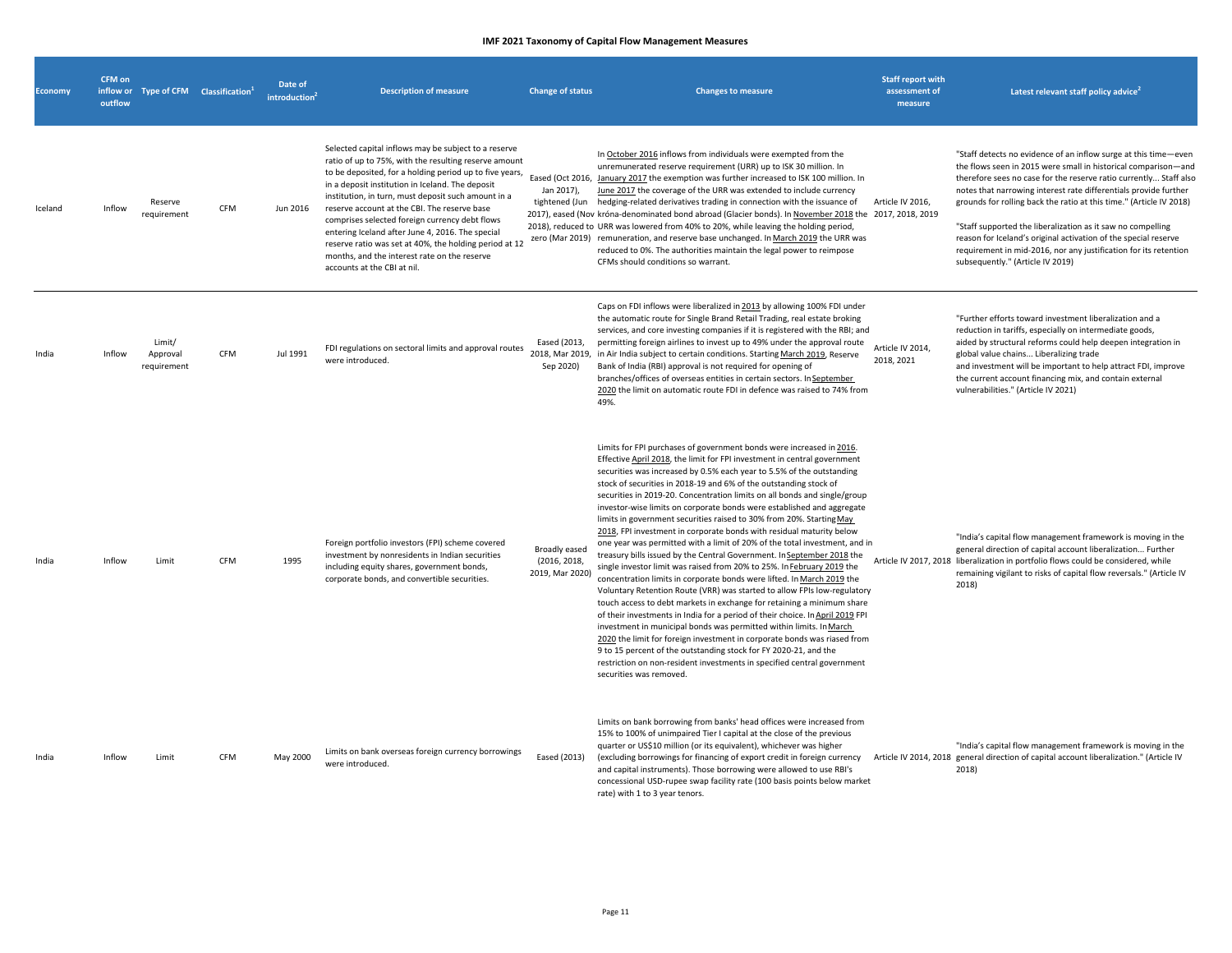| <b>Economy</b> | CFM on<br>inflow or<br>outflow |       | Type of CFM Classification <sup>1</sup> | Date of<br>introduction | <b>Description of measure</b>                                                                                                                                                                                                                                                                                                                                                                                                                                                                                                                                                                                                                                                                                                                                                             | <b>Change of status</b>                                     | <b>Changes to measure</b>                                                                                                                                                                                                                                                                                                                                                                                                                                                                                                                                                                                                                                                                                                                                                                                                                                                                                                                                                                                                                                                                                                                                                                                                                                                                                                                                                                                                                                                                                                                                                                                                                                                                                                                                              | <b>Staff report with</b><br>assessment of<br>measure | Latest relevant staff policy advice <sup>2</sup>                                                                                                                                                                                                                                                                                                                                                                                                         |
|----------------|--------------------------------|-------|-----------------------------------------|-------------------------|-------------------------------------------------------------------------------------------------------------------------------------------------------------------------------------------------------------------------------------------------------------------------------------------------------------------------------------------------------------------------------------------------------------------------------------------------------------------------------------------------------------------------------------------------------------------------------------------------------------------------------------------------------------------------------------------------------------------------------------------------------------------------------------------|-------------------------------------------------------------|------------------------------------------------------------------------------------------------------------------------------------------------------------------------------------------------------------------------------------------------------------------------------------------------------------------------------------------------------------------------------------------------------------------------------------------------------------------------------------------------------------------------------------------------------------------------------------------------------------------------------------------------------------------------------------------------------------------------------------------------------------------------------------------------------------------------------------------------------------------------------------------------------------------------------------------------------------------------------------------------------------------------------------------------------------------------------------------------------------------------------------------------------------------------------------------------------------------------------------------------------------------------------------------------------------------------------------------------------------------------------------------------------------------------------------------------------------------------------------------------------------------------------------------------------------------------------------------------------------------------------------------------------------------------------------------------------------------------------------------------------------------------|------------------------------------------------------|----------------------------------------------------------------------------------------------------------------------------------------------------------------------------------------------------------------------------------------------------------------------------------------------------------------------------------------------------------------------------------------------------------------------------------------------------------|
| India          | Inflow                         | Limit | CFM                                     | May 2000                | Conditions for external commercial borrowings<br>as minimum maturity, permitted and non-permitted<br>end-uses, maximum all-in-cost ceiling, and others.                                                                                                                                                                                                                                                                                                                                                                                                                                                                                                                                                                                                                                   |                                                             | In 2013, the limit on infrastructure finance companies' overseas<br>borrowing was increased to 75% of their owned funds (from 50%) and<br>the foreign currency hedging requirement was lowered to 75% of the<br>exposure (from 100%). In September 2014 the recognized nonresident<br>ECB lenders was permitted to extend loans in Indian rupees with funding<br>through swaps undertaken with eligible banks in India. In November 2015<br>the ECB policy was revised with fewer restrictions on end-uses and higher<br>all-in-cost ceiling for long-term borrowings and borrowings denominated<br>(ECBs) were established to allow commercial loans to Eased (2013, Sep in rupee. The ECB framework was harmonized in April 2018, stipulating a<br>be raised by eligible resident entities from recognized 2014, Nov 2015, uniform all-in-cost ceiling of 450 basis points over the benchmark rate. In Article IV 2014,<br>nonresident entities by conforming parameters such Apr, Oct, and Nov October 2018 oil public companies were allowed to raise ECB for working 2015, 2016, 2018<br>2018, Jan 2019) capital with a minimum maturity of 3-5 years (previously prohibited); and<br>manufacturing sector companies were allowed to raise ECBs with<br>minimum average maturity of 1 year. In November 2018 the minimum<br>average maturity requirement for ECBs in the infrastructure space was<br>reduced from 5 to 3 years; average maturity requirement for exemption<br>from mandatory hedging provision was reduced from 10 to 5 years; and<br>mandatory hedging requirement was reduced from 100% to 70% for<br>ECBs under Track I with average maturity between 3 and 5 years. In<br>January 2019 the ECB framework was rationalized and access widened. |                                                      | "Further liberalization of external commercial borrowings (ECBs)<br>should proceed cautiously and be carefully monitored by the<br>RBI, given continuing corporate vulnerabilities." (Article IV 2016)<br>"India's capital flow management framework is moving in the<br>general direction of capital account liberalization." (Article IV<br>2018)                                                                                                      |
| India          | Outflow                        | Limit | <b>CFM</b>                              | Mar 2003                | The limit on overseas direct investment was initially<br>set at 100% of the net worth of Indian entities under<br>the automatic route.                                                                                                                                                                                                                                                                                                                                                                                                                                                                                                                                                                                                                                                    | <b>Tightened (Aug</b><br>2013), broadly<br>eased (Jul 2014) | The limit was reduced from 400% of the net worth of the Indian entity to<br>100% under the automatic route in August 2013. The limit was reversed<br>to 400% in July 2014, but RBI approval is required for any financial<br>commitment exceeding US\$1 billion in a financial year.                                                                                                                                                                                                                                                                                                                                                                                                                                                                                                                                                                                                                                                                                                                                                                                                                                                                                                                                                                                                                                                                                                                                                                                                                                                                                                                                                                                                                                                                                   | Article IV 2014                                      | N/A                                                                                                                                                                                                                                                                                                                                                                                                                                                      |
| India          | Inflow                         | Limit | CFM                                     | Sep 2015                | The Masala Bond scheme allowed corporates to issue<br>rupee-denominated plain vanilla (masala) bonds in<br>overseas markets with a minimum maturity of 5 years<br>with end-use restrictions.                                                                                                                                                                                                                                                                                                                                                                                                                                                                                                                                                                                              | Eased (Oct 2017<br>Apr 2018)                                | Effective October 2017, the RBI excluded issuances of Masala Bonds from<br>the limit for investments by foreign portfolio investors in corporate<br>bonds. In April 2018 a uniform all-in-cost ceiling of 450 basis points<br>(previously 300 basis points for Masala bond) over the benchmark rate<br>was stipulated.                                                                                                                                                                                                                                                                                                                                                                                                                                                                                                                                                                                                                                                                                                                                                                                                                                                                                                                                                                                                                                                                                                                                                                                                                                                                                                                                                                                                                                                 | Article IV 2016, 2018                                | "Further liberalization of external commercial borrowings (ECBs)<br>should proceed cautiously and be carefully monitored by the<br>RBI, given continuing corporate vulnerabilities." (Article IV 2016)<br>"India's capital flow management framework is moving in the<br>general direction of capital account liberalization." (Article IV<br>2018)                                                                                                      |
| Indonesia      | Inflow                         | Limit | CFM/MPM                                 | Jan 2015                | Non-bank corporations holding external debt in<br>foreign currency were required to implement<br>prudential principles by fulfilling a minimum hedging<br>ratio by hedging foreign currency against the rupiah<br>(starting from 2016, at least 25% of net FX liabilities<br>maturing within six months; the minimum ratio was<br>20% in 2015); a minimum liquidity ratio by providing<br>adequate foreign currency assets to meet foreign<br>currency liabilities that mature within 3 months from<br>the end of the quarter (70% from 2016; 50% in<br>2015); and a minimum credit rating of no less than<br>equivalent to BB-, as issued by a rating agency<br>recognized by Bank Indonesia. Starting from 2017,<br>hedging transactions must be undertaken with banks<br>in Indonesia. | No change                                                   |                                                                                                                                                                                                                                                                                                                                                                                                                                                                                                                                                                                                                                                                                                                                                                                                                                                                                                                                                                                                                                                                                                                                                                                                                                                                                                                                                                                                                                                                                                                                                                                                                                                                                                                                                                        | Article IV 2016,<br>2017, 2019                       | "This regulation should be periodically reviewed and could be<br>revisited as steps are taken to strengthen regulation and<br>supervision to address systemic financial risks. While the FX<br>regulation has helped moderate risks from corporate external<br>debt, it should be further improved by extending its coverage to<br>all FX liabilities of systemic corporates, which could reduce<br>enforcement and compliance costs." (Article IV 2019) |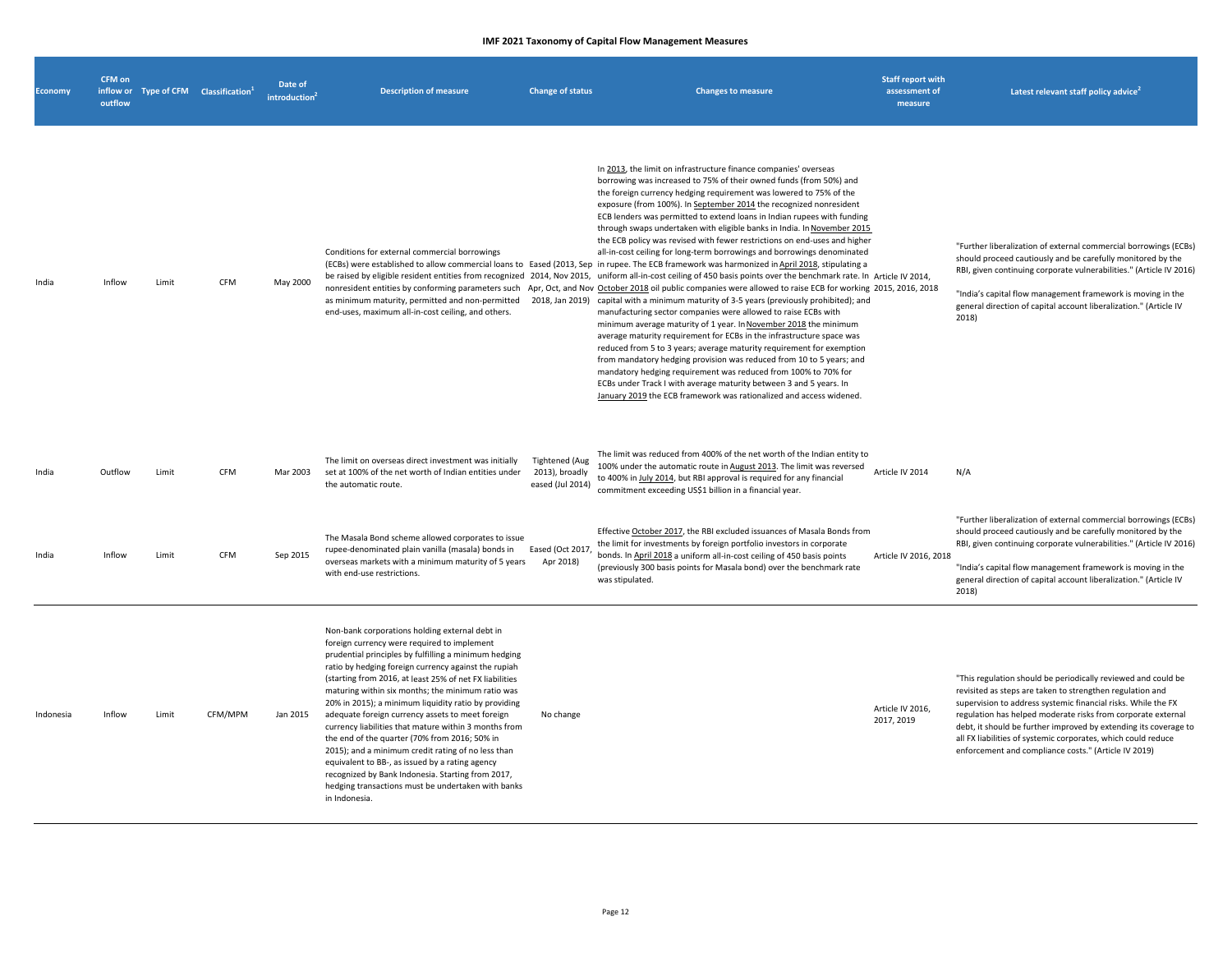| <b>Economy</b>      | CFM on<br>outflow | inflow or Type of CFM Classification <sup>1</sup> |            | Date of<br>introduction <sup>2</sup> | <b>Description of measure</b>                                                                                                                                                                                                                                                                                                                                                                                                                         | <b>Change of status</b>                                      | <b>Changes to measure</b>                                                                                                                                                                                                                                                                                                                                                                                                                                                                                                                                                                                                                                                                                                                                                                                                                                                                                                             | <b>Staff report with</b><br>assessment of<br>measure                                            | Latest relevant staff policy advice <sup>2</sup>                                                                                                                                                                                                                                                                                                                                                                                                                                                                                                                                                                                           |
|---------------------|-------------------|---------------------------------------------------|------------|--------------------------------------|-------------------------------------------------------------------------------------------------------------------------------------------------------------------------------------------------------------------------------------------------------------------------------------------------------------------------------------------------------------------------------------------------------------------------------------------------------|--------------------------------------------------------------|---------------------------------------------------------------------------------------------------------------------------------------------------------------------------------------------------------------------------------------------------------------------------------------------------------------------------------------------------------------------------------------------------------------------------------------------------------------------------------------------------------------------------------------------------------------------------------------------------------------------------------------------------------------------------------------------------------------------------------------------------------------------------------------------------------------------------------------------------------------------------------------------------------------------------------------|-------------------------------------------------------------------------------------------------|--------------------------------------------------------------------------------------------------------------------------------------------------------------------------------------------------------------------------------------------------------------------------------------------------------------------------------------------------------------------------------------------------------------------------------------------------------------------------------------------------------------------------------------------------------------------------------------------------------------------------------------------|
| Kazakhstan          | Inflow            | Reserve<br>requirement                            | CFM        | <b>Jul 2006</b>                      | A minimum reserve requirement differentiating<br>domestic liabilities (6%) and external liabilities (8%)<br>was introduced in 2006, and later lowered to 1.5%<br>and 2.5%, respectively in 2008-09. It was increased to<br>2.5% and 4.5%, respectively, in 2010-11.                                                                                                                                                                                   | Revised (Nov<br>2019)                                        | In November 2012 an additional criterion for differentiation by maturity<br>was introduced: for domestic short-term liabilities (2.5%); domestic long-<br>term liabilities (0%); external short-term liabilities (6%); and external long-<br>term liabilities (2.5%). In May 2015 a third criterion for differentiation by<br>2012, May 2015), currency was introduced: domestic short-term liabilities in local and<br>removed (July foreign currencies (2%); domestic long-term liabilities in local and foreign<br>currencies (0%); external short-term liabilities in local currency (4%) and<br>foreign currency (6%); external long-term liabilities in local and foreign<br>currencies (2%). In July 2019 the differentiation between residents and<br>nonresidents was eliminated.                                                                                                                                            | Article IV 2018, 2019                                                                           | "The NBK  changed reserve requirements (RRs) in line with<br>staff advice to limit use of vault cash and abolish residency rules,<br>eliminating a capital flow management measure." (Article IV<br>2019)                                                                                                                                                                                                                                                                                                                                                                                                                                  |
| Korea               | Inflow            | Limit                                             | CFM/MPM    | Oct 2010                             | The maximum limits on banks' foreign exchange<br>derivative contracts were set at 50% (domestic<br>banks) and 250% (foreign bank branches) of the<br>bank's capital in the previous month.                                                                                                                                                                                                                                                            | Tightened (Jan<br>2013), eased (Jul<br>2016 and Mar<br>2020) | In January 2013 the limits were lowered to 30% for domestic banks and<br>150% for foreign bank branches. In July 2016 the limits were raised to<br>40% for domestic banks and 200% for foreign bank branches. In March<br>2020 the limits were raised to 50% for domestic banks and 250% for<br>foreign bank branches.                                                                                                                                                                                                                                                                                                                                                                                                                                                                                                                                                                                                                | Article IV 2015,<br>2016, 2017, 2019,<br>2021                                                   | "Easing of the leverage cap on banks' FX derivatives positions<br>and temporary exemption of the levy on FX funding helped<br>reduce initial strains on dollar funding and liquidity The 2020<br>FSAP found that these tools, which are classified by the Fund as<br>CFM/MPMs, have been helpful in improving banks' resilience to<br>FX shocks and reducing FX maturity mismatches. The authorities<br>should periodically review their continued effectiveness and<br>whether there are alternative measures that directly address the<br>systemic<br>financial risks but are not designed to limit capital flows."<br>(Article IV 2021) |
| Korea               | Inflow            | Tax                                               | CFM/MPM    | Aug 2011                             | A macroprudential levy on banks' non-deposit<br>foreign-currency liabilities was introduced. The levy<br>of up to 0.5% was imposed according to the debt<br>initial maturity (0.2% for < 1 year, 0.1% for 1-3 years,<br>0.05% for 3-5 years, and 0.02% for > 5 years).<br>However, in case of an emergency, particularly a<br>sudden surge of capital inflows, an extra levy can be<br>imposed for up to 6 months to the total levy of up to<br>1.0%. | Revised (Jul<br>2015),<br>(Apr 2020)                         | Starting from July 2015 the target institutions were expanded beyond<br>banks to include securities companies, credit-specialized financial<br>institutions and insurance companies for equal treatment between banks<br>and non-bank financial institutions. To ease the burden on non-bank<br>financial institutions, however, the revised levy was charged on non-bank<br>Article IV 2015,<br>financial institutions with non-deposit foreign currency liabilities<br>temporarily eased exceeding a monthly average of US\$10 million, and only on liabilities<br>incurred after July 1, 2015. On the other hand, regardless of the initial<br>contract maturity, a single rate of the revised levy (10 basis points)<br>applied to all non-deposit foreign liabilities with remaining maturities of 1<br>year or less. From April 2020 the government provided a temporary<br>exemption from the levy, which ended June 30, 2020. | 2016, 2017, 2019,<br>2021                                                                       | See above                                                                                                                                                                                                                                                                                                                                                                                                                                                                                                                                                                                                                                  |
| Liberia             | Outflow           | Surrender/<br>repatriation<br>requirement         | <b>CFM</b> | Dec 2016                             | A 25% surrender requirement on remittances was<br>introduced.                                                                                                                                                                                                                                                                                                                                                                                         | Suspended (Dec<br>2018), re-<br>(Dec 2019)                   | In December 2018 the Central Bank of Liberia suspended the surrender<br>introduced (Feb requirement temporarily. The measure was re-introduced in February<br>2019), suspended 2019, and suspended again in December 2019.                                                                                                                                                                                                                                                                                                                                                                                                                                                                                                                                                                                                                                                                                                            | ECF 7th and 8th<br>Reviews 2017;<br>Article IV 2018,<br>2019; 1st and 2nd<br>review and SR 2021 | "Staff recommends that the authorities consider this as a<br>temporary arrangement [to address extraordinary pressure on<br>inflation and reserves]Going forward, the mission<br>recommends that all the foreign currency acquired through the<br>surrender requirement be returned through the auction."<br>(Article IV 2019)                                                                                                                                                                                                                                                                                                             |
| Macao SAR,<br>China | Inflow            | Loan-to-value<br>ratio                            | CFM/MPM    | 2010                                 | Residency-based loan-to-value ratio (LTV) was<br>introduced at 70% for nonresidents (90% for<br>residents) for property price less than 3.3 million<br>Macanese pataca (MOP). For property price above or Tightened (2017)<br>equal to MOP3.3 million, the LTV was 70% for both<br>nonresidents and residents. The LTV was<br>subsequently lowered in 2011 and 2012.                                                                                  |                                                              | The LTV ratio for resident non-first-time homebuyers and all<br>nonresidents was reduced, with lower rates for nonresidents than for<br>residents. The specific ratios vary with mortgage types and property<br>prices.                                                                                                                                                                                                                                                                                                                                                                                                                                                                                                                                                                                                                                                                                                               | Article IV 2019                                                                                 | "The authorities could examine whether they can protect<br>against greater credit risk from lending to nonresidents through<br>the existing multi-tiered-LTV structure but without the residency<br>based feature or by linking the differentiation in LTV limits<br>directly to banks' risk assessment of loans and borrowers,<br>supported by additional measures such as enhancing<br>information requirements and enforcement across borders and<br>requiring banks to take into account country transfer or legal<br>risk in their risk assessment." (Article IV 2019)                                                                |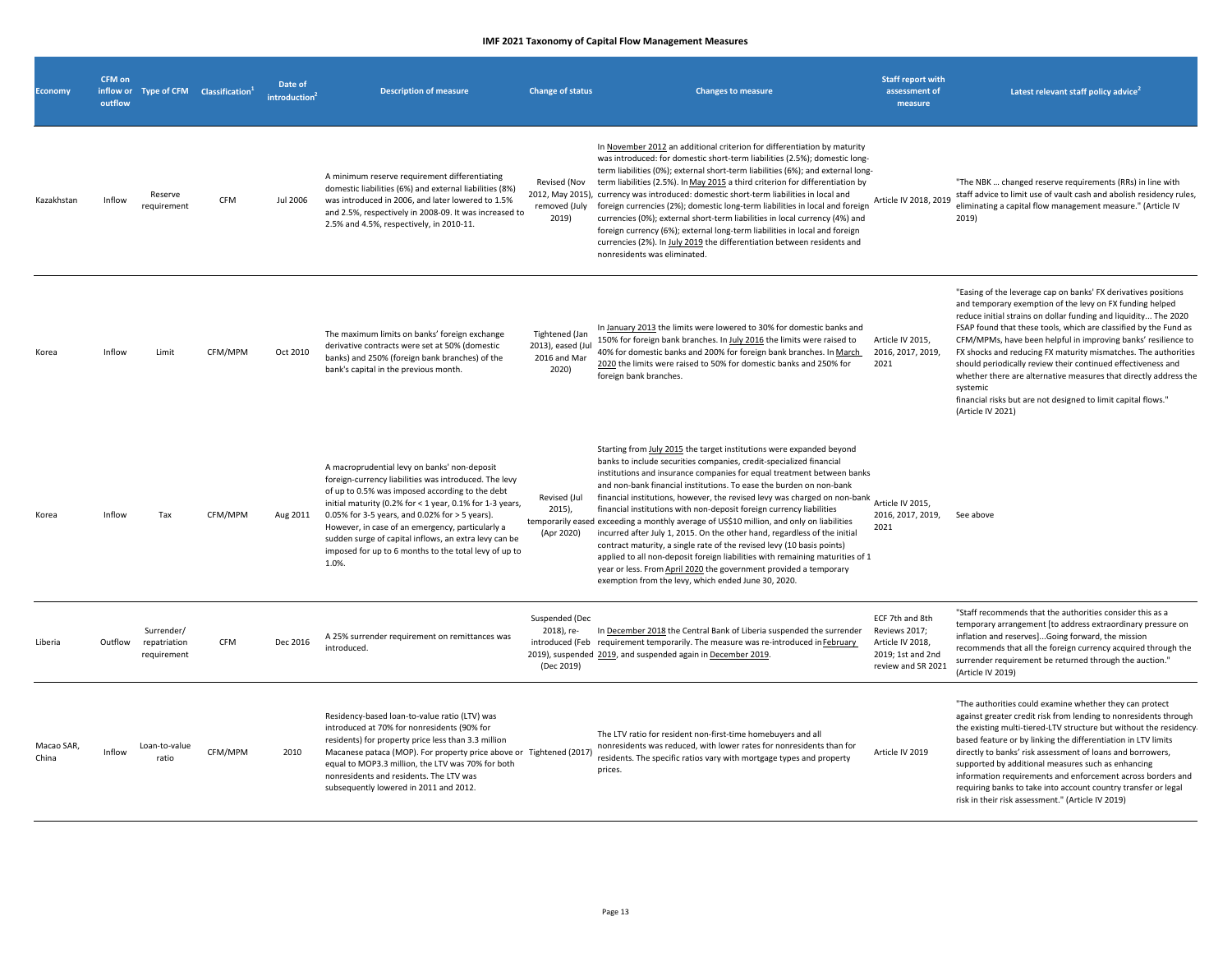| <b>Economy</b> | <b>CFM on</b><br>inflow or<br>outflow | Type of CFM Classification <sup>1</sup>   |            | Date of<br>introduction <sup>2</sup> | <b>Description of measure</b>                                                                                                                                                                                                                                                                                                                                                                                                                                                                                                                                                                     | <b>Change of status</b>                                      | <b>Changes to measure</b>                                                                                                                                                                                                                                                                                                                                                                                                                                                                                                                                                                                                                                                                                                                                                                                                                                                                                                                                                                                                                                                                                                                                                             | <b>Staff report with</b><br>assessment of<br>measure                                                                                     | Latest relevant staff policy advice <sup>4</sup>                                                                                                                                                                                                                                                                                                                                                                                                                                                                                                                                                                                                                                                                                                                                                                                                                                                                                                                                                                  |
|----------------|---------------------------------------|-------------------------------------------|------------|--------------------------------------|---------------------------------------------------------------------------------------------------------------------------------------------------------------------------------------------------------------------------------------------------------------------------------------------------------------------------------------------------------------------------------------------------------------------------------------------------------------------------------------------------------------------------------------------------------------------------------------------------|--------------------------------------------------------------|---------------------------------------------------------------------------------------------------------------------------------------------------------------------------------------------------------------------------------------------------------------------------------------------------------------------------------------------------------------------------------------------------------------------------------------------------------------------------------------------------------------------------------------------------------------------------------------------------------------------------------------------------------------------------------------------------------------------------------------------------------------------------------------------------------------------------------------------------------------------------------------------------------------------------------------------------------------------------------------------------------------------------------------------------------------------------------------------------------------------------------------------------------------------------------------|------------------------------------------------------------------------------------------------------------------------------------------|-------------------------------------------------------------------------------------------------------------------------------------------------------------------------------------------------------------------------------------------------------------------------------------------------------------------------------------------------------------------------------------------------------------------------------------------------------------------------------------------------------------------------------------------------------------------------------------------------------------------------------------------------------------------------------------------------------------------------------------------------------------------------------------------------------------------------------------------------------------------------------------------------------------------------------------------------------------------------------------------------------------------|
| Madagascar     | Outflow                               | Surrender/<br>repatriation<br>requirement | CFM        | Aug 2014                             | A requirement to surrender foreign currency through<br>the interbank FX market was introduced: 10%, 15%,<br>or 20% of export proceeds, depending on whether<br>the foreign currency was repatriated within 30 days,<br>60 days, or 90 days of the date on which the<br>merchandise was shipped.                                                                                                                                                                                                                                                                                                   | Tightened (Aug<br>2015), eased (Nov<br>2015, Jun 2016)       | Effective August 12, 2015, a 100% foreign currency surrender<br>requirement was imposed for all merchandise exporters and all service<br>export providers, including tourism. The deadline for surrender was set at 2018; ECF 4th<br>30 days. Effective November 2015, the requirement was reduced to 80%. Review 2019; ECF<br>This order expired in May 2016, but was re-introduced at 70% in June<br>2016.                                                                                                                                                                                                                                                                                                                                                                                                                                                                                                                                                                                                                                                                                                                                                                          | Review 2017; ECF<br>2nd Review 2017;<br><b>ECF 3rd Review</b><br>5th Review 2019;<br>ECF 6th Review<br>2019, ECF Request<br>(April 2021) | "Following adoption of the FX Law, the BFM intends to issue the<br>implementing decrees, develop a new plan to phase out the<br>surrender requirement on export proceeds, and consider the<br>Article IV and ECF 1st appropriate use of capital flow management measures as part of<br>an integrated approach to liberalize the capital account and FX<br>market reforms in line with the IMF's Institutional View and with<br>market stability the existing surrender requirement on export<br>proceeds should be gradually phased out as the exchange<br>market deepens Following adoption of the FX Law, the BFM<br>plans to develop a plan to gradually phase out the existing<br>surrender requirement on export proceeds,<br>considered a capital flow management measure (CFM) under<br>the IMF's Institutional View on the Liberalization and<br>Management of Capital Flows (the IV) in a way that will not<br>destabilize or put further pressure on the exchange market.<br>"(ECF Request, April 2021) |
| Malaysia       | Outflow                               | Ban                                       | <b>CFM</b> | 1998                                 | A requirement that onshore banks do not participate<br>in or facilitate offshore ringgit derivative trading was<br>introduced.                                                                                                                                                                                                                                                                                                                                                                                                                                                                    | Strengthened<br>enforcement of<br>existing CFM (Nov<br>2016) | Additional procedural changes were introduced to enforce the ban on<br>onshore banks' non-involvement and non-facilitation in offshore ringgit<br>derivative trading.                                                                                                                                                                                                                                                                                                                                                                                                                                                                                                                                                                                                                                                                                                                                                                                                                                                                                                                                                                                                                 | Article IV 2018,<br>2019, 2021                                                                                                           | "In this context, staff advise that the authorities gradually phase<br>out existing CFM measures with due regard to market<br>conditions." (Article IV 2021)                                                                                                                                                                                                                                                                                                                                                                                                                                                                                                                                                                                                                                                                                                                                                                                                                                                      |
| Malaysia       | Inflow                                | Limit                                     | CFM/MPM    | Jun 2009                             | A minimum price for the acquisition of property by<br>foreigners was introduced at RM250,000 per unit in<br>June 2009 and increased to RM500,000 per unit in<br>January 2010. Several states imposed their own<br>buying restrictions and enforcement date.                                                                                                                                                                                                                                                                                                                                       | Tightened (Jan<br>2014),<br>Temporarily<br>eased (2020)      | In January 2014 the minimum price was increased to RM1 million from<br>RM500,000. In the 2020 Budget, the government temporarily lowered<br>the minimum purchase price for foreigners buying completed but unsold<br>apartments from RM1 million to RM600,000 to help reduce oversupply<br>of high-rise apartments in urban areas.                                                                                                                                                                                                                                                                                                                                                                                                                                                                                                                                                                                                                                                                                                                                                                                                                                                    | Article IV 2019,<br>2020, 2021                                                                                                           | See above                                                                                                                                                                                                                                                                                                                                                                                                                                                                                                                                                                                                                                                                                                                                                                                                                                                                                                                                                                                                         |
| Malaysia       | Inflow                                | Tax                                       | CFM/MPM    | Jan 2014                             | In January 2014, real property gains tax (RPGT) on<br>property disposals started differentiating between<br>residents and nonresidents, with nonresidents facing<br>a higher rate (30% for disposals in 5th year and<br>earlier, and 5% for disposals in 6th year and above)<br>than resident individuals (30% for disposals in 3rd<br>year and earlier, 20% for disposals in 4th year, 15%<br>for disposals in 5th year, and 0% for disposals in 6th<br>year and above).                                                                                                                         | Tightened (Jan<br>2019)                                      | The tax rates for disposals in 6th year and above were raised to 10%<br>(from 5%) for nonresidents and to 5% (from 0%) for resident individuals.<br>However, low cost, low-medium cost and affordable housing with prices<br>below RM200,000 will be exempted.                                                                                                                                                                                                                                                                                                                                                                                                                                                                                                                                                                                                                                                                                                                                                                                                                                                                                                                        | Article IV 2019, 2021 See above                                                                                                          |                                                                                                                                                                                                                                                                                                                                                                                                                                                                                                                                                                                                                                                                                                                                                                                                                                                                                                                                                                                                                   |
| Malaysia       | Outflow                               | Surrender/<br>repatriation<br>requirement | CFM        | Dec 2016                             | Exporters must convert 75% of their foreign<br>exchange proceeds from the exports of goods into<br>ringgit with a licensed onshore bank. The converted<br>amounts could be deposited in a special facility,<br>earning a higher interest rate of 3.25% and available<br>until end-2017. Further, exporters were allowed to<br>reconvert their export proceeds to meet projected<br>loans, imports, and other current account obligations<br>for up to 6 months ahead. Previously, export<br>proceeds were required to be repatriated within 6<br>months, but there was no conversion requirement. | Eased (Aug 2018,<br>Apr 2020, April<br>2021)                 | In August 2018, Bank Negara Malaysia (BNM) eased the conversion<br>requirement by allowing exporters to keep FX earnings in excess of 25%<br>of export proceeds when these are needed to meet import or debt<br>service obligations in the next 6 months without going through a process<br>of conversion/reconversion as previously required. As of April 30, 2020,<br>resident exporters are exempted from the requirement to convert export<br>proceeds below RM200,000 per transaction into ringgit. As of April 2021<br>the authorities removed the export conversion rule, (i) allowing residents Article IV 2018,<br>to manage the conversion of export proceeds according to their foreign 2019, 2021<br>currency cash flow needs (previously exports proceeds below RM200,000<br>were exempted); (ii) allowing exporters to settle domestic trade (with<br>other residents) in foreign currency provided that they are in the global<br>supply chain; (iii) allowing resident exporters to repatriate export<br>proceeds up to 24 months; and (iv) allowing exporters to net off export<br>proceeds against permitted foreign currency obligations for specified<br>reasons. |                                                                                                                                          | See above                                                                                                                                                                                                                                                                                                                                                                                                                                                                                                                                                                                                                                                                                                                                                                                                                                                                                                                                                                                                         |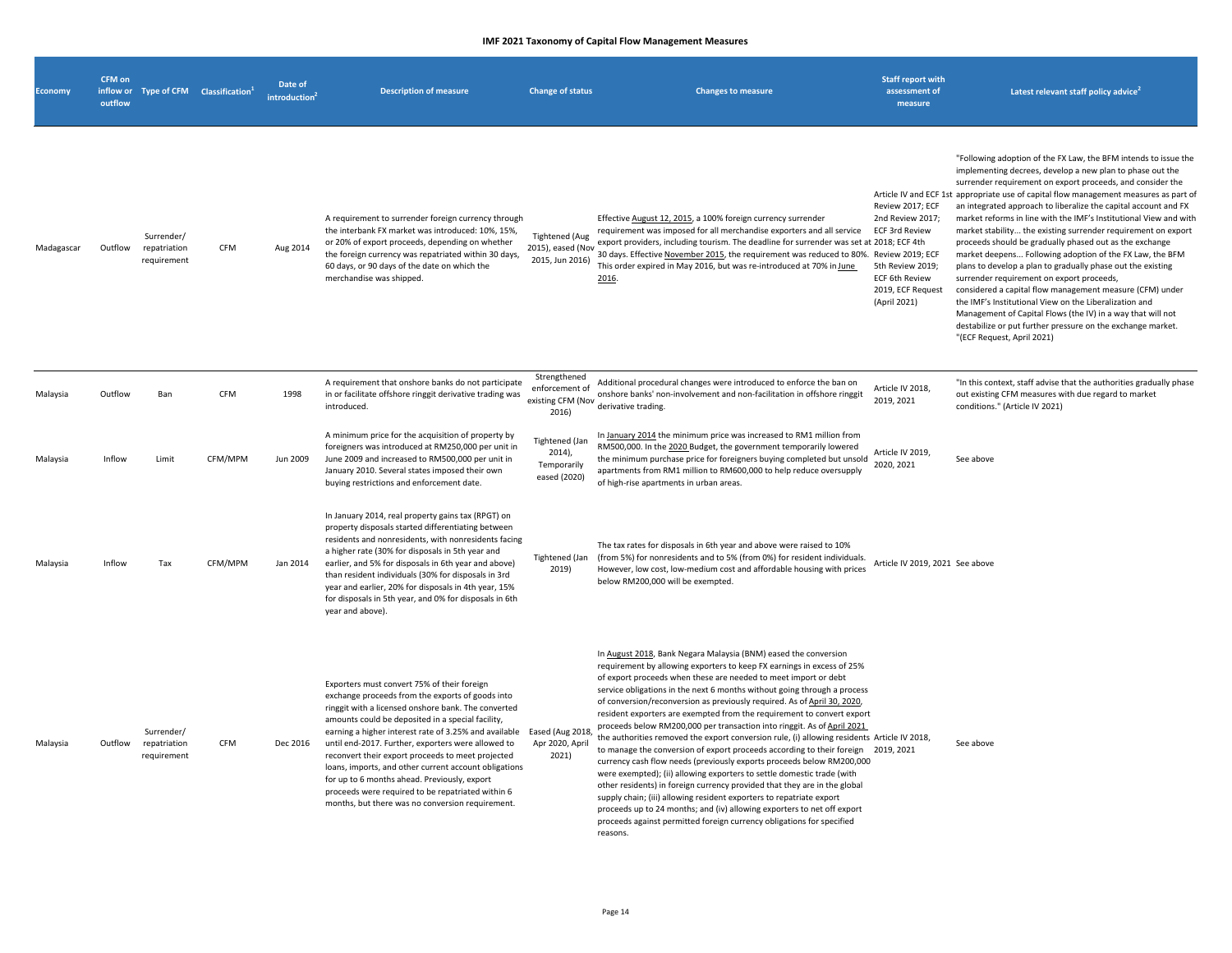| <b>Economy</b>     | <b>CFM on</b><br>outflow | inflow or Type of CFM Classification <sup>1</sup> |            | Date of<br>introduction <sup>2</sup> | <b>Description of measure</b>                                                                                                                                                                                                                                                                                                                                                                                                                                                                                                                                                                                                                                                                                                                                                                                                                                                                                                                           | <b>Change of status</b>                             | <b>Changes to measure</b>                                                                                                                                                                                                                                                                                                                                                            | <b>Staff report with</b><br>assessment of<br>measure | Latest relevant staff policy advice <sup>2</sup>                                                                                                                                                                                                                                                                                                                                                                                                                                                                                                    |
|--------------------|--------------------------|---------------------------------------------------|------------|--------------------------------------|---------------------------------------------------------------------------------------------------------------------------------------------------------------------------------------------------------------------------------------------------------------------------------------------------------------------------------------------------------------------------------------------------------------------------------------------------------------------------------------------------------------------------------------------------------------------------------------------------------------------------------------------------------------------------------------------------------------------------------------------------------------------------------------------------------------------------------------------------------------------------------------------------------------------------------------------------------|-----------------------------------------------------|--------------------------------------------------------------------------------------------------------------------------------------------------------------------------------------------------------------------------------------------------------------------------------------------------------------------------------------------------------------------------------------|------------------------------------------------------|-----------------------------------------------------------------------------------------------------------------------------------------------------------------------------------------------------------------------------------------------------------------------------------------------------------------------------------------------------------------------------------------------------------------------------------------------------------------------------------------------------------------------------------------------------|
| Malaysia           | Outflow                  | Limit                                             | <b>CFM</b> | N/A                                  | Limits on foreign currency (FC) investments by<br>residents with domestic ringgit borrowing were<br>introduced.                                                                                                                                                                                                                                                                                                                                                                                                                                                                                                                                                                                                                                                                                                                                                                                                                                         | <b>Tightened (Dec</b><br>2016), eased (Aug<br>2019) | In December 2016 the limits were extended to include FC investments<br>onshore and applied to all residents (including exporters, who were<br>previously exempted) with ringgit borrowing. In August 2019 credit<br>facilities used by corporates for miscellaneous expenses are excluded<br>from domestic ringgit borrowings under applicable FEA policies on<br>investment abroad. | Article IV 2018,<br>2019, 2021                       | See above                                                                                                                                                                                                                                                                                                                                                                                                                                                                                                                                           |
| New Zealand        | Inflow                   | Approval<br>requirement                           | <b>CFM</b> | Aug 2018                             | Parliament passed a bill to bring residential land<br>within the category of sensitive land in the Overseas<br>Investment Act 2015. Under the new bill only New<br>Zealand and Australian Citizens, and permanent<br>residents of both countries, would be able to buy<br>residential land in New Zealand without going<br>through screening from the Overseas Investment<br>Office. The bill provides certain circumstances in<br>which overseas persons would be able to buy<br>sensitive land that is residential land. These are (1) if<br>they will be developing the land and adding to New<br>Zealand's housing supply; or (2) if they will convert<br>the land to another use and are able to demonstrate<br>this would have wider benefits to the country; or (3)<br>if they hold an appropriate visa and can show they<br>have committed to reside in New Zealand. The bill<br>includes some exemptions such as large apartment<br>buildings. | No change                                           |                                                                                                                                                                                                                                                                                                                                                                                      | Article IV 2018,<br>2019, 2021                       | Since the comprehensive agenda should foster housing<br>affordability on a non-discriminatory basis, the ban on<br>purchases of residential property by nonresidents should be<br>removed, given its use is not in line with the IMF's Institutional<br>View on capital flows." (Article IV 2019)<br>"Staff also noted that the 2018 ban on the purchase of<br>residential property by nonresidents only curbed demand in a<br>small part of the market and does not appear to have materially<br>affected overall house prices." (Article IV 2021) |
| Nigeria            | Outflow                  | Limit                                             | <b>CFM</b> | Apr 2015                             | The limit on naira-denominated debit/credit cards for<br>transactions overseas was lowered from US\$150,000<br>to US\$50,000 per person per year. In addition,<br>authorized dealers should ensure that the cash<br>withdrawals embedded in the cards were limited to<br>US\$300 per person per day and US\$1,000 per person<br>per month.                                                                                                                                                                                                                                                                                                                                                                                                                                                                                                                                                                                                              | Eased (Jul 2018)                                    | The limits were raised to a maximum limit per card user of US\$100 daily<br>for cash withdrawals and/or cumulative maximum limit of US\$3,000<br>monthly.                                                                                                                                                                                                                            | Article IV 2017,<br>2018, 2019, 2020                 | "This should be accompanied by a gradual removal of import<br>restrictions and export repatriation requirements and the<br>phasing out of CFMs. The process of the phasing out of CFMs<br>should be state dependent and commence with the stabilization<br>of the external position while paying due regard to the reserve<br>adequacy and orderly macroeconomic adjustment--in line<br>with the IMF's Institutional View on Liberalization and<br>Management of Capital Flows." (Article IV 2020)                                                  |
| Nigeria            | Outflow                  | Ban                                               | <b>CFM</b> | Jun 2015                             | The list of items for which purchases of foreign<br>exchange was prohibited in the official Nigerian FX<br>market included Eurobonds and foreign currency<br>bond/share purchases.                                                                                                                                                                                                                                                                                                                                                                                                                                                                                                                                                                                                                                                                                                                                                                      | No change                                           |                                                                                                                                                                                                                                                                                                                                                                                      | Article IV 2017,<br>2018, 2019, 2020                 | See above                                                                                                                                                                                                                                                                                                                                                                                                                                                                                                                                           |
| North<br>Macedonia | Outflow                  | Other                                             | <b>CFM</b> | Jun 2015                             | A restriction on capital outflows from residents of<br>FYR Macedonia (natural persons and legal entities) to<br>Greek entities was imposed on newly concluded<br>capital transactions, but not to those already<br>concluded before the announcement on June 28,<br>2015. Macedonian banks were required to withdraw<br>all loans and deposits from banks based in Greece<br>and their branches and subsidiaries in Greece or<br>abroad, regardless of agreed maturity. The measure<br>was temporary, time bound for 6 months.                                                                                                                                                                                                                                                                                                                                                                                                                          | Removed (Dec<br>2015)                               |                                                                                                                                                                                                                                                                                                                                                                                      | Article IV 2015                                      | "The recently adopted CFMs also reduce risks of BOP pressures<br>emanating from capital outflows to Greece, although<br>circumventions are possible. Further pre-emptive ring-fencing<br>measures could be considered to avoid CFMs." (Article IV 2015)                                                                                                                                                                                                                                                                                             |
| Peru               | Inflow                   | Reserve<br>requirement                            | CFM/MPM    | Feb 2010                             | A reserve requirement on foreign credit lines and<br>other external obligations maturing in less than two 2015), eased (Feb<br>years was increased from zero to 35%.                                                                                                                                                                                                                                                                                                                                                                                                                                                                                                                                                                                                                                                                                                                                                                                    | Tightened (Jan<br>2015)                             | Effective January 2015, the marginal reserve requirement rate in foreign<br>currency was increased to 60% from 50%. Effective February 2015, a<br>general reserve requirement was applied at 50% with some exceptions<br>for external credit lines to finance external trade.                                                                                                        | Article IV 2018, 2019                                | CFM/MPMs should be continuously reviewed and the<br>authorities should consider alternative measures that directly<br>address the systemic financial risks without limiting capital<br>flows." (Article IV 2019)                                                                                                                                                                                                                                                                                                                                    |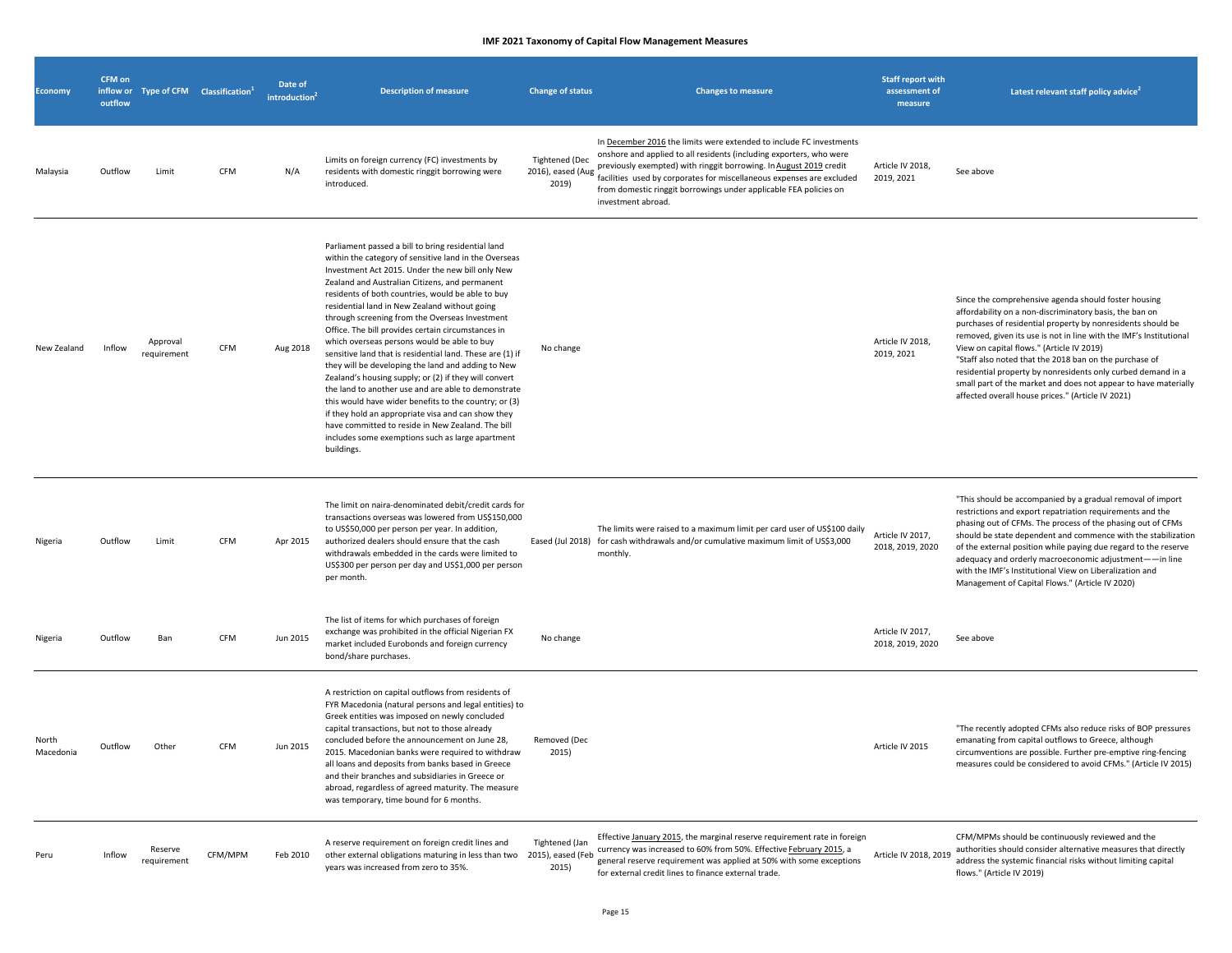| <b>Economy</b> | CFM on<br>outflow  |                        | inflow or Type of CFM Classification <sup>1</sup> | Date of<br><b>introduction</b> | <b>Description of measure</b>                                                                                                                                                                                                                                                                                                                                                                     | <b>Change of status</b>                                                                                                            | <b>Changes to measure</b>                                                                                                                                                                                                                                                                                                                                                                                                                                                                                                                                                                                                                                                                                                                                                                                                                                                                                                                                                                                                                                                                                                                                                                                                                                      | <b>Staff report with</b><br>assessment of<br>measure                                                               | Latest relevant staff policy advice <sup>2</sup>                                                                                                                                                                 |
|----------------|--------------------|------------------------|---------------------------------------------------|--------------------------------|---------------------------------------------------------------------------------------------------------------------------------------------------------------------------------------------------------------------------------------------------------------------------------------------------------------------------------------------------------------------------------------------------|------------------------------------------------------------------------------------------------------------------------------------|----------------------------------------------------------------------------------------------------------------------------------------------------------------------------------------------------------------------------------------------------------------------------------------------------------------------------------------------------------------------------------------------------------------------------------------------------------------------------------------------------------------------------------------------------------------------------------------------------------------------------------------------------------------------------------------------------------------------------------------------------------------------------------------------------------------------------------------------------------------------------------------------------------------------------------------------------------------------------------------------------------------------------------------------------------------------------------------------------------------------------------------------------------------------------------------------------------------------------------------------------------------|--------------------------------------------------------------------------------------------------------------------|------------------------------------------------------------------------------------------------------------------------------------------------------------------------------------------------------------------|
| Peru           | Inflow/<br>Outflow | Limit                  | CFM/MPM                                           | Jan 2011                       | whichever was higher.                                                                                                                                                                                                                                                                                                                                                                             |                                                                                                                                    | In December 2012 the limit on the net derivative position in foreign<br>currency was decreased to 20% from 30% of net equity, or to 300 from<br>A limit was set at 40% of net worth or 400 million sol Tightened (Dec 350 million sol, whichever was greater. In August 2015 the limit on the<br>for the net position in derivatives in foreign currency, 2012), eased (Aug long position in derivatives was 40% of net worth or 600 million sol, and<br>2015, May 2019) the limit on the short position in derivatives was 20% of net worth or 300<br>million sol. In May 2019 the limit on the long and short positions in<br>derivatives was 40% of net worth and 750 million sol.                                                                                                                                                                                                                                                                                                                                                                                                                                                                                                                                                                          | Article IV 2017,<br>2018, 2019                                                                                     | CFM/MPMs should be continuously reviewed and the<br>authorities should consider alternative measures that directly<br>address the systemic financial risks without limiting capital<br>flows." (Article IV 2019) |
| Peru           | Inflow             | Tax                    | CFM                                               | Jul 2011                       | The application of income tax at a rate of 30% was<br>extended to all nonresident gains on financial<br>the agreed term. This was subsequently changed to<br>only apply to short-term nonresident gains.                                                                                                                                                                                          |                                                                                                                                    | The definition of short-term was changed to less or equal to 3 days. Given<br>derivatives transactions with residents, regardless of Eased (Apr 2015) almost all transactions exceeded 3 days, effective application was close to $\frac{\mu_1}{2018}$ , 2019<br>zero.                                                                                                                                                                                                                                                                                                                                                                                                                                                                                                                                                                                                                                                                                                                                                                                                                                                                                                                                                                                         | Article IV 2017,                                                                                                   | "The remaining CFM should be phased out." (Article IV 2019)                                                                                                                                                      |
| Peru           | Inflow/<br>Outflow | Reserve<br>requirement | CFM/MPM                                           | Feb 2015                       | The reserve requirements in domestic currency were<br>increased for financial institutions whose daily<br>operations with foreign exchange derivatives exceed<br>10% of their equity or US\$100 million, or whose<br>weekly operations exceed 30% of equity or US\$400<br>million. Additional reserve requirements were<br>determined based on the extent to which those<br>levels were exceeded. | <b>Tightened</b> (May<br>and Aug 2015),<br>eased (Apr and<br>May 2017, June<br>2018, Feb and<br>April 2019, Dec<br>2019, Mar 2020) | In May 2015 the threshold for daily operations with foreign exchange<br>derivatives was decreased to 8% of equity or US\$90 million, and the one<br>for weekly operations was reduced to 20% of equity or US\$350 million. In<br>August 2015 the threshold for daily operations was set to US\$90 million,<br>and the one for weekly operations was set to US\$250 million. Moreover,<br>the additional reserve requirement was raised from 100% to 200% of the Article IV 2017,<br>surplus for all cases. In April 2017 daily thresholds on FX sales in the form 2018, 2019; Request<br>of forwards or swaps (that stood at US\$90 million) were eliminated. In<br>May 2017 the weekly threshold was raised to US\$400 million, and the<br>monthly one was raised to US\$1.2 billion. In June 2018 the weekly<br>threshold was raised to US\$440 million, and the monthly one was raised Article IV 2021<br>to US\$1.32 billion. In February 2019 the weekly threshold was raised to<br>US\$500 million, and the monthly one was raised to US\$1.5 billion. In April<br>2019 the monthly threshold was eliminated. In Decemebr 2019 the<br>weekly threshold was raised from US\$500 to US\$575 million, and then<br>further to US\$675 million in March 2020. | for Arrangement<br>Under the Flexible<br>Credit Line 2020,                                                         | "Given receding capital inflows, these relaxations are in line with<br>the Fund's institutional view on capital flows." (Article IV 2021)                                                                        |
| Peru           | Outflow            | Reserve<br>requirement | CFM/MPM                                           | Mar 2015                       | An additional reserve requirement was set for<br>financial institutions whose short position in foreign<br>exchange derivatives exceed 100% of the December<br>2014's equity, or the December 2014's average short<br>position, or US\$800 million, whichever is higher. The<br>additional reserve requirement was set to 50% of this<br>surplus.                                                 | Tightened (Apr,<br>2018, Apr 2019,<br>2020)                                                                                        | The additional reserve requirement rate was increased to 75% in April<br>2015 and 200% in August 2015.<br>The threshold above which the additional reserve requirement applies<br>was reduced to:<br>- 95% of equity, or 95% of the average short position, or US\$800 million,<br>whichever was higher, in May 2015;<br>- 90% of equity, or 90% of the average short position, or US\$800 million,<br>whichever was higher, in July 2015;<br>May, Jul, and Aug - 80% of equity, or 80% of the average short position, or US\$700 million,<br>2015), Eased (Jun whichever was higher, in August 2015.<br>Dec 2019, Mar The threshold above which the additional reserve requirement applies<br>was increased to:<br>- 90% of equity, or 90% of the average short position, or US\$700 million,<br>whichever was higher, in June 2018.<br>- 100% of equity, or 100% of the average short position, or US\$800<br>million, whichever was higher, in April 2019;<br>- 115% of equity, or 115% of the average short position, or US\$1 billion,<br>whichever was higher, in December 2019.<br>- 135% of equity, 135% of the average short position, or US\$1.17 billion<br>billion, whichever was higher, in March 2020.                                           | Article IV 2018,<br>2019; Request for<br>Arrangement Under<br>the Flexible Credit<br>Line 2020, Article IV<br>2021 | See above                                                                                                                                                                                                        |
| Russia         | Outflow            | Limit                  | <b>CFM</b>                                        | Nov 2014                       | Five large SOEs were required to ensure that by<br>March 1, 2015, the size of their net foreign asset<br>holdings was no greater than the level as of October<br>1, 2014.                                                                                                                                                                                                                         | Removed (Mar<br>2015)                                                                                                              |                                                                                                                                                                                                                                                                                                                                                                                                                                                                                                                                                                                                                                                                                                                                                                                                                                                                                                                                                                                                                                                                                                                                                                                                                                                                | Article IV 2015, 2017                                                                                              | "Staff assesses that [the measure] had limited implications for<br>domestic and BOP stability with no implications on the effective<br>operations of the International Monetary System." (Article IV<br>2015)    |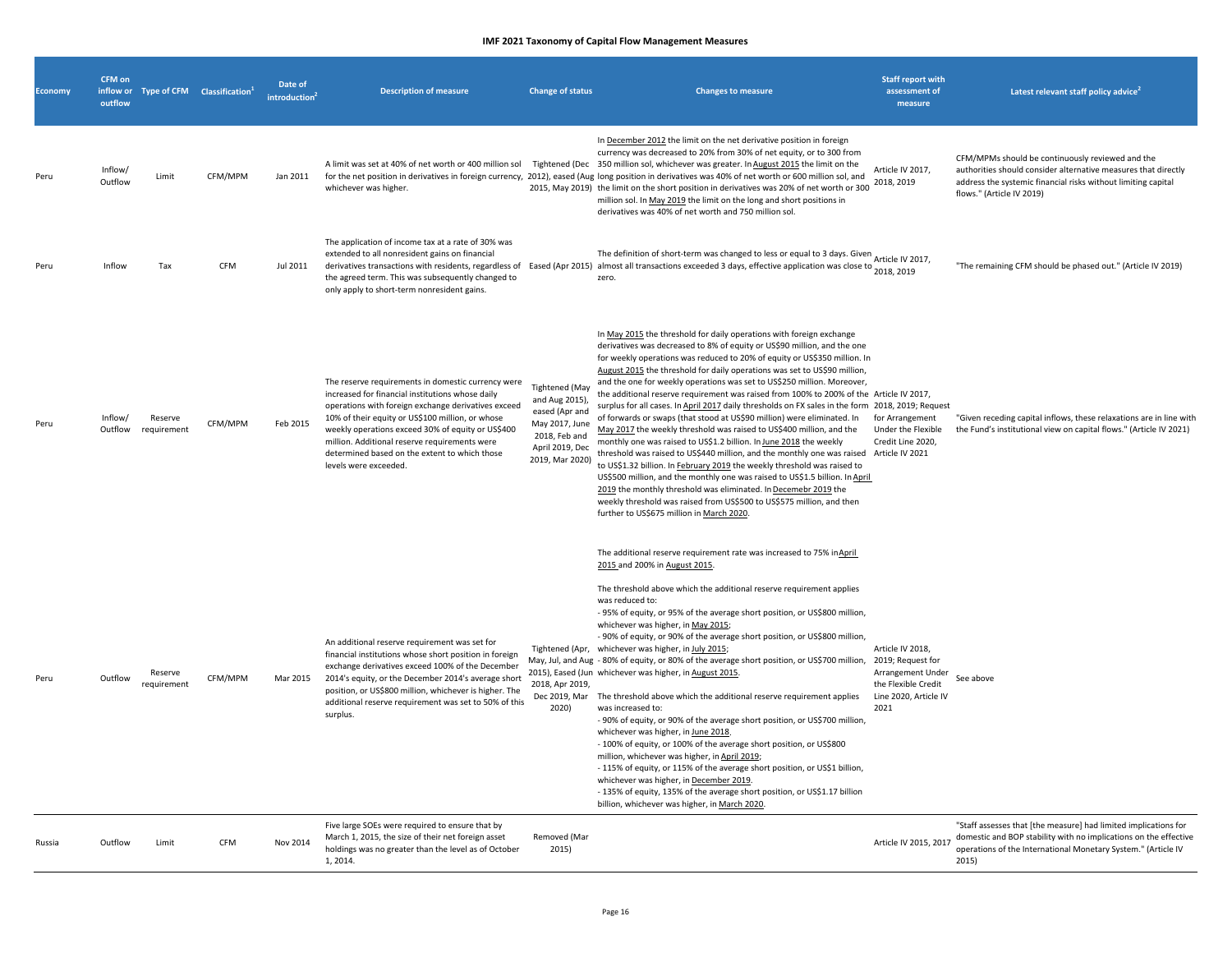| <b>Economy</b> | CFM on<br>outflow |                             | inflow or Type of CFM Classification <sup>1</sup> | Date of<br>introduction <sup>2</sup> | <b>Description of measure</b>                                                                                                                                                                                                                                                                                                                                                                                                                                                                                                                                                 | <b>Change of status</b>                        | <b>Changes to measure</b>                                                                                                                                                                                                                                                                                                                                                                                                                                                                                                                                                                                                                                                                                                                                                                                                                                                                                                                                                                                                                                                                                                                                                                                                                                                                                                                                                                                                                                                         | <b>Staff report with</b><br>assessment of<br>measure                                                             | Latest relevant staff policy advice <sup>2</sup>                                                                                                                                                                                                                                                                                                                                                                                                                                                                                                              |
|----------------|-------------------|-----------------------------|---------------------------------------------------|--------------------------------------|-------------------------------------------------------------------------------------------------------------------------------------------------------------------------------------------------------------------------------------------------------------------------------------------------------------------------------------------------------------------------------------------------------------------------------------------------------------------------------------------------------------------------------------------------------------------------------|------------------------------------------------|-----------------------------------------------------------------------------------------------------------------------------------------------------------------------------------------------------------------------------------------------------------------------------------------------------------------------------------------------------------------------------------------------------------------------------------------------------------------------------------------------------------------------------------------------------------------------------------------------------------------------------------------------------------------------------------------------------------------------------------------------------------------------------------------------------------------------------------------------------------------------------------------------------------------------------------------------------------------------------------------------------------------------------------------------------------------------------------------------------------------------------------------------------------------------------------------------------------------------------------------------------------------------------------------------------------------------------------------------------------------------------------------------------------------------------------------------------------------------------------|------------------------------------------------------------------------------------------------------------------|---------------------------------------------------------------------------------------------------------------------------------------------------------------------------------------------------------------------------------------------------------------------------------------------------------------------------------------------------------------------------------------------------------------------------------------------------------------------------------------------------------------------------------------------------------------|
| Seychelles     | Inflow            | Tax                         | <b>CFM</b>                                        | 2019                                 | A property tax on foreign-owned prosperities with a<br>rate of 0.25% was introduced.                                                                                                                                                                                                                                                                                                                                                                                                                                                                                          | No change                                      |                                                                                                                                                                                                                                                                                                                                                                                                                                                                                                                                                                                                                                                                                                                                                                                                                                                                                                                                                                                                                                                                                                                                                                                                                                                                                                                                                                                                                                                                                   | PCI 1st and 2nd<br>Reviews 2018;<br>Article IV 2019 and<br>PCI 3rd Review; PCI<br>4th Review 2019                | "Implementation of the property tax was delayed into early<br>2020 due to the technical issues to be resolved by the AG office.<br>This tax discriminates between residents and nonresidents and<br>is thus a capital flow management measure by virtue of its<br>design according to the Fund's Institutional View on capital<br>flows. Staff reiterated its advice to remove the discriminatory<br>feature in the tax (see Country Report 19/194.)" (4th Review<br>Under PCI 2019)                                                                          |
| Singapore      | Inflow            | Stamp duty                  | CFM/MPM                                           | Dec 2011                             | A new additional buyer's stamp duty (ABSD) was<br>imposed on purchases of certain categories of<br>residential property: (1) foreigners and non-<br>individuals (corporate entities) that buy residential<br>property must pay a 10% ABSD; (2) Singapore<br>permanent residents who own one residence and<br>buy second and subsequent residential property<br>must pay a 3% ABSD; and (3) Singapore citizens<br>(Singaporeans) who own two and buy third and<br>subsequent residential property must pay a 3% ABSD.<br>The ABSD is applied on top of the existing BSD rates. | Tightened (Jan<br>2013, Jul 2018,<br>Dec 2021) | The ABSD rate was increased in January 2013, July 2018, and December<br>2021: (1) foreigners who buy any residential property pay a 30% ABSD<br>(up from 20% in July 2018, 15% in January 2013 and 10% in December<br>2011); (2a) Singapore permanent residents buying first residential<br>property pay a 5% ABSD (no change from July2018 and January 2013;<br>ABSD is not applicable before January 2013). (2b) Singapore permanent<br>residents who own one residence and buy second property pay 25%<br>ABSD (up from 15% in July 2018, 10% in January 2013 and from 3% in<br>December 2011) (2c) Singapore permanent residents who own two a buy<br>third and subsequent residential property pay a 30% ABSD (up from 15%<br>in July2018, 10% in January 2013 and from 3% in December 2011); (3a)<br>Singapore citizens who own one and buy second residential property pay<br>a 17% ABSD (up from 12% in July2018, 7% in January 2013) (3b)<br>Singapore citizens who own two and buy third and subsequent<br>residential property pay a 25% ABSD (up from 15% in July2018, 10% in<br>January 2013 and from 3% in December 2011). In addition, some<br>exceptions on Singaporeans and Singapore permanent residents were<br>removed; and (4) entities buying any residential property pay a 35% ABSD<br>(up from 25% in July 2018, 15% in January 2013 and 10% in December<br>2011) and housing developers pay upfront an additional ABSD of 5% that<br>is non-remittable. | Article IV 2017,<br>2018, 2019, 2021                                                                             | The Additional Buyer's Stamp Duty (ABSD), whose rates have<br>remained unchanged since 2018, is an important tool in the<br>authorities' view to address this risk. As the ABSD is a residency-<br>based capital flow management measure and macroprudential<br>measure (CFM/MPM), staff recommends eliminating the<br>residency-based differentiation by phasing out the measure<br>once systemic risks from the housing market dissipate." (Article<br>IV 2021)                                                                                             |
| Sri Lanka      | Inflow            | Limit                       | CFM                                               | Nov 2006                             | A limit of 5% was imposed on the amount of rupee-<br>denominated government securities (T-Bonds) that<br>nonresident investors can hold as a share of the total tightened (2015,<br>outstanding stock.                                                                                                                                                                                                                                                                                                                                                                        | Eased (2007,<br>2008, 2011),<br>Jan 2019)      | The limit was raised to 10% in 2007; extended to T-Bills (also at 10%) in<br>2008; increased to 12.5% in 2011; reduced to 10% in 2015; and reduced 2019; EFF 6th<br>further to 5% in 2019.                                                                                                                                                                                                                                                                                                                                                                                                                                                                                                                                                                                                                                                                                                                                                                                                                                                                                                                                                                                                                                                                                                                                                                                                                                                                                        | EFF 5th Review<br>Review 2019                                                                                    | "In the absence of a capital inflow surge, staff advised to loosen<br>back the measure, recommending to take advantage of portfolio<br>inflows to build reserves and deepen the domestic bond<br>market." (EFF 6th Review 2019)                                                                                                                                                                                                                                                                                                                               |
| Sri Lanka      | Outflow           | Repatriation<br>requirement | CFM                                               | Apr 2016                             | Companies were required to repatriate export<br>proceeds retained abroad before April 1, 2016, to Sri<br>Lanka not later than May 1, 2016. Any such payment<br>repatriated to Sri Lanka within 90 days from the date<br>of exportation of goods.                                                                                                                                                                                                                                                                                                                              | Extension of<br>repatriation<br>Oct 2019)      | In September 2016 the repatriation period was extended to 120 days,<br>with a possible grace period of 30 days (granted by Central Bank of Sri<br>received on or after April 1, 2016, was required to be period (Sep 2016, Lanka). In October 2019 the repatriation period was extended further<br>from 120 to 180 days.                                                                                                                                                                                                                                                                                                                                                                                                                                                                                                                                                                                                                                                                                                                                                                                                                                                                                                                                                                                                                                                                                                                                                          | EFF 3rd Review<br>2017; Article IV 2018<br>and EFF 4th Review;<br>EFF 5th Review<br>2019; EFF 6th<br>Review 2019 | "Staff welcomed the recent decision by cabinet to increase the<br>period to repatriate export proceeds from 120 to 180 days and<br>reiterated the advice to phase out the requirement based on<br>progress with macroeconomic adjustments envisaged under the<br>program, including reserve accumulation as well as to loosen<br>back the limit on foreign investment in rupe edenominated<br>government securities (Annex I) Removal of CFMs should be<br>properly sequenced with macroeconomic adjustment and<br>supporting reforms." (EFF 6th Review 2019) |
| Sri Lanka      | Outflow           | Limit                       | CFM                                               | Sep 2018                             | A foreign currency net open position limit of US\$5<br>million was imposed on commercial banks.                                                                                                                                                                                                                                                                                                                                                                                                                                                                               | 2018)                                          | Removed (Oct The limit was adjusted back to be determined by the average daily FX<br>trading volume and the capital base of the bank.                                                                                                                                                                                                                                                                                                                                                                                                                                                                                                                                                                                                                                                                                                                                                                                                                                                                                                                                                                                                                                                                                                                                                                                                                                                                                                                                             | EFF 5th Review 2019 N/A                                                                                          |                                                                                                                                                                                                                                                                                                                                                                                                                                                                                                                                                               |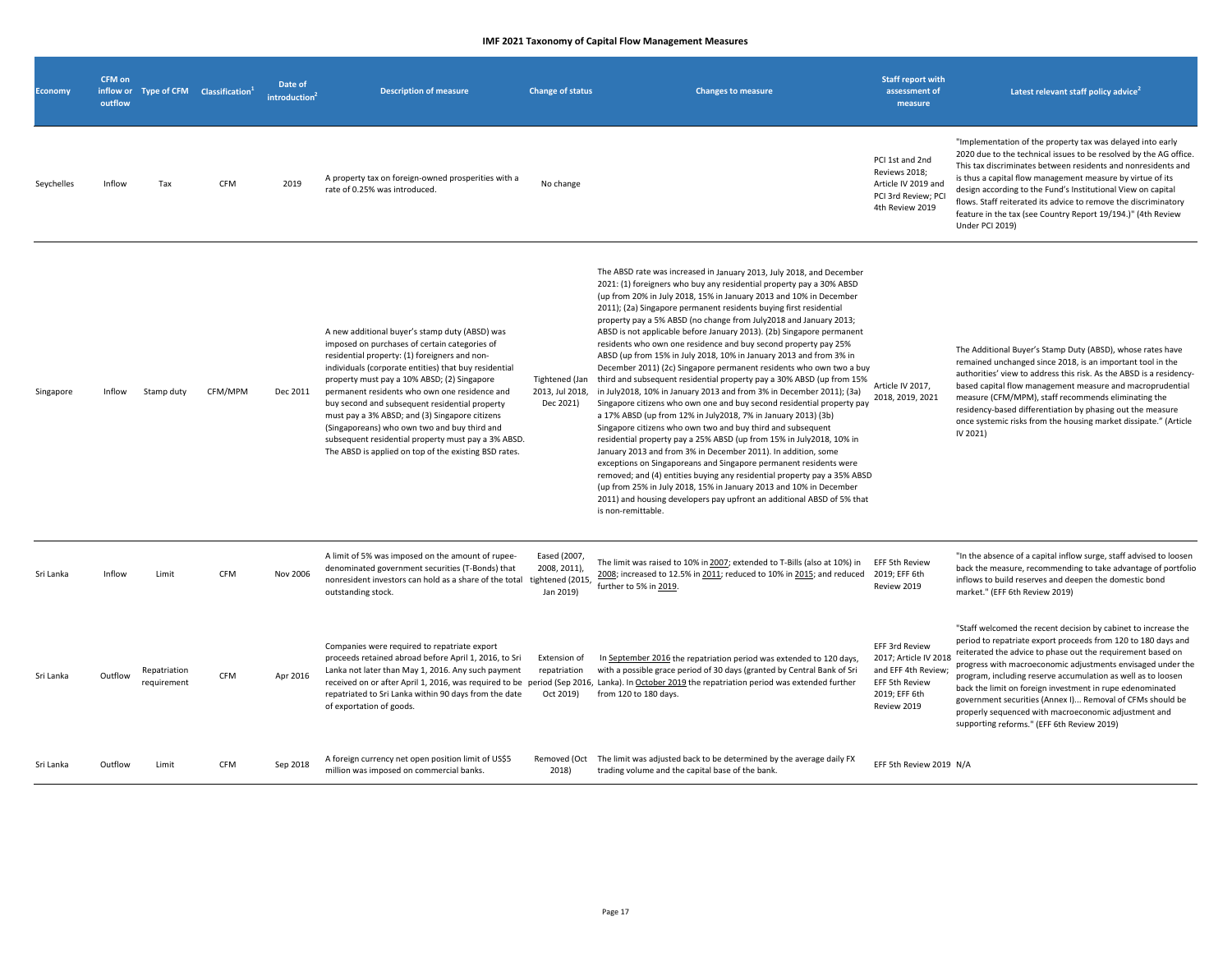| <b>Economy</b> | CFM on<br>outflow  |                                           | inflow or Type of CFM Classification <sup>1</sup> | Date of<br>introduction $\hat{}$ | <b>Description of measure</b>                                                                                                                                                                                                                                                                                                                            | <b>Change of status</b>                                              | <b>Changes to measure</b>                                                                                                                                                                                                                                                                                                                                                                                                                                                                                                                                                                                                                                                                                                                                                                                                                                                                                                                                                                                                                                                                                                                                                                                                                  | <b>Staff report with</b><br>assessment of<br>measure                                       | Latest relevant staff policy advice <sup>2</sup>                                                                                                                                                                                                                                                                                                                                                                                                                                                                                                                                                                                |
|----------------|--------------------|-------------------------------------------|---------------------------------------------------|----------------------------------|----------------------------------------------------------------------------------------------------------------------------------------------------------------------------------------------------------------------------------------------------------------------------------------------------------------------------------------------------------|----------------------------------------------------------------------|--------------------------------------------------------------------------------------------------------------------------------------------------------------------------------------------------------------------------------------------------------------------------------------------------------------------------------------------------------------------------------------------------------------------------------------------------------------------------------------------------------------------------------------------------------------------------------------------------------------------------------------------------------------------------------------------------------------------------------------------------------------------------------------------------------------------------------------------------------------------------------------------------------------------------------------------------------------------------------------------------------------------------------------------------------------------------------------------------------------------------------------------------------------------------------------------------------------------------------------------|--------------------------------------------------------------------------------------------|---------------------------------------------------------------------------------------------------------------------------------------------------------------------------------------------------------------------------------------------------------------------------------------------------------------------------------------------------------------------------------------------------------------------------------------------------------------------------------------------------------------------------------------------------------------------------------------------------------------------------------|
| Thailand       | Inflow             | Limit                                     | CFM                                               | 2003                             | The Bank of Thailand (BOT) established a limit of 300<br>million baht on the end-of-day outstanding daily<br>balances of Non-resident Baht Account (NRBA) and<br>Non-resident Baht Account for Securities (NRBS).                                                                                                                                        | Tightened (Jul<br>2019); eased<br>(April 2020);                      | In July 2019 the BOT reduced the limit on the outstanding daily balance<br>of non-resident baht accounts (NRBA) and non-resident baht accounts<br>for securities (NRBS) from 300 million to 200 million baht.<br>Effective April 1, 2020, the limit remained unchanged at 200 million baht,<br>but greater flexibility was introduced in the operational aspects of this<br>measure to alleviate the impact of the COVID-19 crisis on cross-border<br>financial transactions.                                                                                                                                                                                                                                                                                                                                                                                                                                                                                                                                                                                                                                                                                                                                                              | Article IV 2019;<br>Article IV 2021                                                        | "Frontloading the implementation of measures to facilitate FX<br>outflows by the BOT, such as relaxing the annual limit on foreign<br>securities investments abroad by Thai retail investors, is a step in<br>the right direction. Staff welcomes the BOT's recent removal of<br>the limits on non-resident baht accounts for qualifying<br>nonresident firms to facilitate baht liquidity management and<br>recommends additional phasing out of the remaining capital-<br>flow management (CFMs) measures on non-resident baht<br>accounts." (Article IV 2021)                                                                |
| Turkey         | Outflow            | Surrender/<br>repatriation<br>requirement | CFM                                               | Sep 2018                         | The Ministry of Finance and Treasury established a<br>requirement to repatriate export proceeds and<br>convert at least 80% of them to lira. Proceeds relating<br>to export transactions carried out by residents in<br>Turkey must be transferred or brought to the<br>intermediary bank within a period of 180 days from<br>the date of actual export. | (Dec 2019)                                                           | Broadly Eased The repatriation requirement was made permanent and the conversion<br>to lira requirement was abolished.                                                                                                                                                                                                                                                                                                                                                                                                                                                                                                                                                                                                                                                                                                                                                                                                                                                                                                                                                                                                                                                                                                                     | Article IV 2021                                                                            | Remaining CFMs should be phased out as conditions improve to<br>increase market liquidity and support de-dollarization." (Article<br>IV 2021).                                                                                                                                                                                                                                                                                                                                                                                                                                                                                  |
| Turkey         | Inflow/<br>Outflow | Limit                                     | CFM                                               | Aug 2018                         | The Banking Regulation and Supervision Authority<br>(BRSA) established that banks' swap transactions<br>with foreign counterparties cannot exceed 50% of<br>regulatory capital. The measure was intended to                                                                                                                                              | (Dec 2019, Feb<br>and Apr 2020),<br>2020)                            | The cap for banks' swap transactions with foreign investors was lowered<br>to 25% of capital on August 13, 2018. In September 2018 it was raised to<br>75% for instruments with maturities of 90-360 days, and to 50% for<br>instruments with maturities of more than 360 days. In December 2019<br>Tightened (Aug the cap on transactions with maturity of 7 days or less was reduced to<br>2018), eased (Sep 10% of regulatory capital. In February 2020 the cap of 10% was set for<br>2018), tightened transactions across all maturities. In April 2020 it was lowered to 1% of<br>capital. In September 2020 the cap was raised from 1% to 10% for<br>transactions where banks receive lira at the maturity date, from 1 to 2%<br>discourage shorting of the lira in the offshore market. eased (Sep, Nov for banks paying lira and receiving foreign exchange for transactions with<br>seven-day maturity, from 2 to 5% for transactions with 30-day or less<br>maturity, and from 10 to 20% for transactions with a remaining maturity<br>of a year or less. In November 2020 the above-mentioned limits on<br>transactions with banks paying TRY and receiving FX were again eased,<br>being set at 5%, 10% and 30%, respectively. | Article IV 2019;<br>Article IV 2021                                                        | See above                                                                                                                                                                                                                                                                                                                                                                                                                                                                                                                                                                                                                       |
| Ukraine        | Inflow/<br>Outflow | Reserve<br>requirement                    | CFM                                               | Aug 2008                         | A 20% reserve requirement was introduced on<br>deposits and loans in foreign currency from<br>nonresidents for a term not exceeding 183 calendar<br>days.                                                                                                                                                                                                |                                                                      | Eased (Feb 2014) The reserve ratio was reduced to 0%.                                                                                                                                                                                                                                                                                                                                                                                                                                                                                                                                                                                                                                                                                                                                                                                                                                                                                                                                                                                                                                                                                                                                                                                      | N/A                                                                                        | N/A                                                                                                                                                                                                                                                                                                                                                                                                                                                                                                                                                                                                                             |
| Ukraine        | Outflow            | Surrender/<br>repatriation<br>requirement | CFM                                               | Nov 2012                         | A 50% surrender requirement was introduced on<br>residents' exports of goods and services and<br>nonresident and resident individuals' FX proceeds<br>exceeding UAH 150,000 per month.                                                                                                                                                                   | tightened (Aug<br>Feb and Apr<br>Mar 2019),<br>removed (Jun<br>2019) | Effective from October 2013, the 50% surrender requirement was applied<br>to all FX proceeds of legal persons (that are not banks) and of individual<br>Tightened (Oct entrepreneurs. The surrender requirement ratio was increased to 100%<br>2013), eased (Nov in August 2014; reduced to 75% in September 2014, 60% in May 2016,<br>2013, July 2014), 50% in April 2017, and 30% in March 2019; and removed in June 2019.<br>2014), eased (Sep Separately, the exemption was expanded to include loans from IFIs in<br>2014, May 2016, November 2013; FX proceeds received by individuals (residents and<br>nonresidents) from abroad in July 2014; FX receipts from foreign<br>2017, Mar 2018, investments in May 2016; security deposit to participate in an auction in<br>February 2017; and funds that a resident company has attracted in the<br>form of external loans or loans to refinance its existing debt to<br>nonresidents or authorized banks for other loans in March 2018<br>Exemptions were no longer relevant once the surrender requirement was<br>removed in June 2019.                                                                                                                                             | Request for EFF<br>2015; Article IV and<br>EFF 3rd Review<br>2016; Request for<br>SBA 2018 | "As inflationary pressures ease, the policy rate can be gradually<br>reduced, but should remain sufficiently high to enable the NBU<br>to steer inflation within the target band and to continue to buy<br>foreign exchange, which is necessary to build stronger reserve<br>buffers. This will also allow the NBU to continue with a gradual<br>elimination of the remaining exchange restrictions,<br>administrative controls, and capital flow measures in line with<br>the agreed roadmap and the recently approved currency law<br>that provides a new legal framework for currency operations."<br>(Request for SBA 2018) |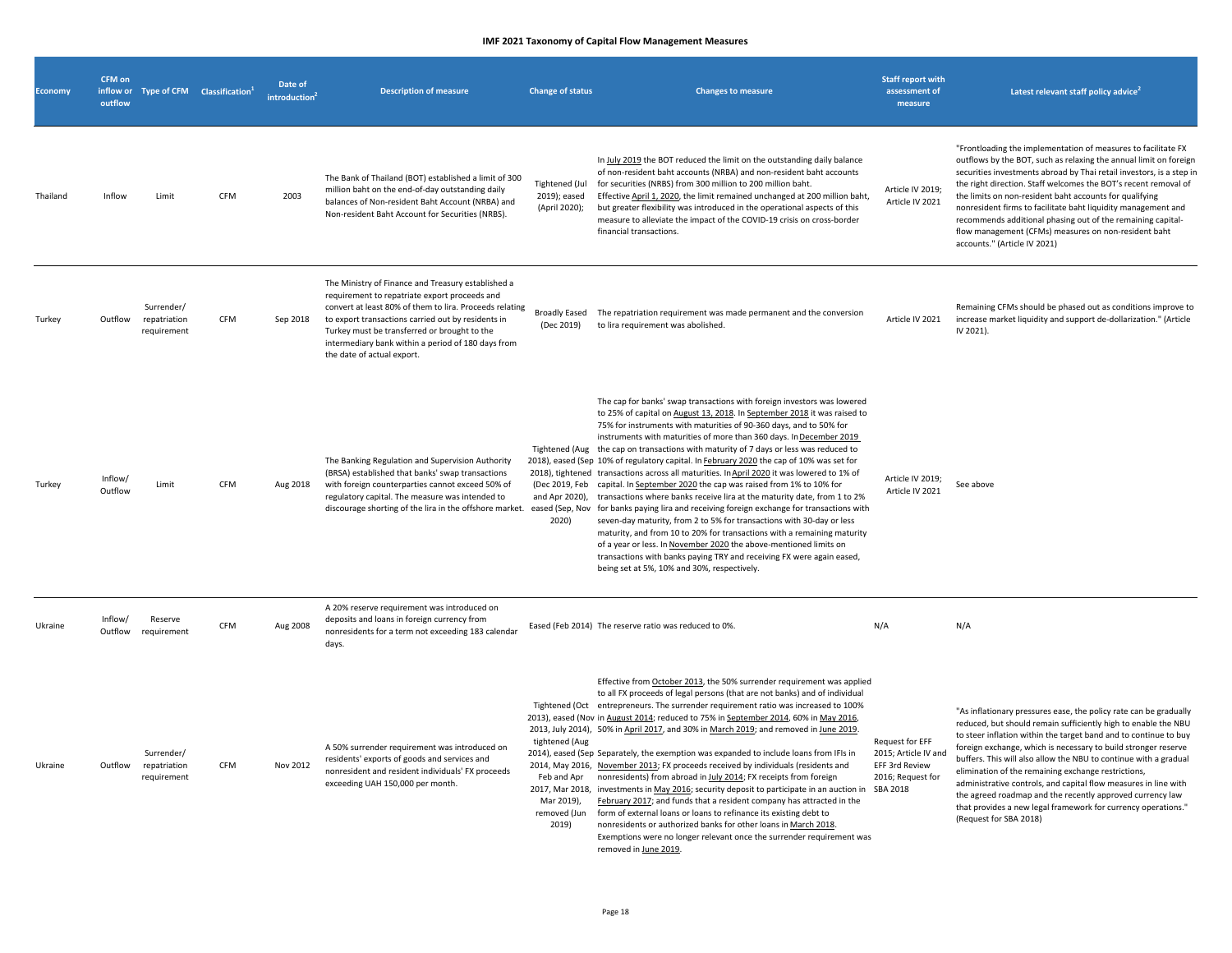| <b>Economy</b> | CFM on<br>outflow |                        | inflow or Type of CFM Classification <sup>1</sup> | Date of<br><b>introduction</b> | <b>Description of measure</b>                                                                                                                                                                                                                                                              | <b>Change of status</b>                                                             | <b>Changes to measure</b>                                                                                                                                                                                                                                                                                                                                                                                          | <b>Staff report with</b><br>assessment of<br>measure                                       | Latest relevant staff policy advice <sup>2</sup>                                                                                                                                                                                                                                                                                                                                                                                                                                                                                                                                                                                |
|----------------|-------------------|------------------------|---------------------------------------------------|--------------------------------|--------------------------------------------------------------------------------------------------------------------------------------------------------------------------------------------------------------------------------------------------------------------------------------------|-------------------------------------------------------------------------------------|--------------------------------------------------------------------------------------------------------------------------------------------------------------------------------------------------------------------------------------------------------------------------------------------------------------------------------------------------------------------------------------------------------------------|--------------------------------------------------------------------------------------------|---------------------------------------------------------------------------------------------------------------------------------------------------------------------------------------------------------------------------------------------------------------------------------------------------------------------------------------------------------------------------------------------------------------------------------------------------------------------------------------------------------------------------------------------------------------------------------------------------------------------------------|
| Ukraine        | Outflow           | Ban                    | <b>CFM</b>                                        | Feb 2014                       | The FX purchase for early redemption by residents of<br>credits in FX per contracts with nonresidents<br>(including by issuing additional amendments to loan<br>agreements) was banned.                                                                                                    | Eased (Apr, Jul,<br>and Aug 2017,<br>Mar 2018),<br>removed (Feb<br>2019)            | Restrictions were eased for banks in April and July 2017, as well as for<br>non-financial corporations in specific cases (e.g., creditor is nonresident<br>bank or IFIs) in July and August 2017, and to all nonresidents in March<br>2018 (up to monthly limit). Remaining restrictions were lifted when new 2016; Request for<br>currency law came into effect in February 2019.                                 | Request for EFF<br>2015; Article IV and<br>EFF 3rd Review<br><b>SBA 2018</b>               | See above                                                                                                                                                                                                                                                                                                                                                                                                                                                                                                                                                                                                                       |
| Ukraine        | Outflow           | Limit                  | <b>CFM</b>                                        | Mar 2014                       | A daily limit on individuals' foreign currency cash<br>purchases was introduced.                                                                                                                                                                                                           | <b>Tightened</b> (Mar<br>and Sep 2014),<br>eased (Mar and<br>Jun 2016, Apr<br>2017) | In March and September 2014, the limit was reduced to UAH 15,000 and<br>UAH 3,000, respectively; in March and June 2016, the limit was raised to<br>UAH 6,000 and UAH 12,000, respectively; and in April 2017, the limit was<br>raised to UAH 150,000.                                                                                                                                                             | Request for EFF<br>2015; Article IV and<br>EFF 3rd Review<br>2016; Request for<br>SBA 2018 | See above                                                                                                                                                                                                                                                                                                                                                                                                                                                                                                                                                                                                                       |
| Ukraine        | Outflow           | Limit                  | <b>CFM</b>                                        | Mar 2014                       | The daily limit on individuals' foreign currency cash<br>withdrawals was reduced from UAH 150,000 to UAH<br>15,000 per person per bank.                                                                                                                                                    | (Aug 2017)                                                                          | Eased (Sep 2015, In September 2015 the limit was raised to UAH 20,000; in March, June,<br>Mar, Jun, and Sep and September 2016 the limit was raised to UAH 50,000, UAH 100,000<br>2016), removed and UAH 250,000, respectively; and in August 2017 the limit was<br>removed.                                                                                                                                       | Request for EFF<br>2015; Article IV and                                                    | Looking ahead, important policy changes that will affect capital<br>flows include the gradual removal of capital controls introduced<br>in 2014. Their relaxation is based on a conditions-based<br>approach and while higher capital outflows can be expected<br>following a relaxation, they are likely to facilitate higher FDI<br>EFF 3rd Review 2016 inflows and market access Risks associated with weak program<br>implementation, depreciation pressures, limited capital market<br>access and premature relaxation of capital controls can<br>endanger the rebuilding of the reserve position. (Article IV 2016)       |
| Ukraine        |                   | Outflow Holding period | CFM                                               | Mar 2014                       | Authorized banks were required to deposit local<br>account when purchasing FX on their clients' behalf.<br>Funds can be transferred from this account for FX<br>purchase not earlier than on the 6th (previously 5th)<br>working day following depositing those funds into<br>the account. | May 2016),<br>(Feb 2019)                                                            | currency funds first into a separate analytical balance Eased (Sep 2014, The requirement was eased in September 2014 to a minimum of 3 days;<br>tightened in February 2015 to a minimum of 4 days; and then eased in<br>tightened (Mar May 2016 to a minimum of 3, and then 2 days ("T+1"). The holding<br>2015), removed period was eliminated on February 6, 2019 when the new currency law<br>came into effect. | Request for EFF<br>2015; Article IV and<br>EFF 3rd Review<br>2016; Request for<br>SBA 2018 | "As inflationary pressures ease, the policy rate can be gradually<br>reduced, but should remain sufficiently high to enable the NBU<br>to steer inflation within the target band and to continue to buy<br>foreign exchange, which is necessary to build stronger reserve<br>buffers. This will also allow the NBU to continue with a gradual<br>elimination of the remaining exchange restrictions,<br>administrative controls, and capital flow measures in line with<br>the agreed roadmap and the recently approved currency law<br>that provides a new legal framework for currency operations."<br>(Request for SBA 2018) |
| Ukraine        | Outflow           | Limit                  | <b>CFM</b>                                        | May 2014                       | The use of foreign exchange-denominated payment<br>cards abroad was limited to UAH 15,000 per day.                                                                                                                                                                                         | Removed (Dec<br>2015)                                                               |                                                                                                                                                                                                                                                                                                                                                                                                                    | Request for EFF 2015                                                                       | "In order to eliminate distortive administrative measures, the<br>authorities will prepare by May 15, 2015 a plan for the gradual<br>removal of the exchange restrictions and capital controls that<br>will be conditioned on sufficient improvement in financial and<br>exchange rate stability and accumulation of international<br>reserves as projected under the program. (EFF Request 2015)                                                                                                                                                                                                                               |
| Ukraine        | Outflow           | Limit                  | <b>CFM</b>                                        | Jun 2014                       | A daily limit of UAH 150,000 was established for<br>withdrawals from UAH bank accounts with<br>Authorized FX Dealers (ADs).                                                                                                                                                                | Eased (Jun 2015,<br>Mar 2016),<br>removed (Jun<br>2016)                             | The limit was raised to UAH 300,000 in June 2015; to UAH 500,000 in<br>March 2016; and removed in June 2016.                                                                                                                                                                                                                                                                                                       | Request for EFF 2015 See above                                                             |                                                                                                                                                                                                                                                                                                                                                                                                                                                                                                                                                                                                                                 |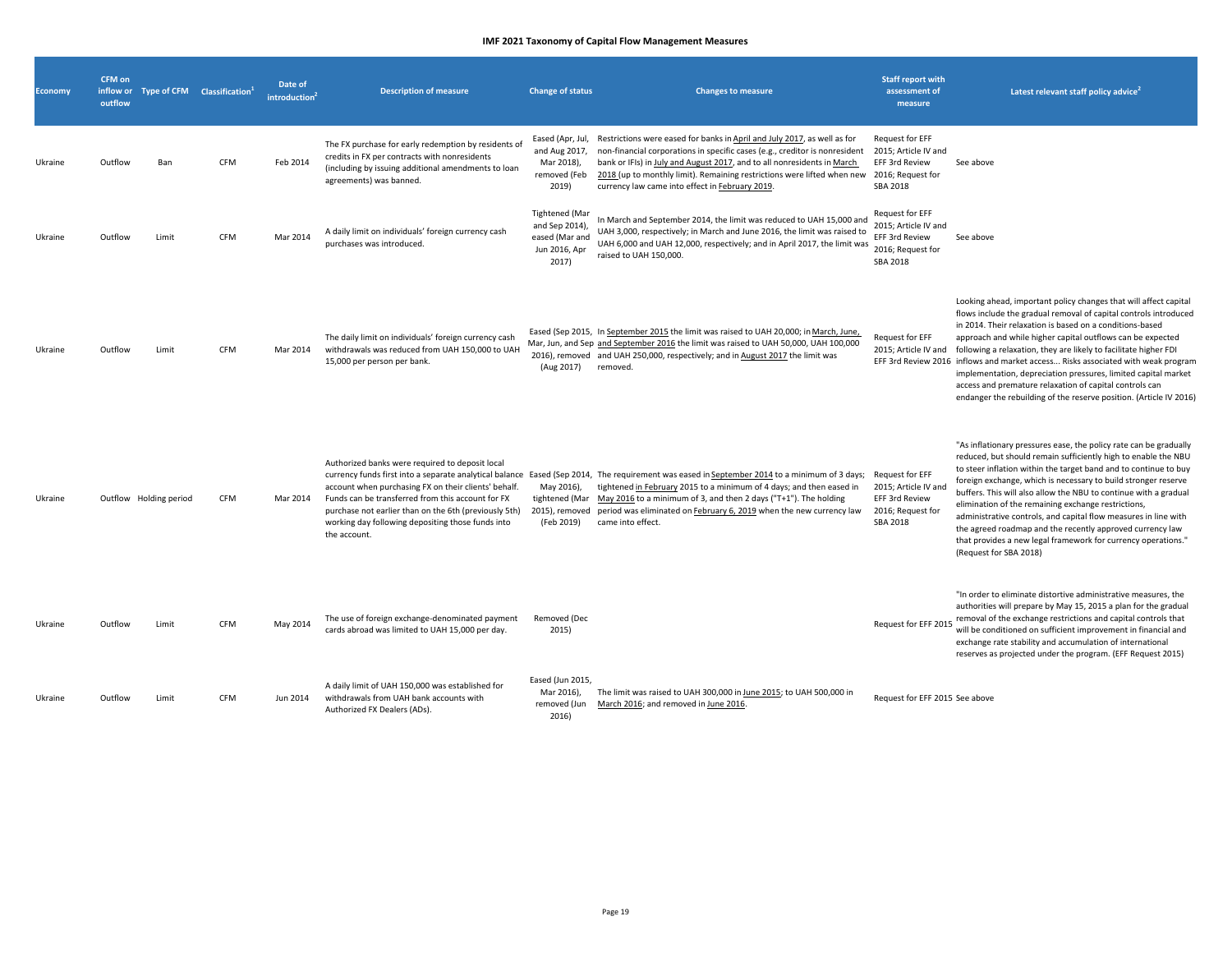| <b>Economy</b> | CFM on<br>outflow |               | inflow or Type of CFM Classification <sup>1</sup> | Date of<br>introduction | <b>Description of measure</b>                                                                                                                                                                                                                                                    | <b>Change of status</b>                                                                                                                                                  | <b>Changes to measure</b>                                                                                                                                                                                                                                                                                                                                                                                                                                                                                                                                                                                                                                                                                                                                                                                                                                                                                                                                                                                                                                                                                                                                                                                                                | <b>Staff report with</b><br>assessment of<br>measure                                                               | Latest relevant staff policy advice <sup>2</sup>                                                                                                                                                                                                                                                                                                                                                                                                                                                                                                                                                                                |
|----------------|-------------------|---------------|---------------------------------------------------|-------------------------|----------------------------------------------------------------------------------------------------------------------------------------------------------------------------------------------------------------------------------------------------------------------------------|--------------------------------------------------------------------------------------------------------------------------------------------------------------------------|------------------------------------------------------------------------------------------------------------------------------------------------------------------------------------------------------------------------------------------------------------------------------------------------------------------------------------------------------------------------------------------------------------------------------------------------------------------------------------------------------------------------------------------------------------------------------------------------------------------------------------------------------------------------------------------------------------------------------------------------------------------------------------------------------------------------------------------------------------------------------------------------------------------------------------------------------------------------------------------------------------------------------------------------------------------------------------------------------------------------------------------------------------------------------------------------------------------------------------------|--------------------------------------------------------------------------------------------------------------------|---------------------------------------------------------------------------------------------------------------------------------------------------------------------------------------------------------------------------------------------------------------------------------------------------------------------------------------------------------------------------------------------------------------------------------------------------------------------------------------------------------------------------------------------------------------------------------------------------------------------------------|
| Ukraine        | Outflow           | Ban/<br>Limit | <b>CFM</b>                                        | Sep 2014                | Transfer of dividends was banned. Transfer of<br>proceeds from sales of securities listed (excluding<br>government securities) and not listed on the stock<br>by shares was prohibited.                                                                                          | For dividend<br>repatriation:<br>Apr and Nov<br>Feb and May<br>(Jul 2019);<br>For proceeds of<br>tightened (Mar<br>2015), eased<br>(June 2017),<br>removed (Sep<br>2019) | In June 2016 repatriation of dividends from 2014-2015 (up to a monthly<br>limit) was allowed. In April 2017 repatriation of dividends from 2016 (up<br>to a monthly limit) was allowed. In November 2017 repatriation of all<br>eased (Jun 2016, dividends prior to 2014 (up to a monthly limit) was allowed. In March<br>2018 repatriation of dividends from all previous years (up to a monthly<br>2017, Mar 2018, limit) was allowed. In February 2019 repatriation of 2018 dividends was<br>allowed (up to monthly limit, with slight technical increase), and in May<br>2019), removed 2019 the monthly limit was increased. In July 2019 the limit was<br>removed.<br>exchange and from corporate rights not represented sales of securities: In March 2015 the ban on transferring proceeds from the sale of<br>securities was extended to securities traded on the stock exchange<br>(except for the sale of debt securities in stock markets). InJune 2017 the<br>ban on repatriation of proceeds from sale of securities via the stock<br>exchange was lifted and the restriction for non-listed securities was eased<br>from the ban to the upper limit of US\$5 million monthly. In September<br>2019 the limit was removed. | Request for EFF<br>2015: Article IV and<br>EFF 3rd Review<br>2016; Request for<br>SBA 2018                         | "As inflationary pressures ease, the policy rate can be gradually<br>reduced, but should remain sufficiently high to enable the NBU<br>to steer inflation within the target band and to continue to buy<br>foreign exchange, which is necessary to build stronger reserve<br>buffers. This will also allow the NBU to continue with a gradual<br>elimination of the remaining exchange restrictions,<br>administrative controls, and capital flow measures in line with<br>the agreed roadmap and the recently approved currency law<br>that provides a new legal framework for currency operations."<br>(Request for SBA 2018) |
| Ukraine        | Outflow           | Limit         | CFM                                               | Sep 2014                | Limit on banks' long open positions was reduced<br>from 5% to 1% of their capital.                                                                                                                                                                                               | Eased (May, Jul<br>2018, Jan 2020,<br>Dec 2021)                                                                                                                          | The limit was raised to 3% in May 2018, to 5% in July 2018, 10% in<br>January 2020, and 15% in December 2021.                                                                                                                                                                                                                                                                                                                                                                                                                                                                                                                                                                                                                                                                                                                                                                                                                                                                                                                                                                                                                                                                                                                            | Request for EFF<br>2015; Article IV and<br>EFF 3rd Review<br>2016; Request for<br>SBA 2018; 2021 SBA<br>1st Review | "The remaining ER and CFMs mostly concern limits on capital<br>outflows (which may constrain some current transactions) and<br>include, inter alia, a limit on banks' long open positions and a<br>ban on FX purchases on forward terms. Further liberalization of<br>the capital account should only proceed with due consideration<br>for reserve accumulation objectives and macroeconomic and<br>financial stability." (2021 SBA 1st Review)                                                                                                                                                                                |
| Ukraine        | Outflow           | Other         | CFM                                               | Mar 2015                | Foreign exchange account holders (residents) were<br>required to use the available balances on their<br>foreign exchange accounts for payments and<br>transfers abroad before purchasing foreign exchange<br>from ADs. Account balances not exceeding<br>US\$10,000 were exempt. | Eased (Jun 2015,<br>Feb 2017),<br>removed (May<br>2017)                                                                                                                  | The limit was raised to US\$25,000 in June 2015; to US\$100,000 in<br>February 2017; and removed in May 2017.                                                                                                                                                                                                                                                                                                                                                                                                                                                                                                                                                                                                                                                                                                                                                                                                                                                                                                                                                                                                                                                                                                                            | Request for EFF<br>2015; Article IV and<br>EFF 3rd Review 2016                                                     | "Their relaxation is based on a conditions-based approach and<br>while higher capital outflows can be expected following a<br>relaxation, they are likely to facilitate higher FDI inflows and<br>market access Risks associated with weak program<br>implementation, depreciation pressures, limited capital market<br>access and premature relaxation of capital controls can<br>endanger the rebuilding of the reserve position." (Article IV<br>2016)                                                                                                                                                                       |
| Ukraine        | Outflow           | Ban           | CFM                                               | Mar 2015                | Banks were prohibited from entering into FX<br>derivative transactions on the stock exchange.                                                                                                                                                                                    |                                                                                                                                                                          | Authorized banks were allowed to perform their own operations with<br>Eased (Nov 2016) financial derivatives for which the underlying asset was foreign currency<br>on the stock exchange.                                                                                                                                                                                                                                                                                                                                                                                                                                                                                                                                                                                                                                                                                                                                                                                                                                                                                                                                                                                                                                               | Request for EFF<br>2015; Article IV and<br>EFF 3rd Review<br>2016; Request for<br>SBA 2018; 2021 SBA<br>1st Review | "The remaining ER and CFMs mostly concern limits on capital<br>outflows (which may constrain some current transactions) and<br>include, inter alia, a limit on banks' long open positions and a<br>ban on FX purchases on forward terms. Further liberalization of<br>the capital account should only proceed with due consideration<br>for reserve accumulation objectives and macroeconomic and<br>financial stability." (2021 SBA 1st Review)                                                                                                                                                                                |
| Ukraine        | Outflow           | Limit         | CFM                                               | Mar 2015                | Limit on banks' daily foreign exchange purchases was<br>set to 0.1% of their capital.                                                                                                                                                                                            | Eased (Feb and<br>Aug 2017),<br>removed (Mar<br>2018)                                                                                                                    | The limit was increased to 0.5% in February 2017; to 1% in August 2017;<br>and removed in March 2018.                                                                                                                                                                                                                                                                                                                                                                                                                                                                                                                                                                                                                                                                                                                                                                                                                                                                                                                                                                                                                                                                                                                                    | Request for EFF<br>2015; Article IV and<br>EFF 3rd Review 2016                                                     | "Their relaxation is based on a conditions-based approach and<br>while higher capital outflows can be expected following a<br>relaxation, they are likely to facilitate higher FDI inflows and<br>market access Risks associated with weak program<br>implementation, depreciation pressures, limited capital market<br>access and premature relaxation of capital controls can<br>endanger the rebuilding of the reserve position." (Article IV<br>2016)                                                                                                                                                                       |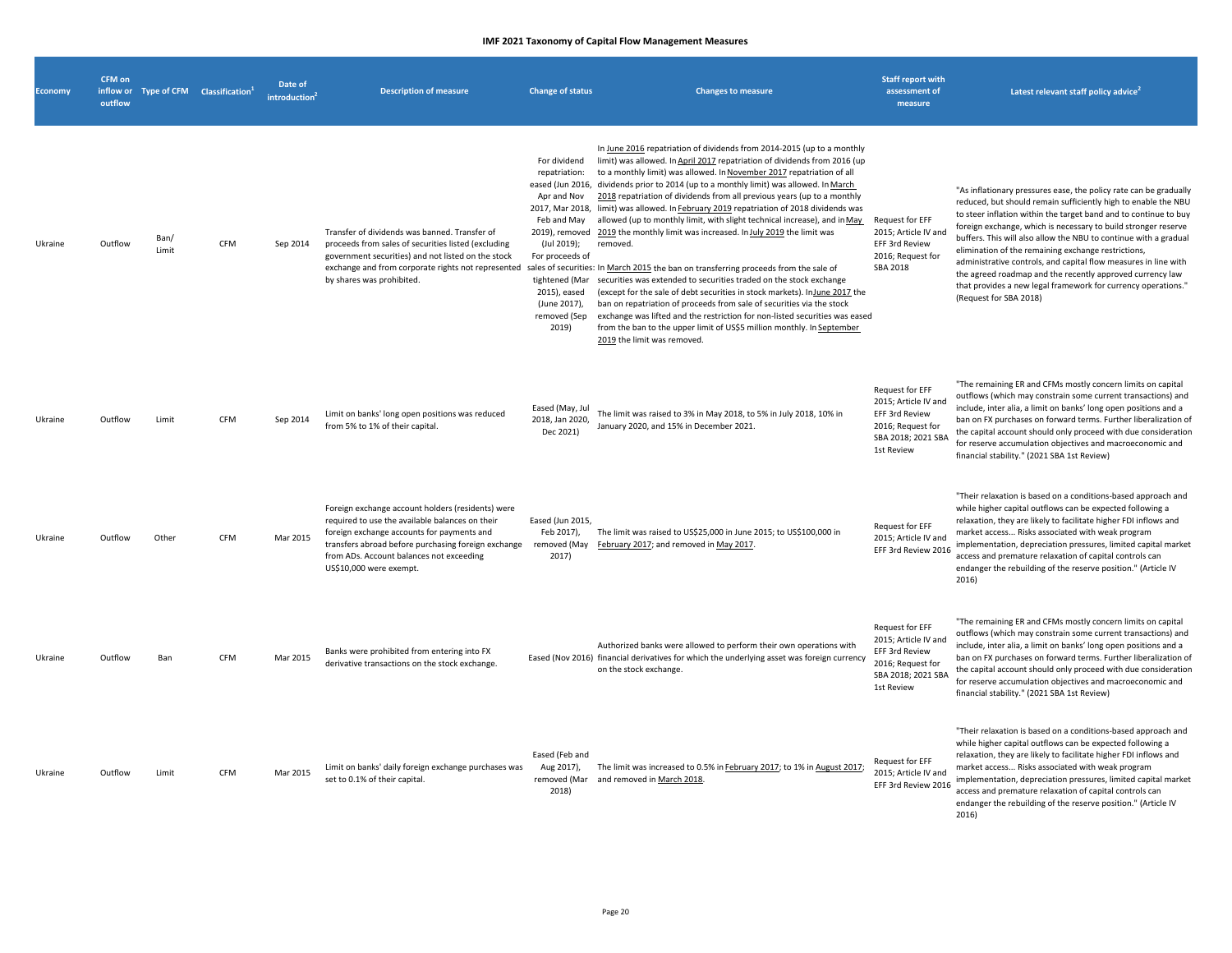| <b>Economy</b> | CFM on<br>inflow or<br>outflow | Type of CFM Classification <sup>1</sup>   |            | Date of<br>introduction | <b>Description of measure</b>                                                                                                                                                                                                                                                                                                                                                                                                                                                                           | <b>Change of status</b>                     | <b>Changes to measure</b>                                                                                                                                                                                                                                                               | <b>Staff report with</b><br>assessment of<br>measure                     | Latest relevant staff policy advice <sup>4</sup>                                                                                                                                                                                                                                                                                                                                                                                                                                                                                                                                                                                                                                                                                                                                                                                                                                                                   |
|----------------|--------------------------------|-------------------------------------------|------------|-------------------------|---------------------------------------------------------------------------------------------------------------------------------------------------------------------------------------------------------------------------------------------------------------------------------------------------------------------------------------------------------------------------------------------------------------------------------------------------------------------------------------------------------|---------------------------------------------|-----------------------------------------------------------------------------------------------------------------------------------------------------------------------------------------------------------------------------------------------------------------------------------------|--------------------------------------------------------------------------|--------------------------------------------------------------------------------------------------------------------------------------------------------------------------------------------------------------------------------------------------------------------------------------------------------------------------------------------------------------------------------------------------------------------------------------------------------------------------------------------------------------------------------------------------------------------------------------------------------------------------------------------------------------------------------------------------------------------------------------------------------------------------------------------------------------------------------------------------------------------------------------------------------------------|
| Ukraine        | Outflow                        | Limit                                     | CFM        | Feb 2019                | E-limits on outbound transfers for individuals and<br>legal entities replaced a long-standing system of<br>licenses granted by the NBU. Limits were set at 2 mio<br>EUR and 50,000 EUR for legal entities and individuals,<br>respectively.                                                                                                                                                                                                                                                             | Eased (Dec 2019,<br>Feb 2021, June<br>2021) | The e-limits for individuals were increased to 100,000 EUR in December<br>2019 and to 200,000 EUR in February 2021. In June 2021, individuals<br>were allowed to invest abroad through a local securities broker and the SBA in 2021<br>list of exceptions from e-limits were expanded. | 1st Review of the                                                        | "Ukraine has taken steps toward significant further<br>liberalization, but an exchange restriction (ER) and some capital<br>flow measures (CFMs) remain in place. The "Law on Currency<br>and Currency Transactions", which came into force on February<br>7, 2019, aims at liberalizing Ukraine's currency control regime,<br>and the NBU has continued liberalizing restrictions as<br>macroeconomic and financial stability conditions allowed.<br>During the active phase of the COVID-19 crisis the NBU stopped<br>liberalization efforts, then restarted in early 2021.  The<br>remaining ER and CFMs mostly concern limits on capital<br>outflows (which may constrain some current transactions)<br>Further liberalization of the capital account should only proceed<br>with due consideration for reserve accumulation objectives and<br>macroeconomic and financial stability." (2021 SBA First Review) |
| Ukraine        | Outflow                        | Ban                                       | <b>CFM</b> | Mar 2015                | A ban was introduced on transferring abroad foreign<br>exchange received by nonresidents from selling<br>government bonds of Ukraine in the stock exchange,<br>except documentary evidence showed that the<br>bonds were purchased on the stock exchange with<br>hryvnias originating from the sale of foreign<br>exchange or from the sale of and income from<br>Ukrainian government bonds. The ban did not apply<br>to sale of government bonds purchased before the<br>enactment of the resolution. | Removed (Mar<br>2017)                       |                                                                                                                                                                                                                                                                                         | Request for EFF<br>2015; Article IV and See above<br>EFF 3rd Review 2016 |                                                                                                                                                                                                                                                                                                                                                                                                                                                                                                                                                                                                                                                                                                                                                                                                                                                                                                                    |
| Uzbekistan     | Outflow                        | Surrender<br>requirement                  | CFM        | Jan 2015                | All micro and small enterprises must sell 25%-50% of<br>their foreign currency proceeds if they exported<br>specific products.                                                                                                                                                                                                                                                                                                                                                                          | (Sep 2017)                                  | Tightened (Jan The products covered under the surrender requirement were expanded<br>2016), removed to include natural gas in January 2016. The requirement was removed in Article IV 2018<br>September 2017.                                                                           |                                                                          | "Actions were in line with Fund advice, including abolishing the<br>FX surrender requirement, which is also considered a capital<br>flow measure in line with the Fund's Institutional View on capital<br>flows." (Article IV 2018)                                                                                                                                                                                                                                                                                                                                                                                                                                                                                                                                                                                                                                                                                |
| Zimbabwe       | Outflow                        | Approval<br>requirement                   | CFM        | 2016                    | The Reserve Bank of Zimbabwe (RBZ) established an<br>approval requirement for capital account transfers.                                                                                                                                                                                                                                                                                                                                                                                                | No change                                   |                                                                                                                                                                                                                                                                                         | Article IV 2019                                                          | "Some capital account measures in the past few years that<br>aimed to prevent further reserve losses constitute capital flow<br>management measures (CFMs) under the Fund's Institutional<br>View (IV) on capital flows; staff encouraged the authorities to<br>relax these measures as soon as economic conditions permit.'<br>(Article IV 2019)                                                                                                                                                                                                                                                                                                                                                                                                                                                                                                                                                                  |
| Zimbabwe       | Outflow                        | Surrender/<br>repatriation<br>requirement | CFM        | 2016                    | The RBZ established a surrender requirement on<br>export proceeds.                                                                                                                                                                                                                                                                                                                                                                                                                                      | 2019)                                       | Tightened (2018- Several changes were made to the surrender requirement on export<br>proceeds and external borrowing, with an overall tightening effect.                                                                                                                                | Article IV 2019                                                          | See above                                                                                                                                                                                                                                                                                                                                                                                                                                                                                                                                                                                                                                                                                                                                                                                                                                                                                                          |
| Zimbabwe       | Outflow                        | Limit                                     | CFM        | 2016                    | The RBZ established a limit of US\$5000 on cash<br>exports.                                                                                                                                                                                                                                                                                                                                                                                                                                             | <b>Tightened (Aug</b><br>2017)              | The limit was lowered to US\$1,000; EUR1,000; ZAR20,000 in August<br>2016), Eased (Aug 2016. In August 2017 it was raised to \$2000 per person or per baggage.                                                                                                                          | Article IV 2019                                                          | See above                                                                                                                                                                                                                                                                                                                                                                                                                                                                                                                                                                                                                                                                                                                                                                                                                                                                                                          |
| Zimbabwe       | Outflow                        | Limit                                     | <b>CFM</b> | Nov 2016                | The RBZ introduced withdrawal limits on bond notes<br>of US\$50 per day and a maximum of US\$150 per<br>week. Limits on individuals' cash withdrawals were<br>set at US\$1,000; EUR1,000; ZAR20,000. A limit on<br>credit card use by individuals and corporates of<br>\$10,000 per trip was introduced.                                                                                                                                                                                                | No change                                   |                                                                                                                                                                                                                                                                                         | Article IV 2019                                                          | See above                                                                                                                                                                                                                                                                                                                                                                                                                                                                                                                                                                                                                                                                                                                                                                                                                                                                                                          |
| Zimbabwe       | Inflow                         | Limit                                     | CFM        | N/A                     | The RBZ established a foreign investor ownership<br>limit of 10% for a single investor and 40% for the<br>total ownership of foreign investors in one company.                                                                                                                                                                                                                                                                                                                                          | Eased (Jul 2016)                            | Limit was increased to 15% for a single investor and 49% for the total<br>ownership of foreign investors in one company.                                                                                                                                                                | Article IV 2019                                                          | See above                                                                                                                                                                                                                                                                                                                                                                                                                                                                                                                                                                                                                                                                                                                                                                                                                                                                                                          |